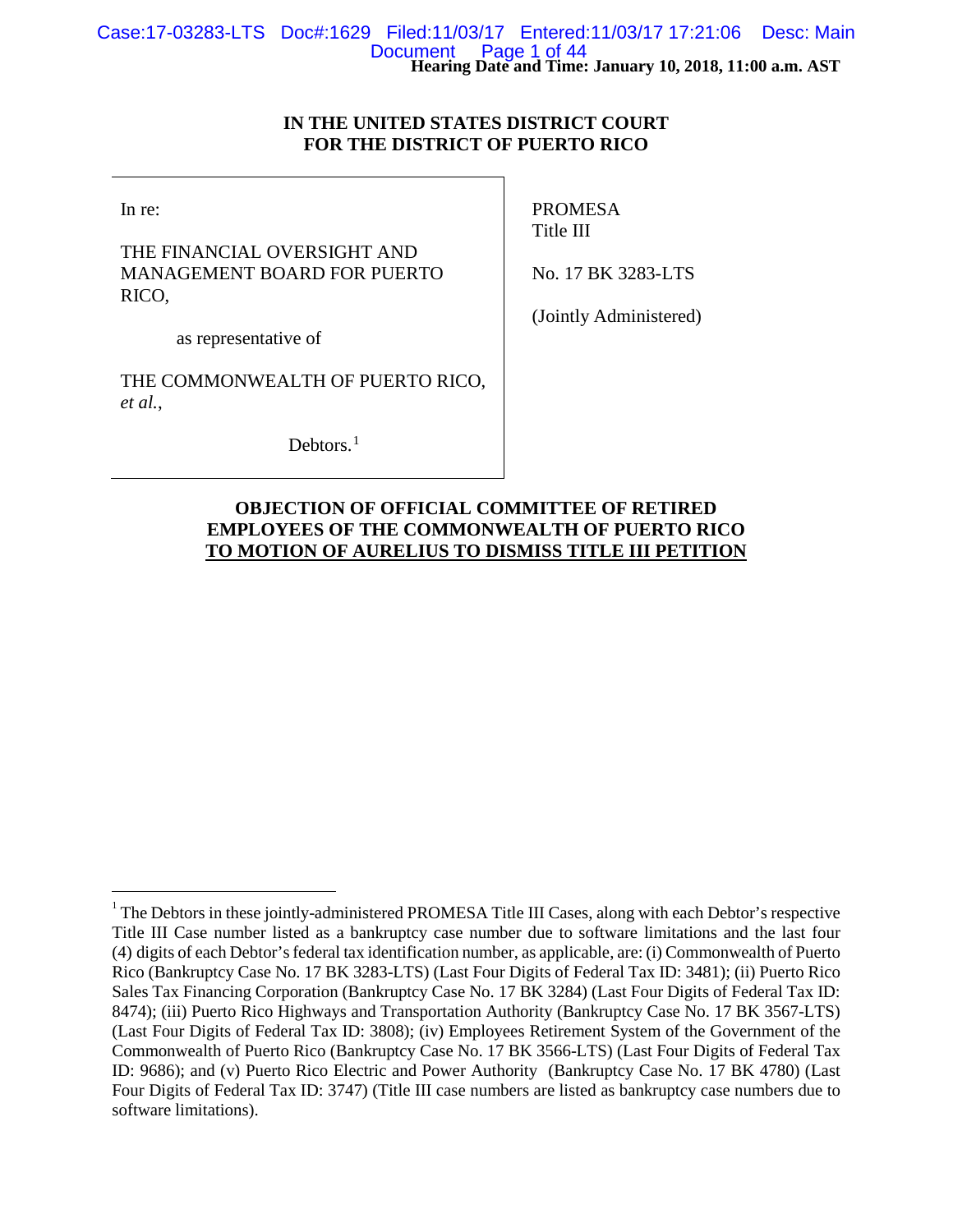# **TABLE OF CONTENTS**

| I.   | <b>THE</b> | APPOINTMENTS CLAUSE<br>DOES NOT<br>APPLY<br><b>TO</b><br><b>THE</b><br>APPOINTMENT OF TERRITORIAL OFFICIALS LIKE THE FOMB |                                                                                                                                                    |  |
|------|------------|---------------------------------------------------------------------------------------------------------------------------|----------------------------------------------------------------------------------------------------------------------------------------------------|--|
|      | A.         |                                                                                                                           | Supreme Court Precedent Makes Clear that Structural Constitutional<br>Limitations Such as the Appointments Clause Do Not Apply to the              |  |
|      | <b>B.</b>  |                                                                                                                           | Historical Practice Confirms that the Appointments Clause Does Not Apply                                                                           |  |
|      |            | 1.                                                                                                                        | Congressional practice confirms that the Appointments Clause does                                                                                  |  |
|      |            | 2.                                                                                                                        | The Executive Branch has long maintained that territorial officials                                                                                |  |
|      | $C$ .      |                                                                                                                           | Exempting Territorial Officials from the Appointments Clause Is Consistent                                                                         |  |
| II.  |            |                                                                                                                           | AURELIUS'S CLAIM<br>THAT ONLY SOME SELECT TERRITORIAL<br>OFFICIALS ARE SUBJECT TO THE APPOINTMENTS CLAUSE FAILS. 22                                |  |
|      | A.         |                                                                                                                           | An Officer's Method of Selection Does Not Determine Whether the                                                                                    |  |
|      | <b>B.</b>  |                                                                                                                           | Neither the Level of Federal Oversight Nor the Nature of the Functions<br>Performed Distinguishes Board Members from Other Territorial Officials29 |  |
| III. |            |                                                                                                                           | EVEN IF THE CLAUSE APPLIES, AURELIUS'S MOTION SHOULD BE                                                                                            |  |
|      | Α.         |                                                                                                                           | FOMB Members Are Not Principal Officers, or Officers at all. 32                                                                                    |  |
|      | <b>B.</b>  |                                                                                                                           | A Claim that Congress Infringed the President's Nominating Authority Is                                                                            |  |
|      | C.         |                                                                                                                           |                                                                                                                                                    |  |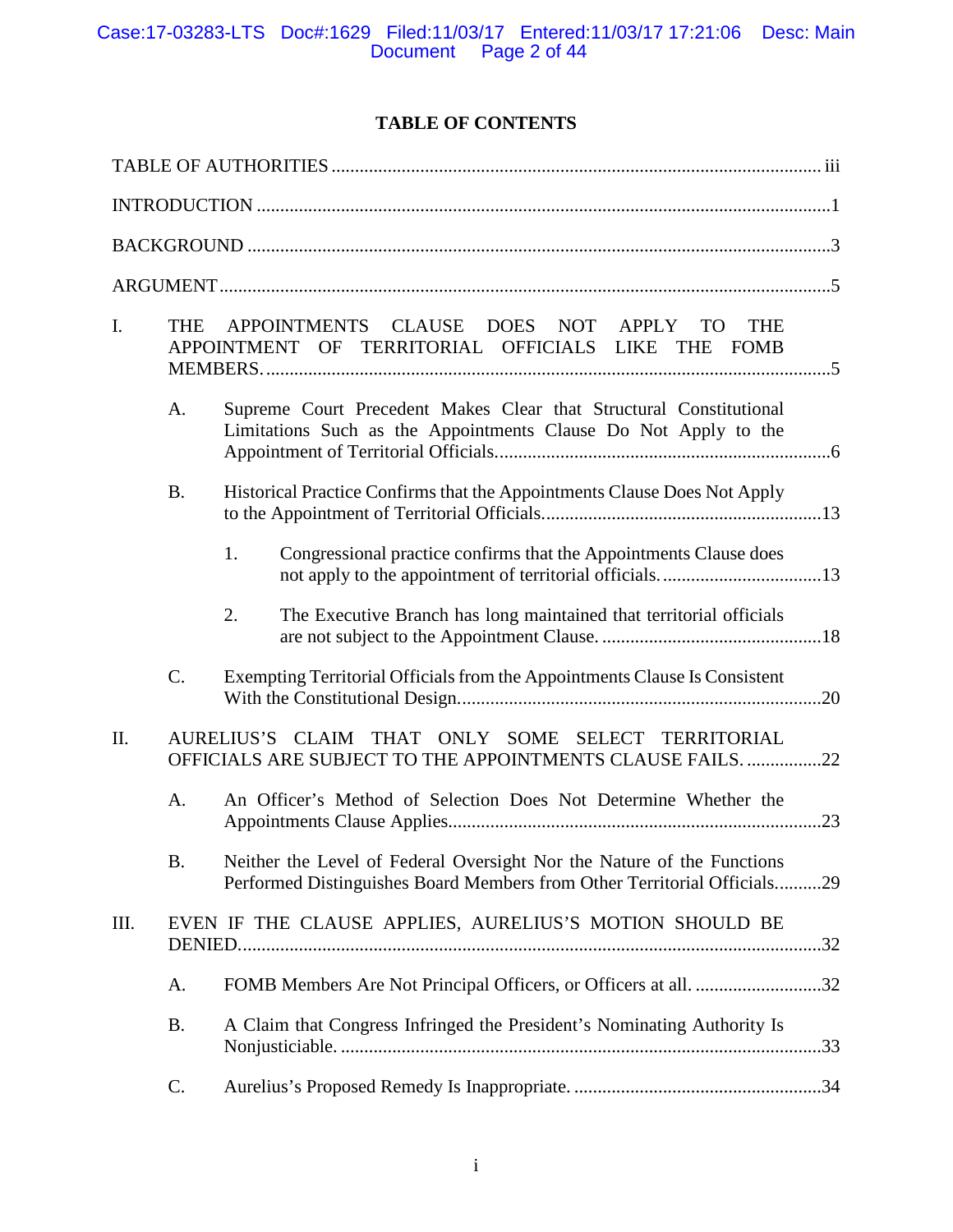## Case:17-03283-LTS Doc#:1629 Filed:11/03/17 Entered:11/03/17 17:21:06 Desc: Main Document Page 3 of 44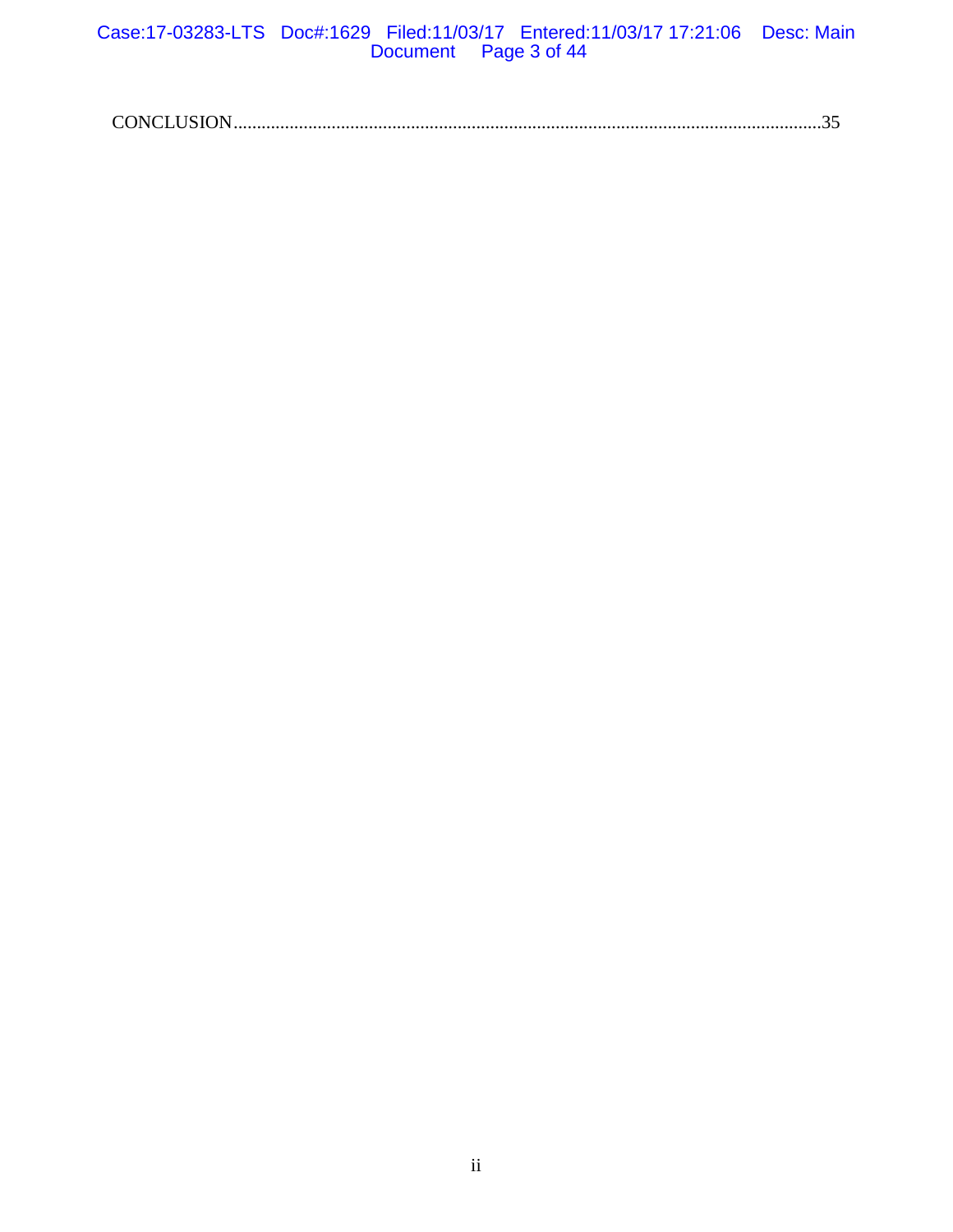## Case:17-03283-LTS Doc#:1629 Filed:11/03/17 Entered:11/03/17 17:21:06 Desc: Main Document Page 4 of 44

# **TABLE OF AUTHORITIES**

# **CASES**

| Atchison, Topeka, & Santa Fe Railway Co. v. Sowers, 213 U.S. 55 (1909) 18     |  |
|-------------------------------------------------------------------------------|--|
|                                                                               |  |
|                                                                               |  |
|                                                                               |  |
|                                                                               |  |
|                                                                               |  |
|                                                                               |  |
|                                                                               |  |
| Department of Transportation v. Association of American Railroads, 135 S. Ct. |  |
|                                                                               |  |
|                                                                               |  |
|                                                                               |  |
| Examining Board of Engineers, Architects, & Surveyors v. Flores de Otero, 426 |  |
|                                                                               |  |
|                                                                               |  |
|                                                                               |  |
|                                                                               |  |
|                                                                               |  |
|                                                                               |  |
|                                                                               |  |
|                                                                               |  |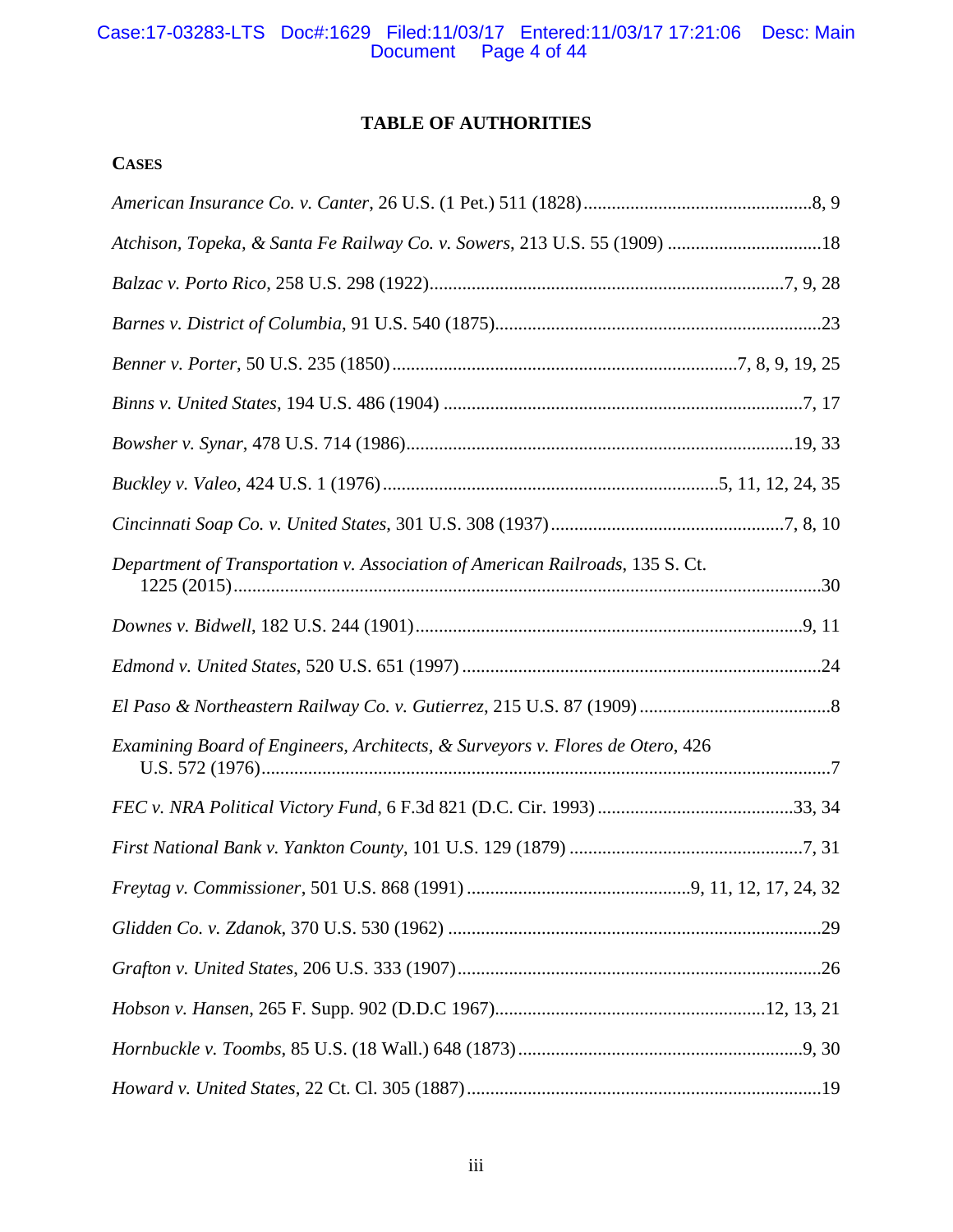## Case:17-03283-LTS Doc#:1629 Filed:11/03/17 Entered:11/03/17 17:21:06 Desc: Main Document Page 5 of 44

| Intercollegiate Broadcasting System, Inc. v. Copyright Royalty Board, 796 F.3d                                                                          |  |
|---------------------------------------------------------------------------------------------------------------------------------------------------------|--|
|                                                                                                                                                         |  |
|                                                                                                                                                         |  |
|                                                                                                                                                         |  |
| Metropolitan Railroad Co. v. District of Columbia, 132 U.S. 1 (1889)12, 23, 24, 26, 27, 30                                                              |  |
|                                                                                                                                                         |  |
|                                                                                                                                                         |  |
|                                                                                                                                                         |  |
|                                                                                                                                                         |  |
| National Committee of Reform Party of United States v. Democratic National                                                                              |  |
| Northern Pipeline Construction Co. v. Marathon Pipe Line Co., 458 U.S. 50                                                                               |  |
|                                                                                                                                                         |  |
|                                                                                                                                                         |  |
| Puerto Rico v. Franklin California Tax-Free Trust, 136 S. Ct. 1938 (2016)3                                                                              |  |
|                                                                                                                                                         |  |
|                                                                                                                                                         |  |
|                                                                                                                                                         |  |
|                                                                                                                                                         |  |
|                                                                                                                                                         |  |
| Talbott v. Board of Commissioners of Silver Bow County, 139 U.S. 438 (1891)31                                                                           |  |
| Techworld Development Corp. v. District of Columbia Preservation League, 648<br>F. Supp. 106 (D.D.C. 1986), vacated on other grounds, No. 86-5630, 1987 |  |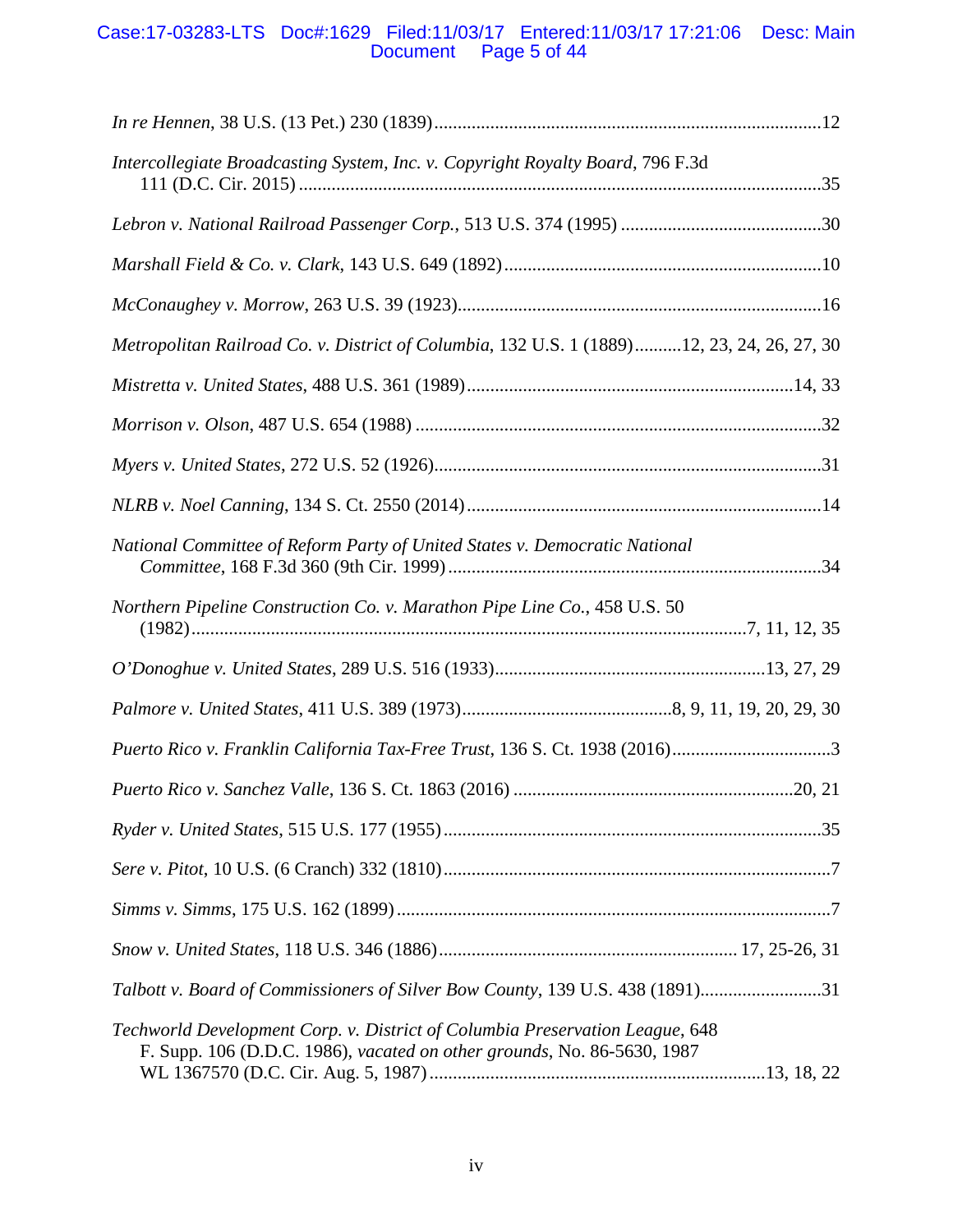# Case:17-03283-LTS Doc#:1629 Filed:11/03/17 Entered:11/03/17 17:21:06 Desc: Main<br>Document Page 6 of 44

| United States v. Wheeler, 435 U.S. 313 (1978), superseded by statute on other<br>grounds as recognized by United States v. Lara, 541 U.S. 193 (2004)26 |  |
|--------------------------------------------------------------------------------------------------------------------------------------------------------|--|
|                                                                                                                                                        |  |
|                                                                                                                                                        |  |
| <b>CONSTITUTIONAL PROVISIONS AND STATUTES</b>                                                                                                          |  |
|                                                                                                                                                        |  |
|                                                                                                                                                        |  |
|                                                                                                                                                        |  |
|                                                                                                                                                        |  |
|                                                                                                                                                        |  |
|                                                                                                                                                        |  |
|                                                                                                                                                        |  |
|                                                                                                                                                        |  |
|                                                                                                                                                        |  |
|                                                                                                                                                        |  |
|                                                                                                                                                        |  |
|                                                                                                                                                        |  |
|                                                                                                                                                        |  |
|                                                                                                                                                        |  |
|                                                                                                                                                        |  |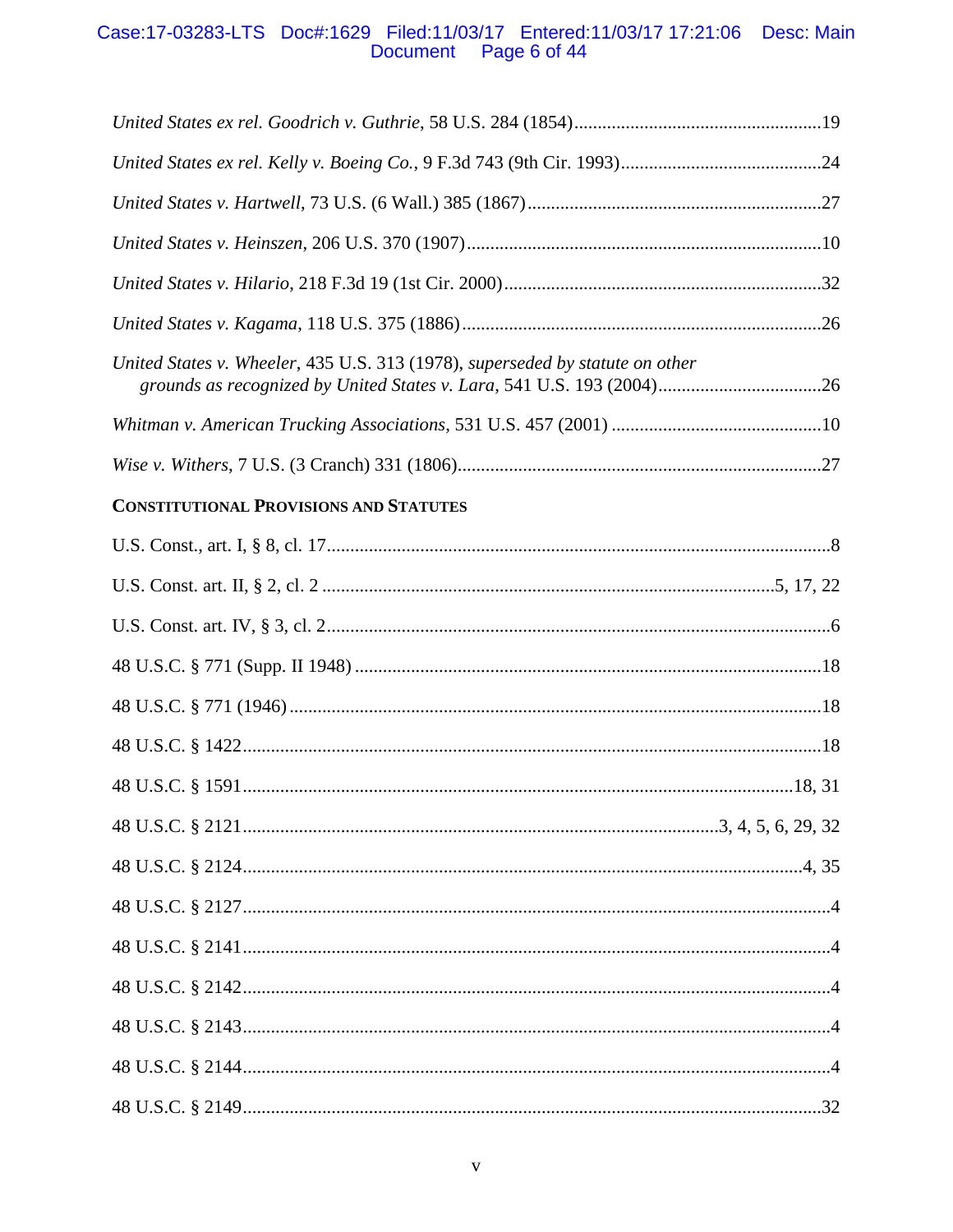## Case:17-03283-LTS Doc#:1629 Filed:11/03/17 Entered:11/03/17 17:21:06 Desc: Main Document Page 7 of 44

| An Act further providing for the government of the territory of Orleans, § 1, 8th                                                                                                                                                                 |  |
|---------------------------------------------------------------------------------------------------------------------------------------------------------------------------------------------------------------------------------------------------|--|
| An Act Making appropriations for the support of the Army for the fiscal year<br>ending June thirtieth, nineteen hundred and two, 56th Cong. ch. 803, 31 Stat.                                                                                     |  |
| An act to authorize the President of the United States to take possession of East<br>and West Florida and establish a temporary government therein, 15th Cong.                                                                                    |  |
| An Act to enable the President of the United States to take possession of the<br>territories ceded by France to the United States, by the treaty concluded at<br>Paris, on the thirtieth of April last; and for the temporary government thereof, |  |
| An Act to provide for the Government of the Territory North-west of the River                                                                                                                                                                     |  |
| An Act To provide for the temporary government of the Canal At Panama, the<br>protection of the canal works, and for other purposes, Pub. L. No. 58-190, ch.                                                                                      |  |
| Act of Aug. 5, 1947, Pub. L. No. 80-362, ch. 490, § 1, 61 Stat. 770, 770-71 17                                                                                                                                                                    |  |
| <b>OTHER AUTHORITIES</b>                                                                                                                                                                                                                          |  |
|                                                                                                                                                                                                                                                   |  |
| Amicus Brief of United States, Nguyen v. United States, 539 U.S. 69 (2003) (No.                                                                                                                                                                   |  |
| The Constitutional Separation of Powers Between the President and Congress, 20                                                                                                                                                                    |  |
| David P. Currie, The Constitution in Congress: The Jeffersonians 1801-1829                                                                                                                                                                        |  |
| Employees Compensation Act-Assistant United States Attorney, 31 Op. Att'y                                                                                                                                                                         |  |
| The Federalist No. 76 (Alexander Hamilton) (Clinton Rossiter ed., 1961)17                                                                                                                                                                         |  |
| Gary Lawson, Territorial Governments and the Limits of Formalism, 78 Cal. L.                                                                                                                                                                      |  |
| Memorandum for the Secretary of War, in Hearings on S. 4604 before the Senate<br>Committee on Pacific Islands and Porto Rico, 63d Cong., 2d Sess. (1914)20                                                                                        |  |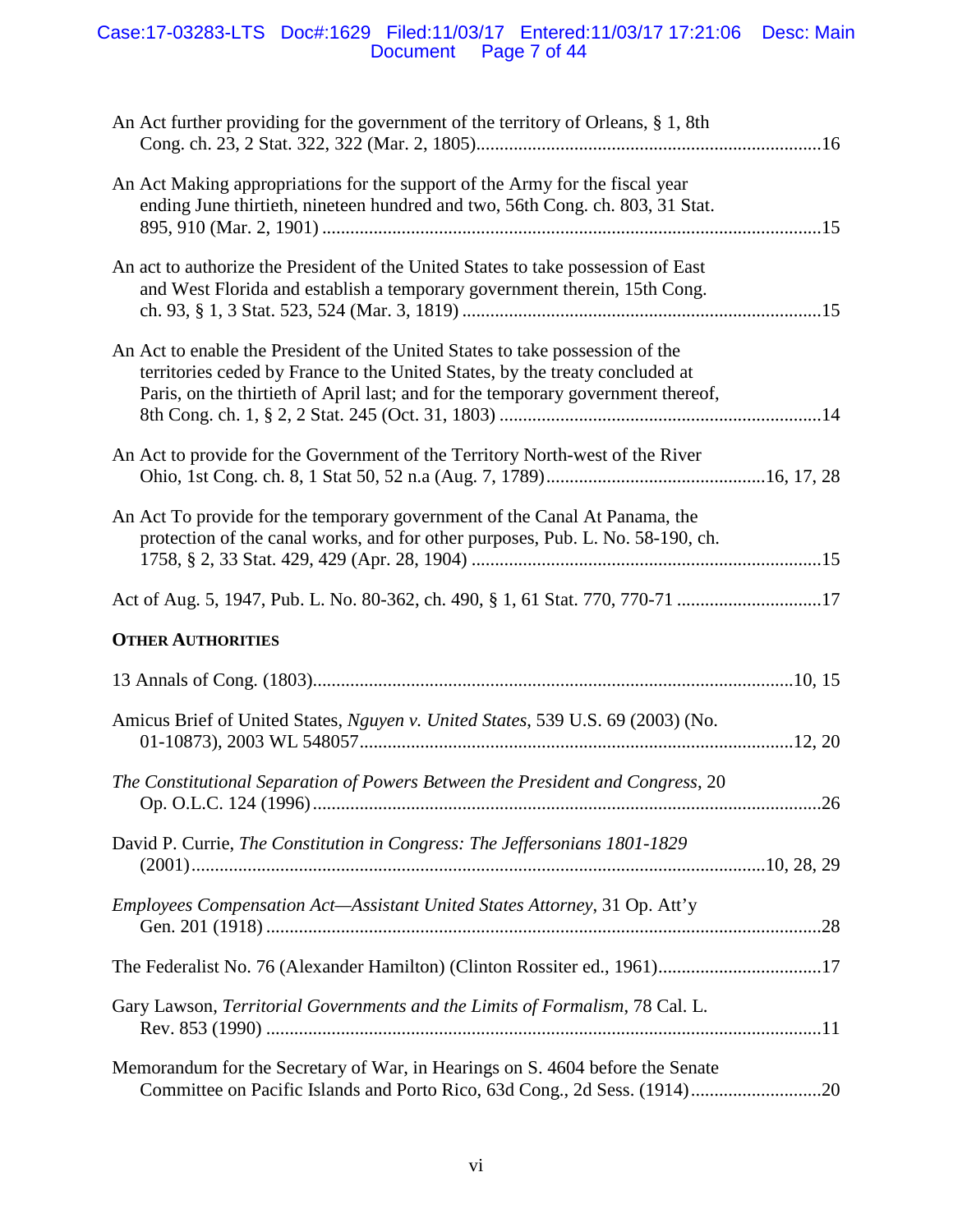## Case:17-03283-LTS Doc#:1629 Filed:11/03/17 Entered:11/03/17 17:21:06 Desc: Main Document Page 8 of 44

| Officers of the United States Within the Meaning of the Appointments Clause,                                                                      |
|---------------------------------------------------------------------------------------------------------------------------------------------------|
| Press Release, White House, President Obama Announces the Appointment of<br>Seven Individuals to the Financial Oversight and Management Board for |
| 3 Joseph Story, Commentaries on the Constitution of the United States § 1319 (1st                                                                 |
| Territorial Judges Not Liable to Impeachment, 3 Op. Att'y Gen. 409 (1839)13, 19                                                                   |
|                                                                                                                                                   |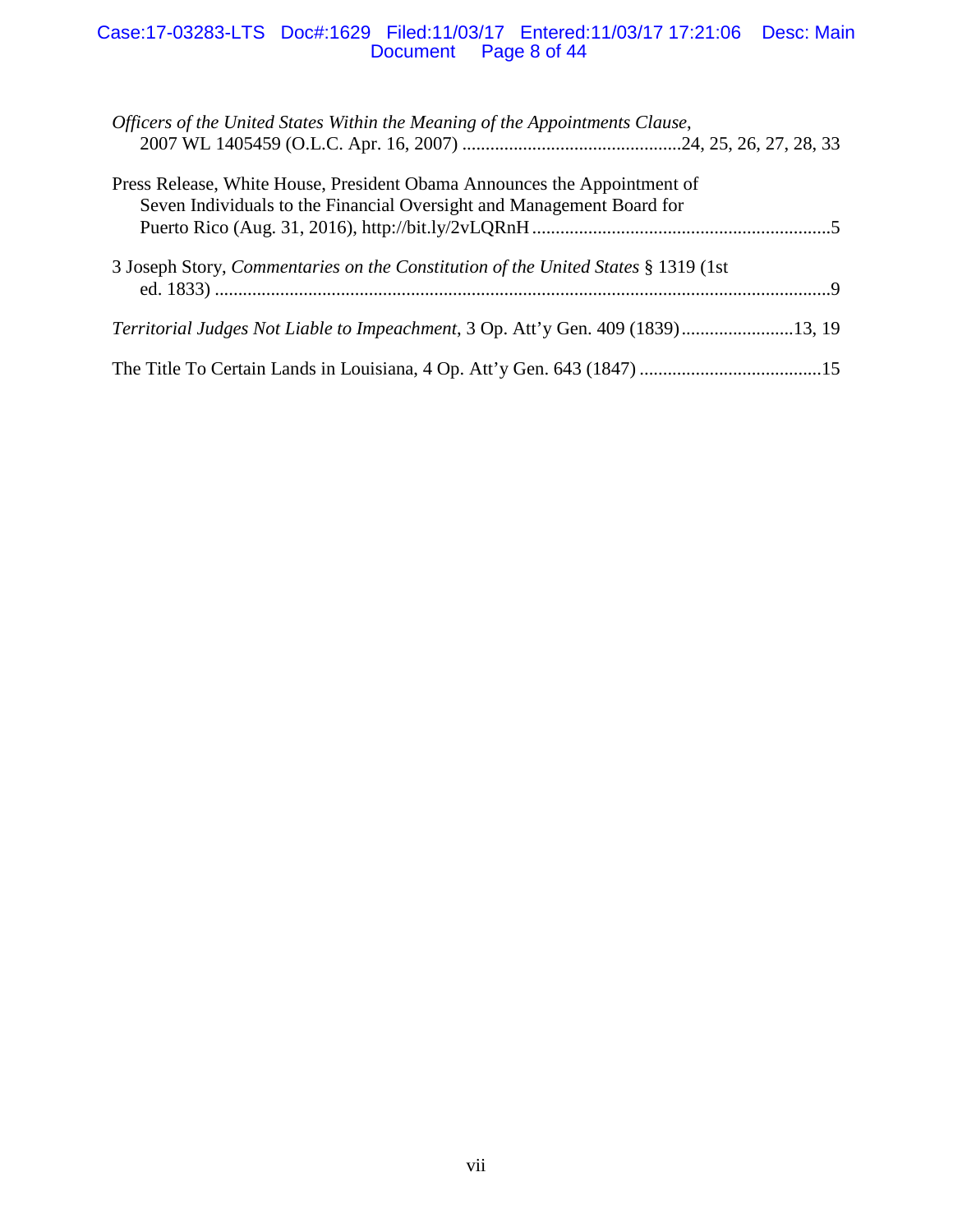#### Case:17-03283-LTS Doc#:1629 Filed:11/03/17 Entered:11/03/17 17:21:06 Desc: Main Page 9 of 44

The Official Committee of Retired Employees of the Commonwealth of Puerto Rico (the "**Retiree Committee**") respectfully submits this opposition to the Motion of Aurelius to Dismiss Title III Petition ("**Aurelius Mot.**"), filed by Aurelius Investment, LLC, Aurelius Opportunities Fund, LLC, and Lex Claims, LLC ("**Aurelius**"), on August 7, 2017 (*see* Dkt. 913).

## **INTRODUCTION**

Facing a fiscal emergency in Puerto Rico and the prospect of imminent economic chaos, Congress enacted PROMESA—the Puerto Rico Oversight, Management, and Economic Stability Act—in bipartisan fashion to stabilize Puerto Rico's economy, gain control over the Island's crushing debt, and create a path for restructuring that Congress deemed essential for Puerto Rico's return to economic health. A centerpiece of the Act was the creation of the Financial Oversight and Management Board (the "**FOMB**" or "**Board**"). Congress established the Board as an "entity within the territorial government of Puerto Rico," with authority over Puerto Rico's financial affairs and a mission to achieve fiscal responsibility and ensure Puerto Rico's continued access to the capital markets. Consistent with the bipartisan approach to the legislation, Congress enacted provisions designed to encourage the President to appoint Board members reflecting the interests and concerns of all parties. The President strongly supported the legislation, and he appointed Board members consistent with the process Congress designed. With the Board's leadership, PROMESA has worked as Congress intended, as Puerto Rico has taken critical initial steps to restore financial stability.

Aurelius now moves this Court to terminate the Board and these proceedings on the ground that the Board's appointment did not comply with the Appointments Clause. As Aurelius would have it, the Board members are principal officers of the United States, so Congress and the President had no choice but to appoint them as the President would appoint (for example) members of his Cabinet. That argument is fundamentally misguided. Congress created the Board pursuant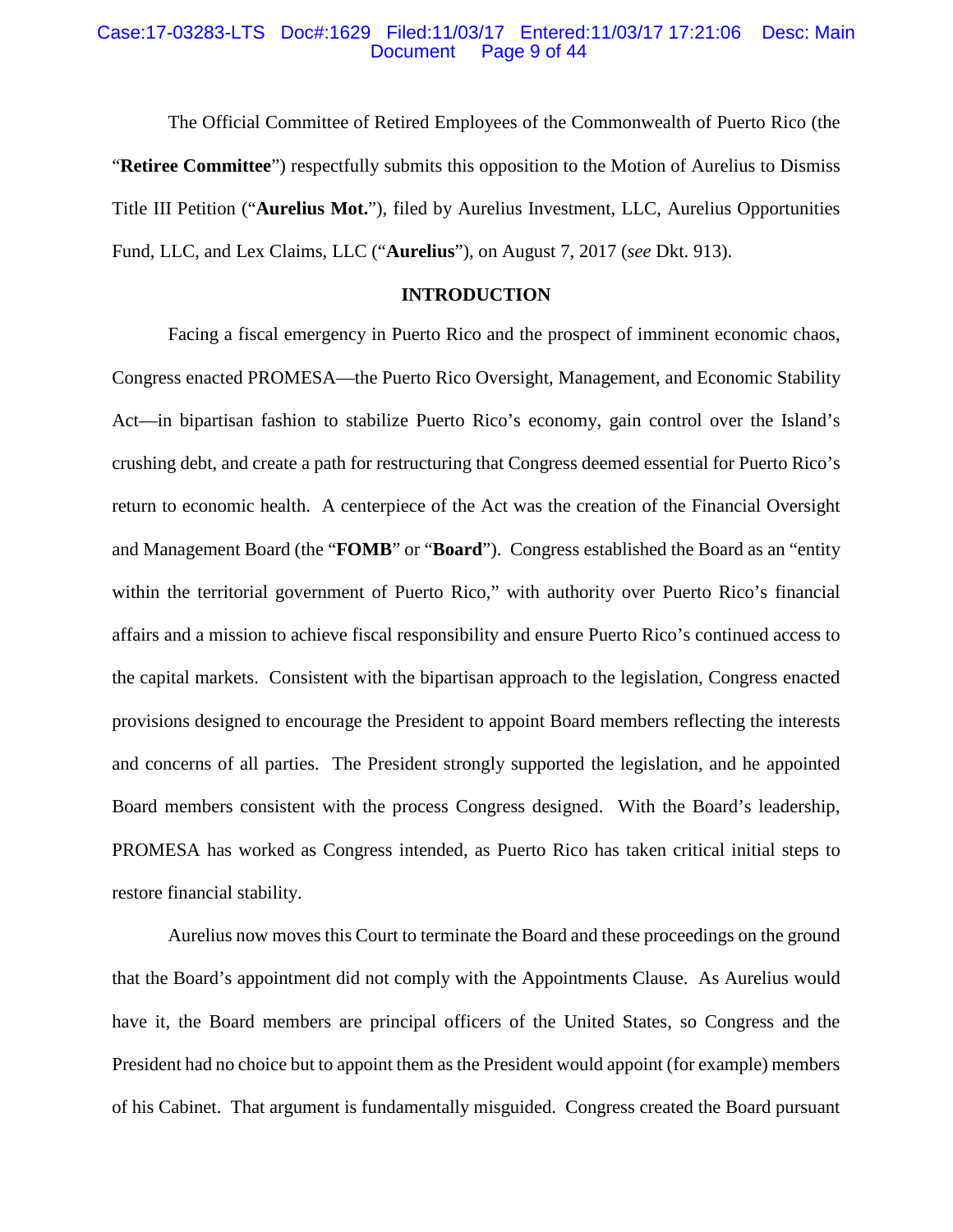#### Case:17-03283-LTS Doc#:1629 Filed:11/03/17 Entered:11/03/17 17:21:06 Desc: Main Document Page 10 of 44

to its expansive authority under the Territory Clause of Article IV of the Constitution, and both precedent and history establish that the Appointments Clause does not apply when Congress, acting pursuant to this plenary power, provides for the appointment of territorial officials exercising authority in the territories.

The Supreme Court has routinely held, for example, that structural constitutional limitations akin to the Appointments Clause—Article III and various separation-of-powers principles—do not apply when Congress legislates for the territories. And, from the time of the Framing, Congress has devolved such local autonomy to U.S. territories as Congress deemed warranted at any given time, free from structural constraints such as the Appointments Clause. Thus, Congress has allowed territories including Puerto Rico to elect their own leaders, consistent with the Constitution's preference for a Republican form of government and Congress's plan for most territories to eventually become States. In other instances, Congress has authorized the President acting alone to immediately erect temporary territorial governments in newly annexed, and often far-flung, territories—rather than waiting for the lengthy Senate confirmation process or hastily calling a popular election.

Aurelius seeks to evade these precedents by claiming that some (but not all) structural constraints apply to some (but not all) territorial officials in some (but not all) circumstances. According to Aurelius, Congress thus does not violate the Constitution when it provides for territorial officials to be appointed via direct election; and Congress apparently may bypass the Appointments Clause when providing for the appointment of officers for temporary territorial governments but not for ongoing ones. But nothing in the Constitution permits Aurelius's a la carte approach to limiting Congress's authority over the territories, and indeed Supreme Court precedent, common sense, and historical practice refute it.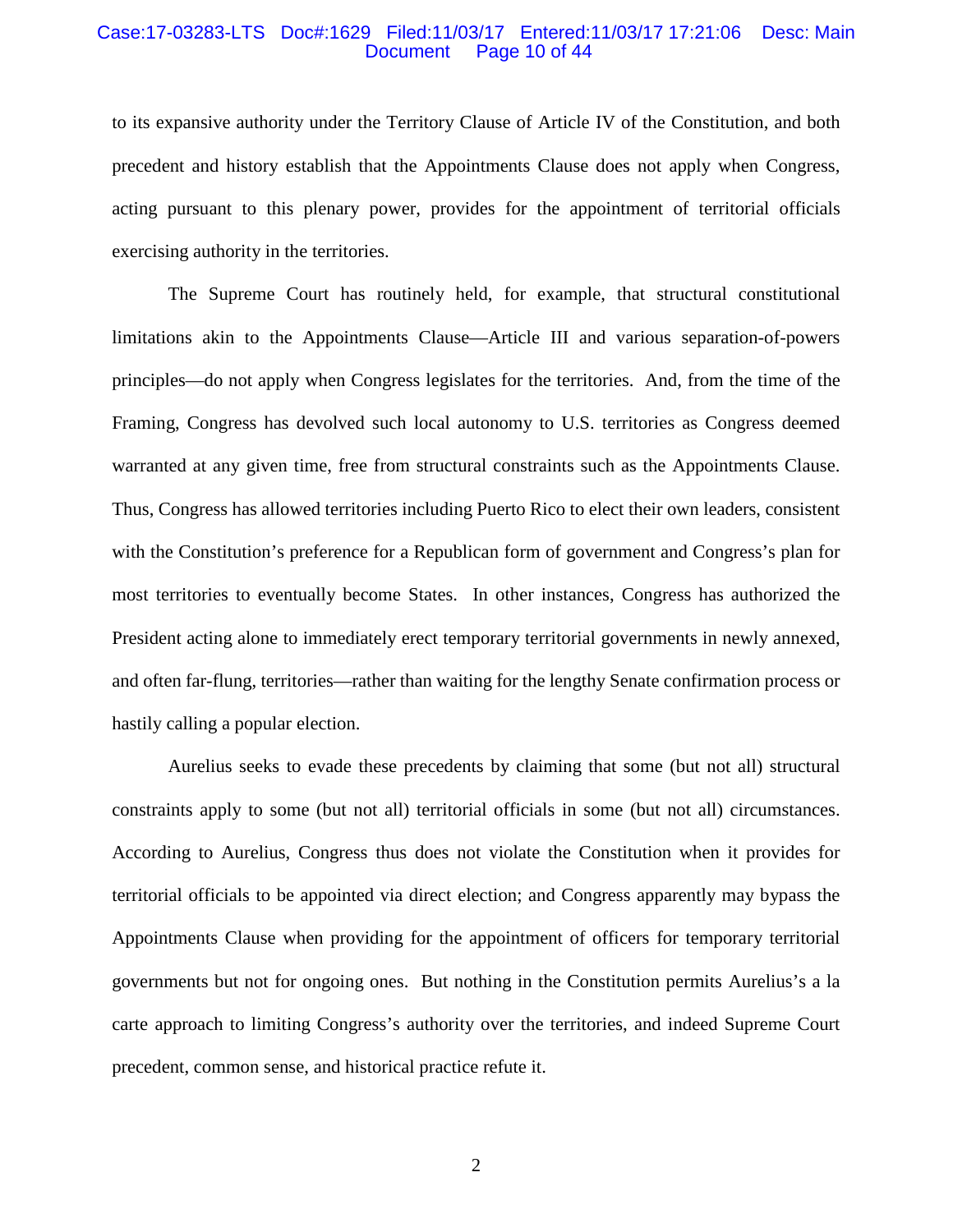#### Case:17-03283-LTS Doc#:1629 Filed:11/03/17 Entered:11/03/17 17:21:06 Desc: Main Page 11 of 44

In short, the Framers understood that they could not possibly anticipate the unique local histories and needs of all territories the new Nation might acquire, and they thus wrote the Territory Clause to give Congress broad leeway in its exercise of the full measure of legislative authority over these lands, freed from structural constraints such as the Appointments Clause. The enactment of PROMESA to meet the emergency conditions in Puerto Rico shows the wisdom of that approach. Contrary to the contentions of Aurelius, the Appointments Clause does not limit Congress's authority here. The Board was constitutionally created, and the motion to dismiss should be denied.

### **BACKGROUND**

As this Court knows, in the spring of 2016, Puerto Rico was "in the midst of a fiscal crisis." *Puerto Rico v. Franklin California Tax-Free Tr.*, 136 S. Ct. 1938, 1942 (2016). A lengthy economic recession had shrunk the government's revenue base, requiring the government to borrow extensively to cover its basic expenses. By 2014, "ratings agencies downgraded Puerto Rican bonds ... to noninvestment grade," "severely compromis[ing]" the Island's "access to capital markets." *Id.* By 2016, the Island was quickly exhausting its resources, and its ability to provide basic services—much less to make payments on its outstanding debt—was increasingly in doubt. And in June of that year, the Supreme Court struck down as preempted Puerto Rico's attempt to restructure its finances via territorial legislation, concluding that the Commonwealth had to "wait for possible congressional action to avert the consequences of [its] fiscal crisis." *Id.* at 1949.

Recognizing the gravity of Puerto Rico's situation, Congress invoked its authority under Article IV of the Constitution and passed the Puerto Rico Oversight, Management, and Economic Stability Act ("**PROMESA**") on a bipartisan vote. PROMESA created the FOMB, an entity with authority over Puerto Rico's financial affairs and a mission to allow Puerto Rico "to achieve fiscal responsibility and access to the capital markets." 48 U.S.C. § 2121(a). The FOMB is "an entity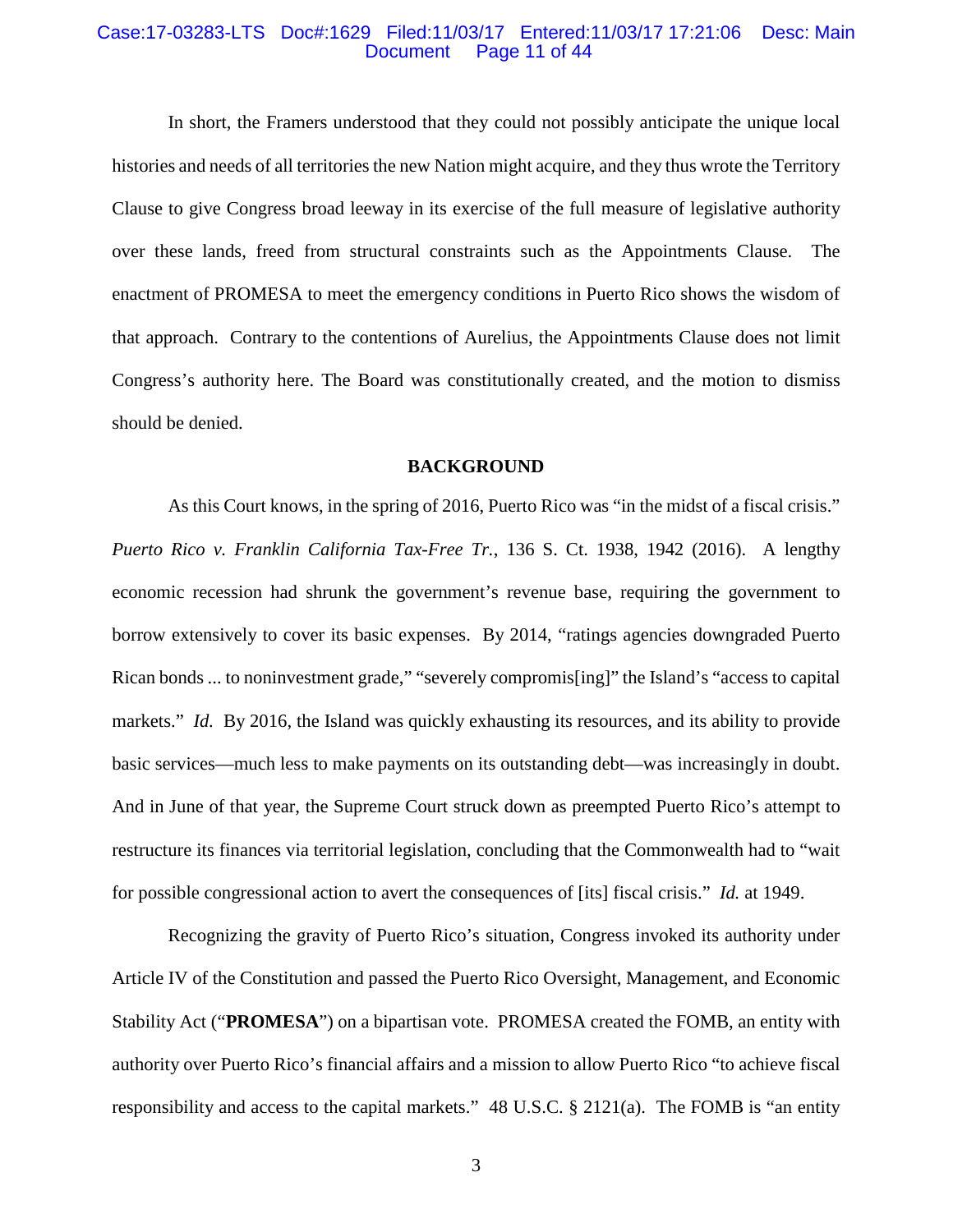#### Case:17-03283-LTS Doc#:1629 Filed:11/03/17 Entered:11/03/17 17:21:06 Desc: Main Page 12 of 44

within the territorial government" of Puerto Rico, and "shall not be considered to be a department, agency, establishment, or instrumentality of the Federal Government." *Id.* § 2121(c). Accordingly, the FOMB is funded by Puerto Rico, not Congress. *Id.* § 2127. And its powers are limited to Puerto Rico: it wields authority over Puerto Rico's budget, *id.* §§ 2121(d)(1)(B), 2141- 2144, is granted access to Puerto Rico's records, *id.* § 2124(c)(2), can enforce, reject or rescind certain Puerto Rican laws, *id.* §§ 2124(h), 2144(a), 2144(c), and can file certain restructuring documents on behalf of Puerto Rico, *id.* § 2124(j). It has none of these powers outside of Puerto Rico. And to the limited extent the FOMB may exercise authority over *individuals* located outside Puerto Rico—like the territory's creditors—it can do so only because those individuals have availed themselves of the territory's laws. *See, e.g.*, *id.* § 2124(f) (subpoena power of Board limited to individuals within personal jurisdiction of Puerto Rican courts); *id.* § 2124(o) (Board can investigate disclosure and selling practices only of individuals selling Puerto Rico bonds).

The FOMB has seven members, *id.*  $\S$  2121(e)(1)(A), removable by the President "only for cause." *Id.* § 2121(e)(5)(B). The President selects each member. One "may be selected in the President's sole discretion." *Id.* § 2121(e)(2)(A)(vi). The remaining six may be selected from lists submitted by various congressional officers. *Id.*  $\S$  2121(e)(2)(A)(i)-(v). To select the first four members, the President may select one from each of four lists, each containing "at least three individuals." *Id.* § 2121(e)(2)(B)(i), (iii)-(iv). The President may select the remaining two members from a list containing "at least four individuals." *Id.* § 2121(e)(2)(B)(ii).

Under the statute, the President is not required to select from these lists. If the President rejects the initial list of names, the congressional officer who "submitted [the] list may supplement" it "with additional names." *Id.* § 2121(e)(2)(C). If the President still declines to select from that list, he can nominate a different candidate, whose "appointment shall be by and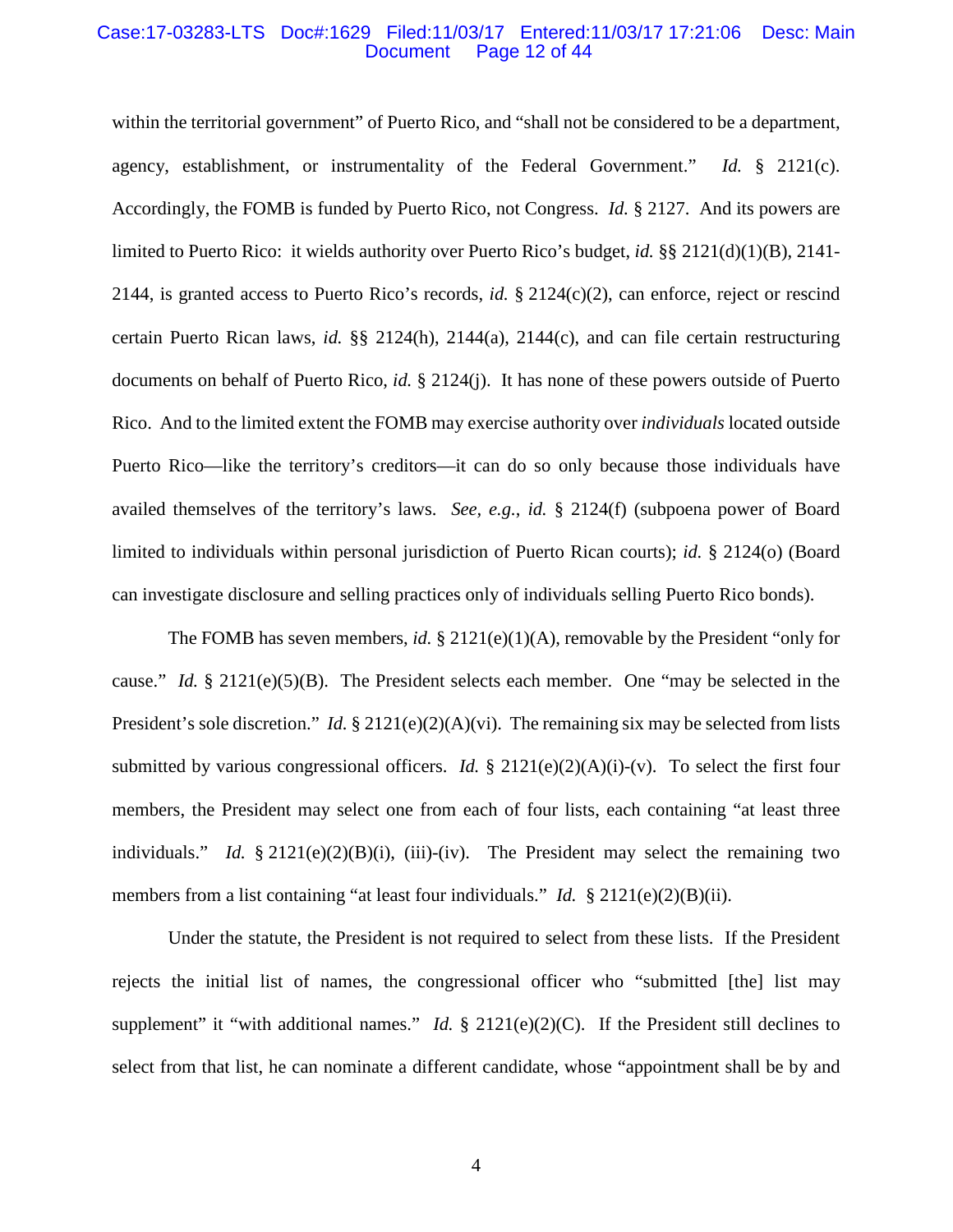## Case:17-03283-LTS Doc#:1629 Filed:11/03/17 Entered:11/03/17 17:21:06 Desc: Main Page 13 of 44

with the advice and consent of the Senate." *Id.* § 2121(e)(2)(E). "[I]n the event any of the 7 members" had "not been appointed by September 1, 2016," PROMESA required "the President [to] appoint an individual from the list for the current vacant category by September 15, 2016," assuming those individuals met the requisite qualifications. *Id.*  $\S 2121(e)(2)(G)$ .

Before September 1, 2016, the President duly appointed individuals from the lists submitted by officers of Congress. *See* Press Release, White House, President Obama Announces the Appointment of Seven Individuals to the Financial Oversight and Management Board for Puerto Rico (Aug. 31, 2016), http://bit.ly/2vLQRnH. Far from decrying his inability to select nominees of his choosing, President Obama stated: "With a broad range of skills and experiences, these officials have the breadth and depth of knowledge that is needed to tackle this complex challenge and put the future of the Puerto Rican people first." *Id.*

#### **ARGUMENT**

## **I. THE APPOINTMENTS CLAUSE DOES NOT APPLY TO THE APPOINTMENT OF TERRITORIAL OFFICIALS LIKE THE FOMB MEMBERS.**

The Appointment Clause states:

He [the President] ... shall nominate, and by and with the Advice and Consent of the Senate, shall appoint Ambassadors, other public Ministers and Consuls, Judges of the supreme Court, and all other Officers of the United States, whose Appointments are not herein otherwise provided for, and which shall be established by Law: but the Congress may by Law vest the Appointment of such inferior Officers, as they think proper, in the President alone, in the Courts of Law, or in the Heads of Departments.

U.S. Const. art. II, § 2, cl. 2. "[A]n 'Officer of the United States'" is "any appointee exercising

significant authority pursuant to the laws of the United States." *Buckley v. Valeo*, 424 U.S. 1, 126

(1976) (per curiam). Officers who are not "Officers of the United States" may, as relevant here,

"perform duties only in aid of those functions that Congress may carry out by itself.'" *Id.* at 138-

39. Thus, where the Clause applies, any individual "exercising significant authority pursuant to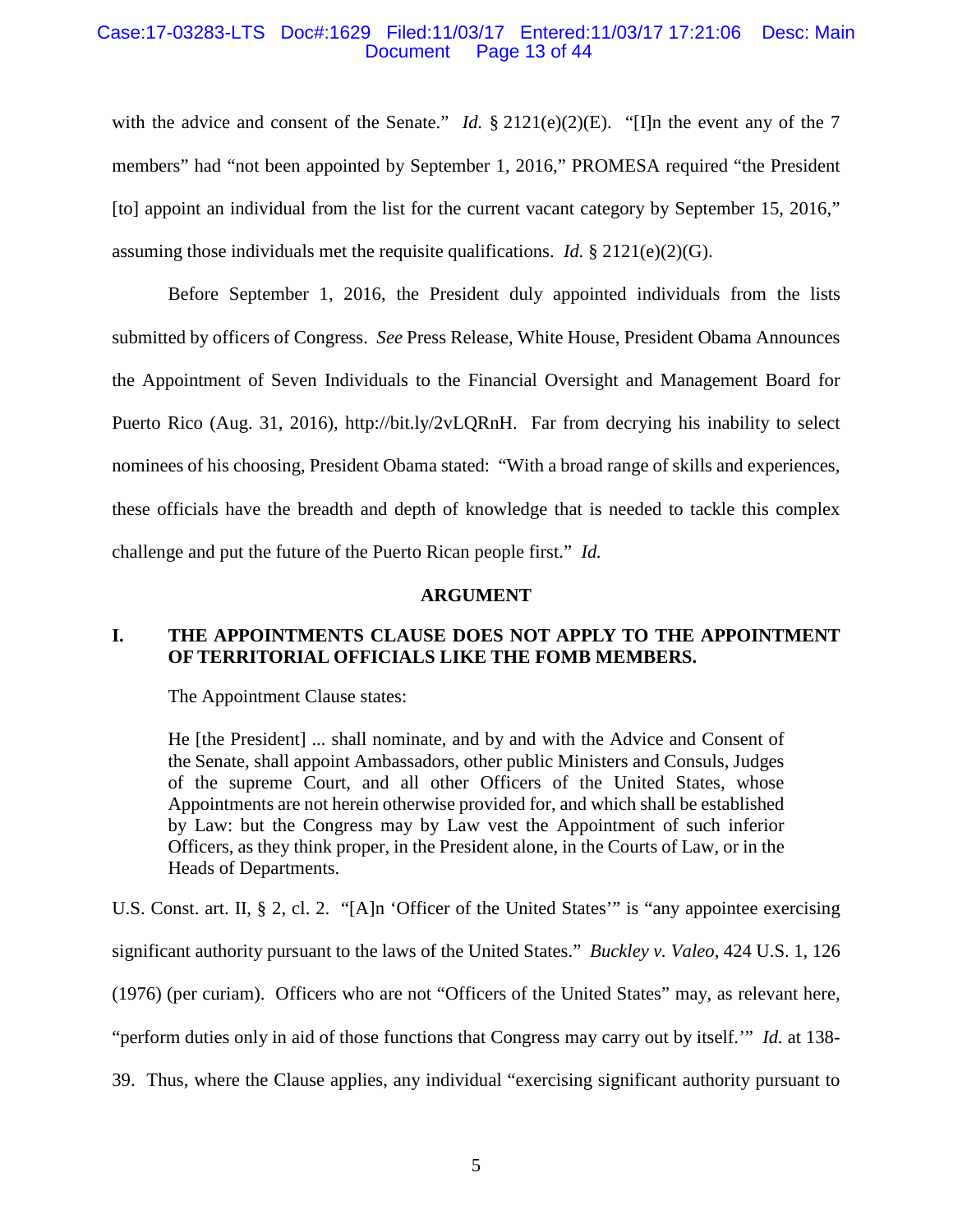#### Case:17-03283-LTS Doc#:1629 Filed:11/03/17 Entered:11/03/17 17:21:06 Desc: Main Page 14 of 44

the laws of the United States" and not "perform[ing] duties only in aid of those functions that Congress may carry out by itself" is an "Officer of the United States" who must be appointed pursuant to the Appointments Clause. Aurelius asserts that the Appointments Clause applies here, and that members of the FOMB are "Officers of the United States" subject to the Clause's requirements. *See* Aurelius Mot. 13-23.

Aurelius is wrong. Critically, the Board members here are territorial officials. Congress expressly stated in PROMESA that the Board was created pursuant to Congress's authority over Puerto Rico under the Territory Clause of Article IV of the Constitution, *see* 48 U.S.C. § 2121(b)(2) (PROMESA enacted "pursuant to article IV, section 3 of the Constitution"), and Congress designated the Board "an entity within the territorial government" of Puerto Rico, rather than "a department, agency, establishment, or instrumentality of the Federal Government," *id*. § 2121(c). Consistent with that designation, the Board is funded by Puerto Rico, and its authority is confined to Puerto Rico. *See supra* at 3-4.

Aurelius contends that is of no moment—as Aurelius sees it, the Appointments Clause applies to territorial officials like the Board members, just as it applies to members of the President's Cabinet. But as detailed below, precedent, history, and the design of Article IV refute that argument. The Appointments Clause has no application here.

## **A. Supreme Court and Other Precedent Makes Clear that Structural Constitutional Limitations Such as the Appointments Clause Do Not Apply to the Appointment of Territorial Officials.**

Article IV, Section 3 of the Constitution provides that "The Congress shall have Power to dispose of and make all needful Rules and Regulations respecting the Territory … belonging to the United States." U.S. Const. art. IV, § 3, cl. 2. When Congress, acting pursuant to this power, provides for the appointment of officers exercising authority only in the territories—that is,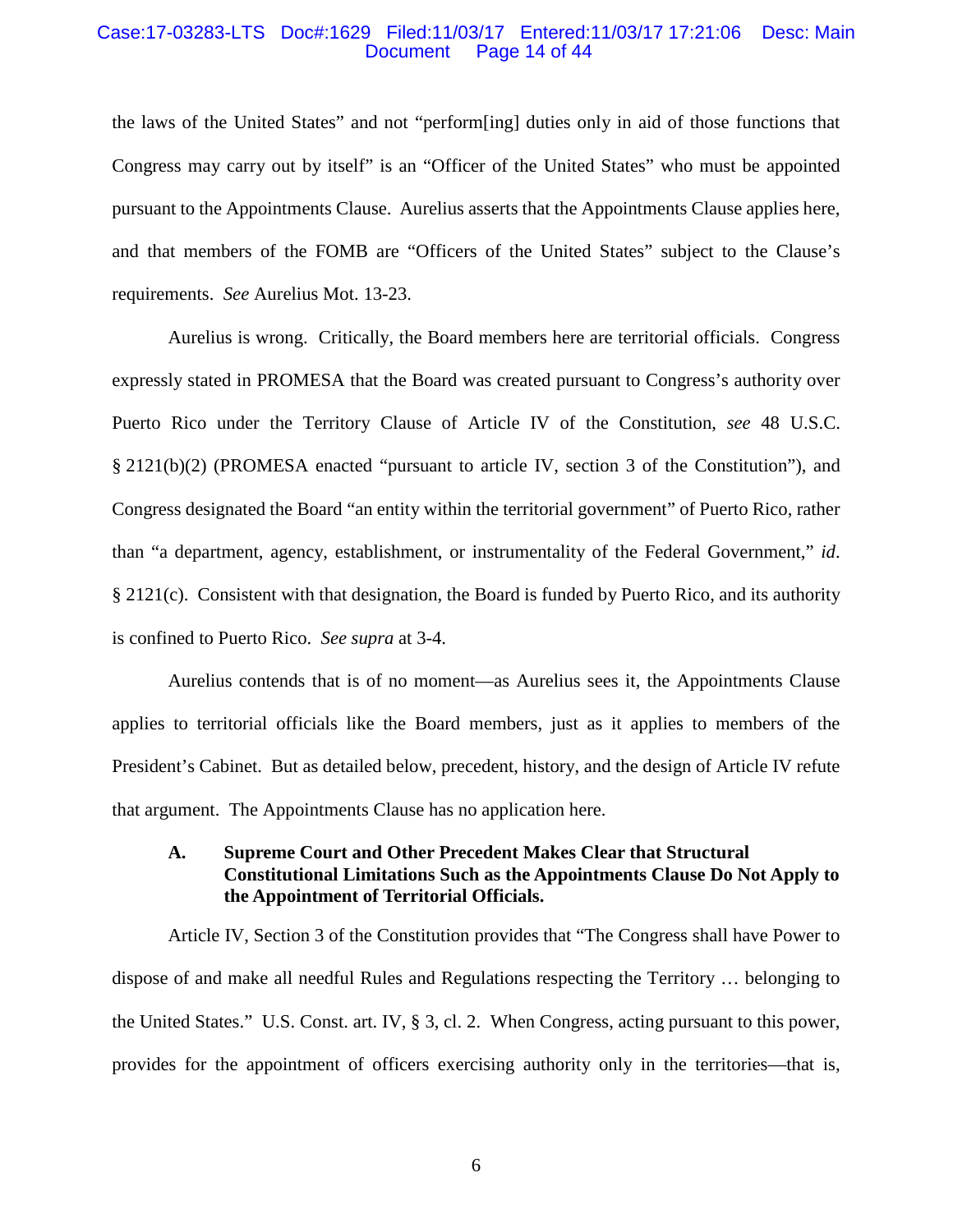#### Case:17-03283-LTS Doc#:1629 Filed:11/03/17 Entered:11/03/17 17:21:06 Desc: Main Page 15 of 44

territorial officials—the Appointments Clause does not apply.

The Territory Clause is the most expansive grant of authority to Congress in the Constitution, and the Supreme Court has interpreted it as such. Chief Justice Marshall first described Congress's territorial authority as "the absolute and undisputed power of governing and legislating." *Sere v. Pitot*, 10 U.S. (6 Cranch) 332, 337 (1810). In the territories, "Congress has the entire dominion and sovereignty, national and local, Federal and state, and has full legislative power over all subjects upon which the legislature of a state might legislate within the state." *Simms v. Simms*, 175 U.S. 162, 168 (1899); *First Nat'l Bank v. Yankton Cty.*, 101 U.S. 129, 133 (1879) (Congress "has full and complete legislative authority over the people of the Territories and all the departments of the territorial governments"). These powers are "practically unlimited," *Cincinnati Soap Co. v. United States*, 301 U.S. 308, 317-18 (1937), "broad," *Examining Board of Engineers, Architects, & Surveyors v. Flores de Otero*, 426 U.S. 572, 586 n.16 (1976), and "plenary," *Binns v. United States*, 194 U.S. 486, 491 (1904). Such an "exceptional grant of power" is "obviously different in kind from the other broad powers conferred on Congress." *N. Pipeline Constr. Co. v. Marathon Pipe Line Co.*, 458 U.S. 50, 70, 76 (1982) (plurality op.).

As a result, Congress faces fewer constitutional constraints when it legislates pursuant to the Territory Clause. *Cincinnati Soap*, 301 U.S. at 323 (laws regarding territories "not subject to the same restrictions" as "laws for the … political body of states in union"); *Balzac v. Porto Rico*, 258 U.S. 298, 312 (1922) (only "fundamental" constitutional rights apply in Puerto Rico). In the territories, Congress combines "the powers of both the Federal and State authorities," and so its power is not "subject to the constitutional provisions in respect to State and Federal jurisdiction." *Benner v. Porter*, 50 U.S. 235, 242 (1850). Likewise, territorial governments are not "organized under the Constitution," and so are not "subject to its complex distribution of the powers of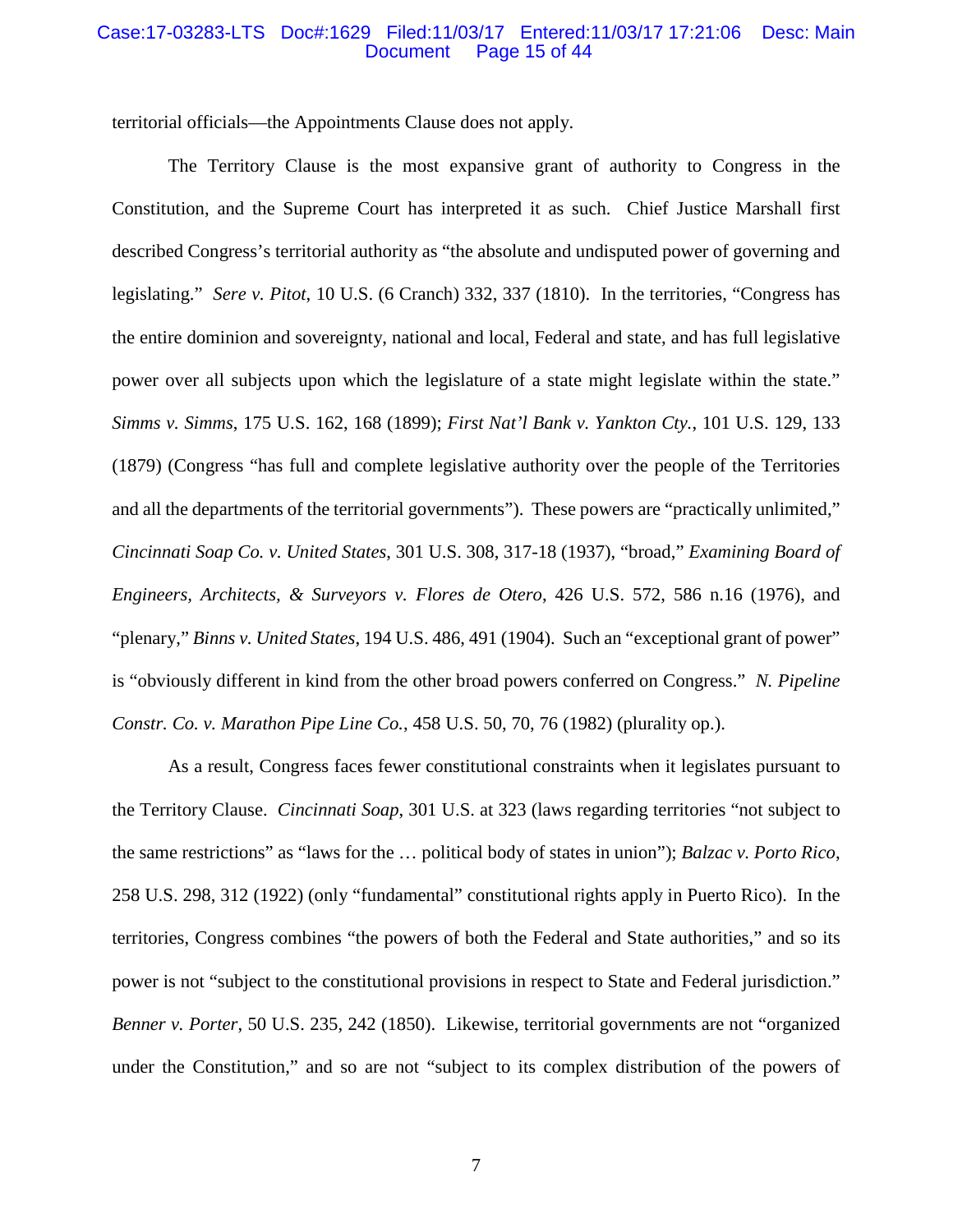#### Case:17-03283-LTS Doc#:1629 Filed:11/03/17 Entered:11/03/17 17:21:06 Desc: Main Page 16 of 44

government." *Id.* In short, constitutional provisions "which are applicable where laws of national applicability and affairs of national concern are at stake, must in proper circumstances give way to accommodate" Article IV's "plenary grant[] of power to Congress to legislate with respect to specialized areas having particularized needs and warranting distinctive treatment." *Palmore v. United States*, 411 U.S. 389, 408 (1973).

The Appointments Clause is one of the constitutional "restrictions" to which "Congress in legislating is not subject" when "dealing with the territories." *Cincinnati Soap*, 301 U.S. at 323. To be sure, the Supreme Court has not squarely addressed whether territorial officials are subject to the Appointments Clause. But the Court has held that analogous structural constitutional restrictions do not restrain Congress's authority under the Territory Clause. And the courts that have addressed Congress's analogous authority to provide for officers in the District of Columbia, *see* U.S. Const., art. I, § 8, cl. 17; *El Paso & N.E. Ry. Co. v. Gutierrez*, 215 U.S. 87, 94 (1909) (equating "[t]he legislative power of Congress over the District of Columbia and the territories" as both "being plenary"), have concluded that the Appointments Clause does not apply to the appointment of D.C. officials.

*Analogous limitations***.** In a line of precedent dating to the early 19th century, the Supreme Court has held that structural limitations of the Constitution—Article III and various separationof-powers principles—do not apply to Congress's creation of territorial officials. The logic of these decisions implies that the Appointments Clause likewise does not apply.

*First*, the Supreme Court has long held that the appointment of territorial judges need not comply with Article III. In *American Insurance Co. v. Canter*, 26 U.S. (1 Pet.) 511 (1828), the Court held that territorial courts could exercise admiralty jurisdiction—within Article III's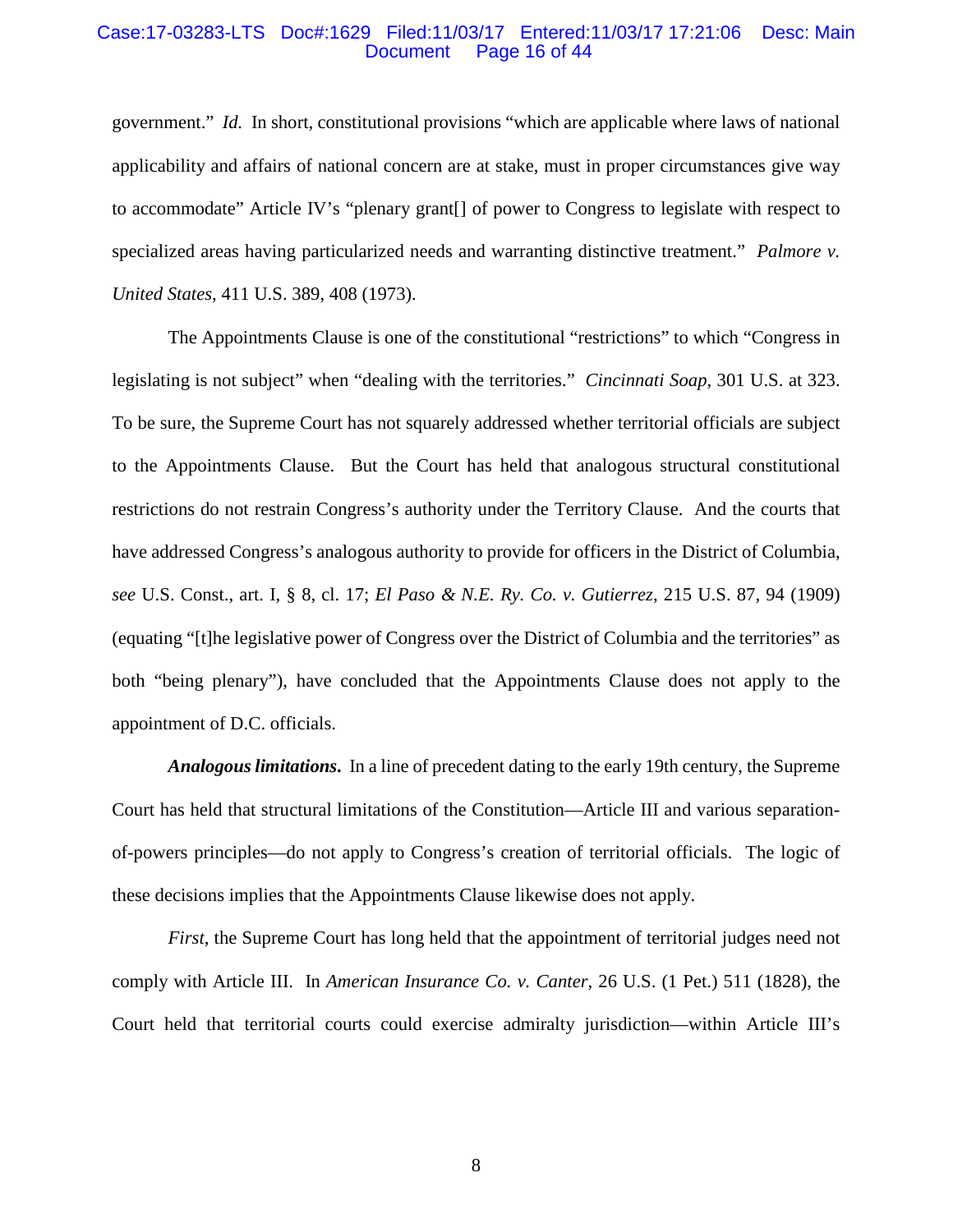#### Case:17-03283-LTS Doc#:1629 Filed:11/03/17 Entered:11/03/17 17:21:06 Desc: Main Page 17 of 44

exclusive province in the States—despite not having life tenure as Article III required, because the structural safeguards of Article III *did not apply* to the creation of territorial courts:

These Courts, then, *are not constitutional Courts* …. They are *legislative Courts*, created … in virtue of that clause which enables Congress to make all needful rules and regulations, respecting the territory belonging to the United States. The jurisdiction with which they are invested, is not a part of that judicial power which is defined in the 3d article of the Constitution, but is conferred by Congress, in the execution of those general powers which that body possesses over the territories of the United States. Although admiralty jurisdiction can be exercised in the states in those Courts, only, which are established in pursuance of the 3d article of the Constitution, *the same limitation does not extend to the territories*.

*Id.* (emphases added). "[*Canter*] has ever since been accepted as authority for the proposition that the judicial clause of the Constitution has no application to courts created in the territories, and that with respect to them Congress has a power wholly unrestricted by it." *Downes v. Bidwell*, 182 U.S. 244, 267 (1901) (opinion of Brown, J.); *see Palmore*, 411 U.S. at 403 (*Canter* reflects "the consistent view" of the Supreme Court); *Balzac*, 258 U.S. at 312; *Hornbuckle v. Toombs*, 85 U.S. (18 Wall.) 648, 655 (1873).

*Second*, the Supreme Court has routinely affirmed that Congress when legislating for the territories may act in ways that would ordinarily violate separation-of-powers principles. "[T]he form of government established in the territories depends exclusively upon the discretion of congress[,] ... [which] may confer on it such powers, legislative, judicial, and executive, as they may deem best." 3 Joseph Story, *Commentaries on the Constitution of the United States* § 1319 (1st ed. 1833). Accordingly, "Congress may endow territorial governments with a plural executive; it may allow the executive to legislate; it may dispense with the legislature or judiciary altogether"; all of which would ordinarily violate the separation of powers. *Freytag v. Commissioner*, 501 U.S. 868, 914 (1991) (Scalia, J., concurring in part and concurring in the judgment); *see Benner*, 50 U.S. at 242 (territorial governments not "organized under the Constitution, nor subject to its complex distribution of the powers of government"). Historical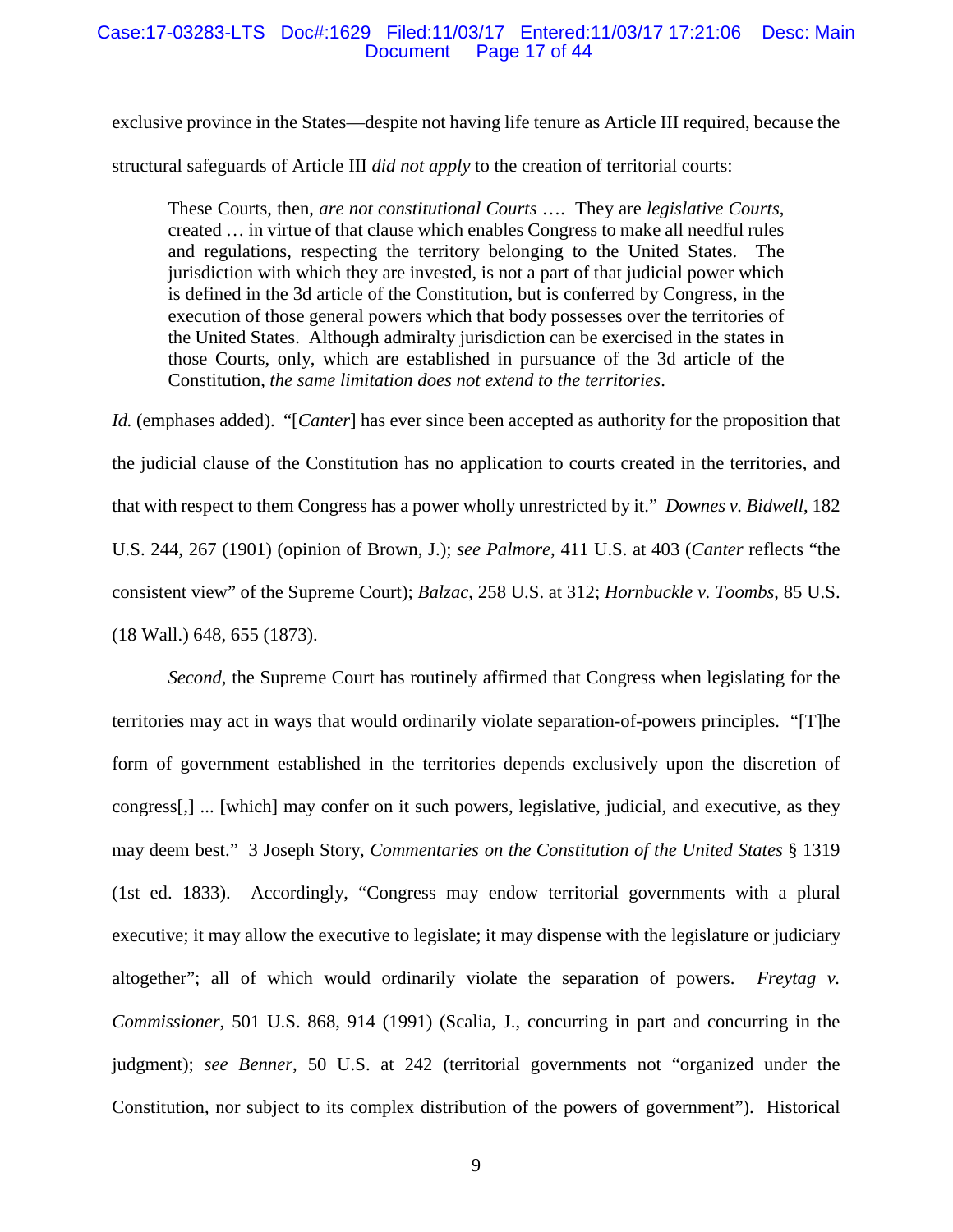#### Case:17-03283-LTS Doc#:1629 Filed:11/03/17 Entered:11/03/17 17:21:06 Desc: Main Page 18 of 44

practice confirms the point: In the early 19th century, Congress "seemed to recognize in the territories neither the separation of powers, nor meaningful limitations on the delegation of congressional authority." David P. Currie, *The Constitution in Congress: The Jeffersonians 1801- 1829*, at 112 (2001).

Likewise, Congress can delegate legislative power to territorial governments even though Congress ordinarily cannot delegate legislative power "because no such power can be exercised other than through Congressional bicameralism and presentment." Aurelius Mot. 14 n.8; *see Whitman v. Am. Trucking Ass'ns*, 531 U.S. 457, 472 (2001). Thus, the Supreme Court has held that Congress has a "comprehensive" "power of delegation to … a local [territorial] government." *Cincinnati Soap*, 301 U.S. at 322-23. Indeed, Congress may delegate legislative powers even *to the President* when the latter acts in the territories, even though it is "universally recognized" that generally "[C]ongress cannot delegate legislative power to the president." *Marshall Field & Co. v. Clark*, 143 U.S. 649, 692 (1892); *see, e.g.*, *United States v. Heinszen*, 206 U.S. 370, 384-85 (1907) (Congress in the territories may "delegate to the President the legislative power of prescribing a tariff"). Congress has consistently done so since at least 1803, when Congress granted the President complete legislative authority within the territory of Louisiana, *see infra* at 14 n.3, over the objection that that delegation would violate separation-of-powers principles, *see*  13 Annals of Cong. 508 (1803) (Rep. Elliott objecting that territorial statute violated the principle that "the Constitution … not only precluded the President from exercising [legislative power], but likewise forbade our delegation of it to him").

That Article III and separation-of-powers principles do not apply to Congress's creation of offices in the territories strongly implies that the Appointments Clause likewise does not apply. As to Article III, even though Article IV does not explicitly grant Congress the authority to appoint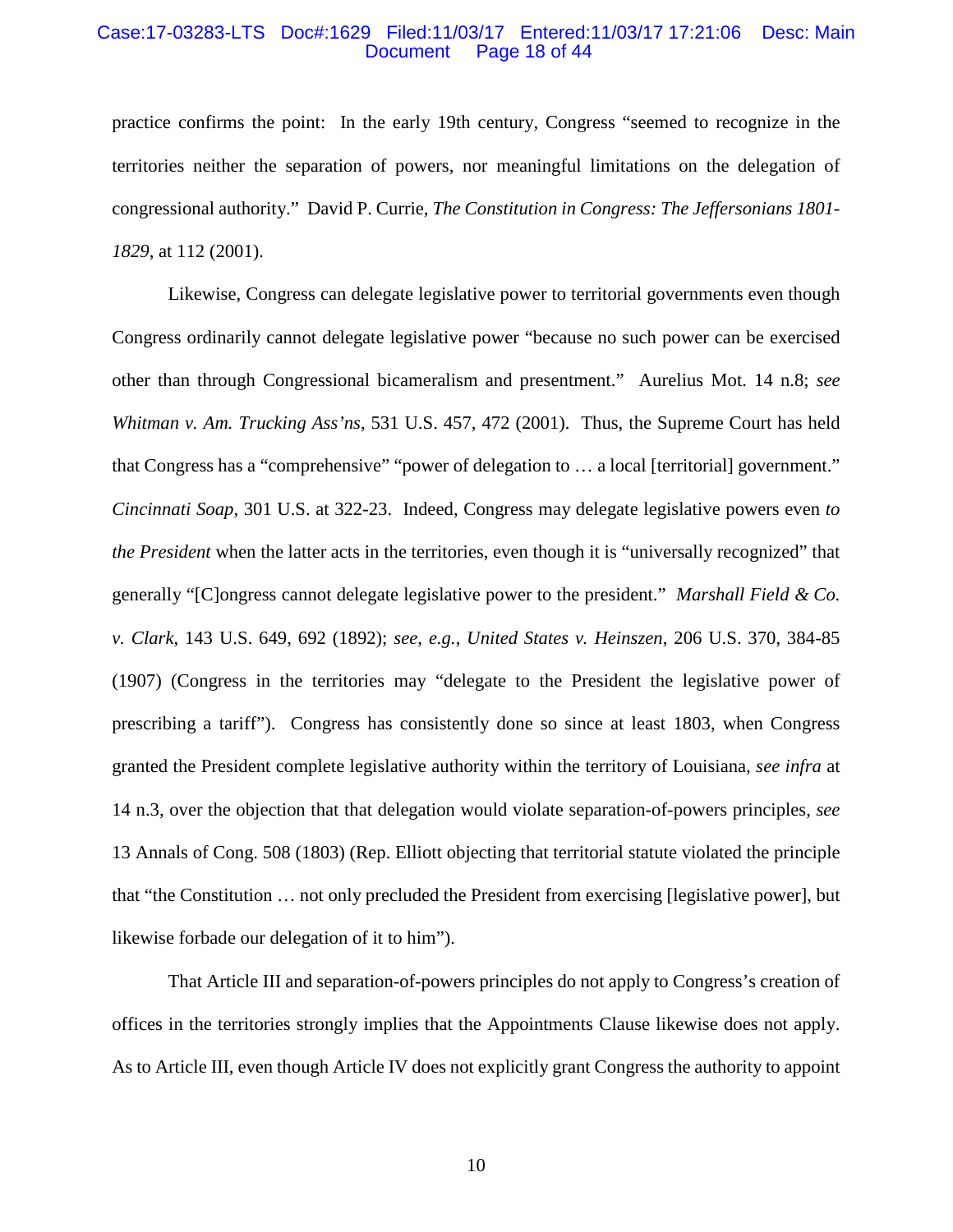#### Case:17-03283-LTS Doc#:1629 Filed:11/03/17 Entered:11/03/17 17:21:06 Desc: Main Page 19 of 44

judges that do not comply with Article III, or even to appoint judges at all, the Court nevertheless has held that Article III's restrictions must "give way to accommodate" Article IV's "plenary grant of power to Congress to legislate" with respect to courts and judges in the territories. *Palmore*, 411 U.S. at 407-08; *N. Pipeline*, 458 U.S. at 70-71 (plurality op.). Similarly, even though Article IV does not explicitly grant Congress the authority to appoint territorial officials that do not comply with the Appointments Clause, or even to appoint territorial officials at all, *Canter* suggests that the Appointments Clause must "give way to accommodate" Congress's Article IV power. *Palmore*, 411 U.S. at 408. In the words of Justice Brown, "We must assume as a logical inference from [*Canter*] that the other powers vested in Congress by the Constitution have no application to these territories, or that the judicial clause is exceptional in that particular." *Downes*, 182 U.S. at 267 (opinion of Brown, J.); *see also* Gary Lawson, *Territorial Governments and the Limits of Formalism*, 78 Cal. L. Rev. 853, 894 (1990) ("If Congress can create queer-duck territorial judges who need not conform to the structural requirements of article III, why can't it also create queerduck territorial executives who need not conform to the structural requirements of article II?").

The same is true for separation-of-powers principles. The Appointments Clause is but an express manifestation of those principles. *Freytag*, 501 U.S. at 882 ("The principle of separation of powers is embedded in the Appointments Clause."); *see also Buckley*, 424 U.S. at 124 (the "principle of separation of powers was not simply an abstract generalization in the minds of the Framers: it was woven into the document that they drafted"). It is thus untenable to insist that the Clause applies to the territories, even when the Court has held that separation-of-powers principles do not.

The Court's opinion in *Buckley* is instructive. There, the Court rejected the argument that Congress's plenary authority to regulate elections permitted it to appoint the Federal Election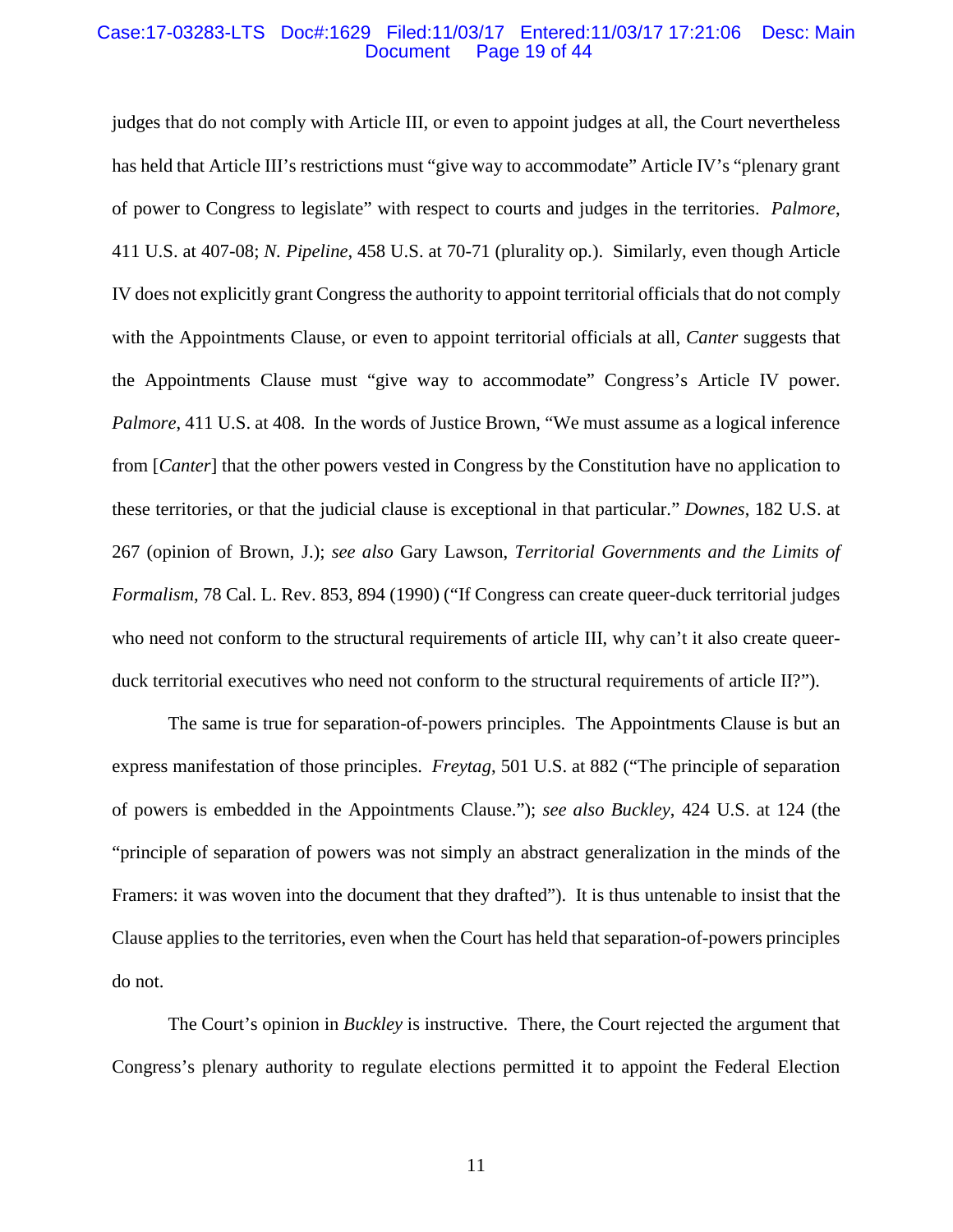#### Case:17-03283-LTS Doc#:1629 Filed:11/03/17 Entered:11/03/17 17:21:06 Desc: Main Page 20 of 44

Commission's members without complying with the Appointments Clause, *see* 424 U.S. at 131- 33, but only because Congress's authority over elections was not "of such a wholly different nature from the other grants of authority to Congress that it may be employed in such a manner as to offend well-established constitutional restrictions stemming from the separation of powers." *Id.*  at 132. Unlike Congress's elections authority, Congress's power over the territories *is* "of such a wholly different nature," *see Northern Pipeline*, 458 U.S. at 76 (plurality op.) (territorial power is "obviously different in kind from the other broad powers conferred on Congress"), and (as just explained) has been "employed in such a manner as to offend well-established constitutional restrictions stemming from the separation of powers." *Buckley*, 424 U.S. at 132. Accordingly, Congress need not comply with the Appointments Clause in legislating under Article IV.[1](#page-19-0)

*D.C. officials.* The federal courts' treatment of appointments to the government of the District of Columbia confirms this analysis. In 1889, the Supreme Court stated that "the mode of appointing officials" to D.C.'s municipal government involves "matters of legislative discretion." *Metro. R.R. Co. v. District of Columbia*, 132 U.S. 1, 8 (1889). Following that command, a threejudge district court later concluded that Congress could vest the appointment of D.C. Board of Education members in local judges, even if that did not comply with the Appointments Clause. *Hobson v. Hansen*, 265 F. Supp. 902, 906-11, 919 n.19 (D.D.C 1967). Because "Congress

<span id="page-19-0"></span> <sup>1</sup> The Court in *Freytag* did not hold to the contrary. In *Freytag*, the Court stated that the "clerks" of "non-Article III territorial courts" were, "as of at least 1839, … 'inferior Officers' within the meaning of the Appointments Clause." *Freytag*, 501 U.S. at 892. But that was both dicta and a dubious historical assertion. *Freytag* relied exclusively on *In re Hennen*, 38 U.S. (13 Pet.) 230 (1839), which held that the clerk of an *Article III* court in the *State* of Louisiana was an "inferior Officer" under the Clause—a conclusion nobody disputes. *Id.* at 258. *In re Hennen* reasoned that such clerks must be inferior officers, because Congress had consistently given Article III courts the power to appoint them. *Id.* In passing, the Court mentioned that Congress had done so even prior to statehood. *Id.* But *In re Hennen* did not even purport to decide that clerks of *territorial* courts were inferior officers under the Clause. Indeed, just one month after *Hennen* was decided, Attorney General Grundy opined that territorial judges were *not* "Officers of the United States," without so much as mentioning *Hennen*. *See infra* at 18-19. That is no doubt why the U.S. Solicitor General could assure the Supreme Court, in a brief relying heavily on *Freytag*, that "this Court has never held that the Appointments Clause applies to the governance of the United States Territories." Amicus Br. of United States at 33, *Nguyen v. United States*, 539 U.S. 69 (2003) (No. 01-10873), 2003 WL 548057.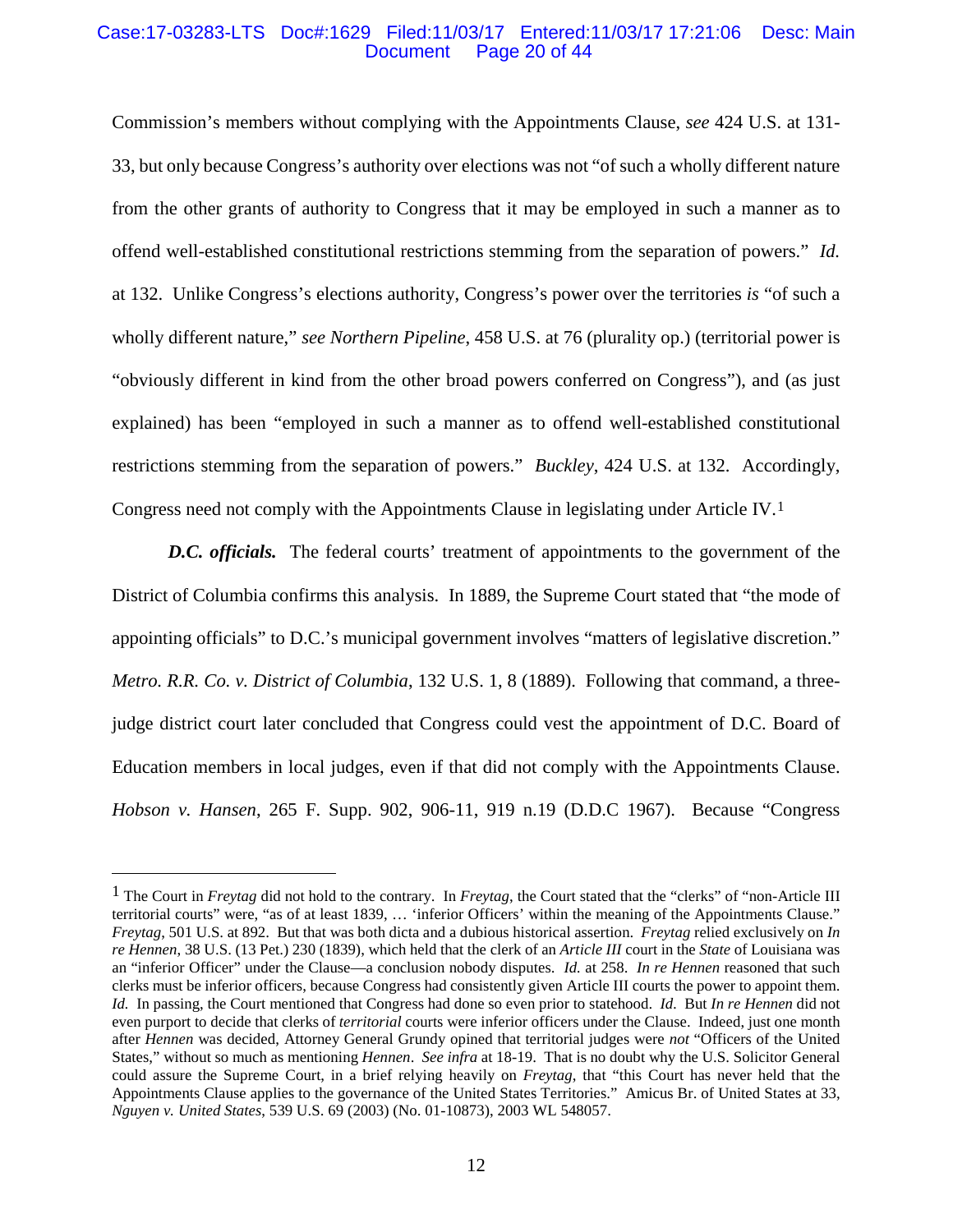#### Case:17-03283-LTS Doc#:1629 Filed:11/03/17 Entered:11/03/17 17:21:06 Desc: Main Page 21 of 44

possesses … the powers of a state" in acting for D.C., *O'Donoghue v. United States*, 289 U.S. 516, 545 (1933), it could select any appointment procedure a State could select, including appointment by judges. *Hobson*, 265 F. Supp. at 907-10. Twenty years later, a district court again held that the Clause did not apply to D.C.'s City Council, and so the Clause did not prohibit the Council from being popularly elected. *Techworld Development Corp. v. District of Columbia Preservation League*, 648 F. Supp. 106, 116-17 (D.D.C. 1986), *vacated on other grounds*, No. 86-5630, 1987 WL 1367570 (D.C. Cir. Aug. 5, 1987). The Court reasoned that the Council members were not "Officers of the United States" because they were acting "in aid of th[ose] functions that Congress may carry out by itself"—given that Congress could itself legislate locally for D.C., *id.* at 116 and they did not act "pursuant to any law of national application." *Id.* at 117. The reasoning of these cases applies equally here. Just as it did for D.C., Congress, while exercising the full "powers of a state," devised territory-specific local legislation to address a set of territory-specific local concerns. In those circumstances, the Appointments Clause is no bar.

## **B. Historical Practice Confirms that the Appointments Clause Does Not Apply to the Appointment of Territorial Officials.**

History confirms that the Appointments Clause does not apply to the appointment of territorial officials. Congressional practice dating to the 18th century demonstrates that Congress has never thought itself bound by the Clause in exercising authority under Article IV. And the Executive Branch has long concluded that territorial officials, even if Senate-confirmed, are "merely Territorial officers," not "Officers of the United States." *Territorial Judges Not Liable to Impeachment*, 3 Op. Att'y Gen. 409, 411 (1839).

## **1. Congressional practice confirms that the Appointments Clause does not apply to the appointment of territorial officials.**

As early as 1789, Congress authorized officers in the territories to be appointed in ways that would clearly violate the Appointments Clause if it applied. First, Congress has permitted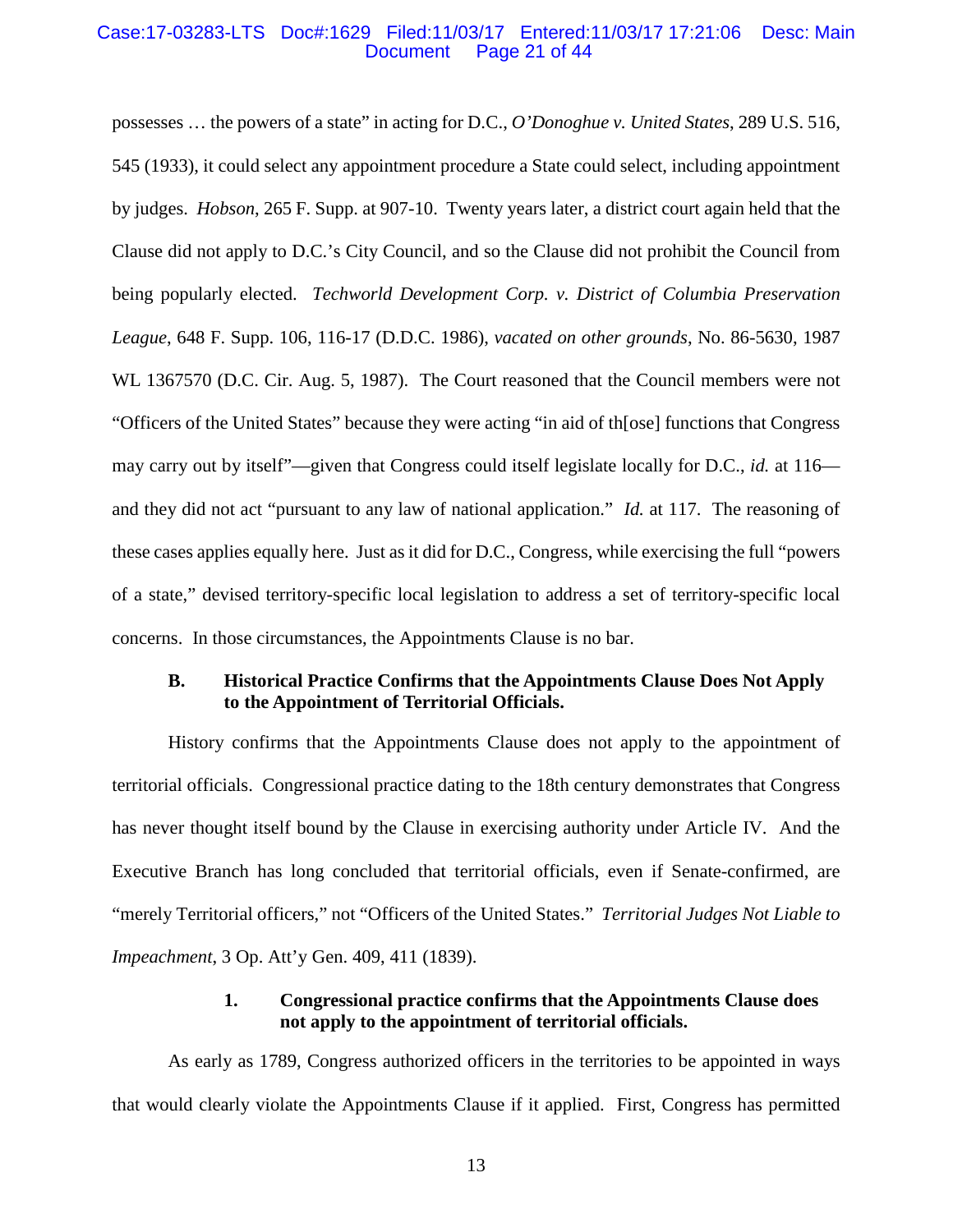#### Case:17-03283-LTS Doc#:1629 Filed:11/03/17 Entered:11/03/17 17:21:06 Desc: Main Page 22 of  $44$

territorial officials exercising significant authority in the territories to be appointed by the President without "the Advice and Consent of the Senate," even though those officials are principal "Officers" of the United States" under Aurelius's theory. Aurelius Mot. 24-26. Second, Congress has required that the President select territorial officials from short lists, even though Aurelius contends that would violate the President's "sole" nomination authority if the Clause applies. Aurelius Mot. 26-33. Third, Congress has repeatedly provided for the direct election of officials that are unquestionably "Officers of the United States" under Aurelius's test, even though that method of appointment is not permitted under the Clause. These "'[l]ong settled and established practice[s]" merit "'great weight in a proper interpretation of constitutional provisions regulating the relationship between Congress and the President" like the Appointments Clause. *NLRB v. Noel Canning*, 134 S. Ct. 2550, 2559 (2014) (quoting *The Pocket Veto Case*, 279 U.S. 655, 689 (1929)); *see also Mistretta v. United States*, 488 U.S. 361, 401 (1989). Collectively, these practices indicate the Clause does not apply to territorial officials.

*Appointment of principal officers without advice and consent.* Aurelius complains that Congress cannot allow the President alone to appoint territorial officials if they have no superior other than the President, because they are then "principal" officers who must be confirmed by the Senate. Aurelius Mot. 24-26. But some of the earliest territorial legislation following the Constitution's ratification did just that.

In 1803, Congress passed a statute "for the temporary government" of the territories of Orleans and Louisiana.[2](#page-21-0) Congress vested "all the military, civil and judicial powers, exercised by the officers of the existing [French] government" of the territories "in such person and persons …

<span id="page-21-0"></span> $<sup>2</sup>$  An Act to enable the President of the United States to take possession of the territories ceded by France to the United</sup> States, by the treaty concluded at Paris, on the thirtieth of April last; and for the temporary government thereof, 8th Cong. ch. 1, § 2, 2 Stat. 245 (Oct. 31, 1803).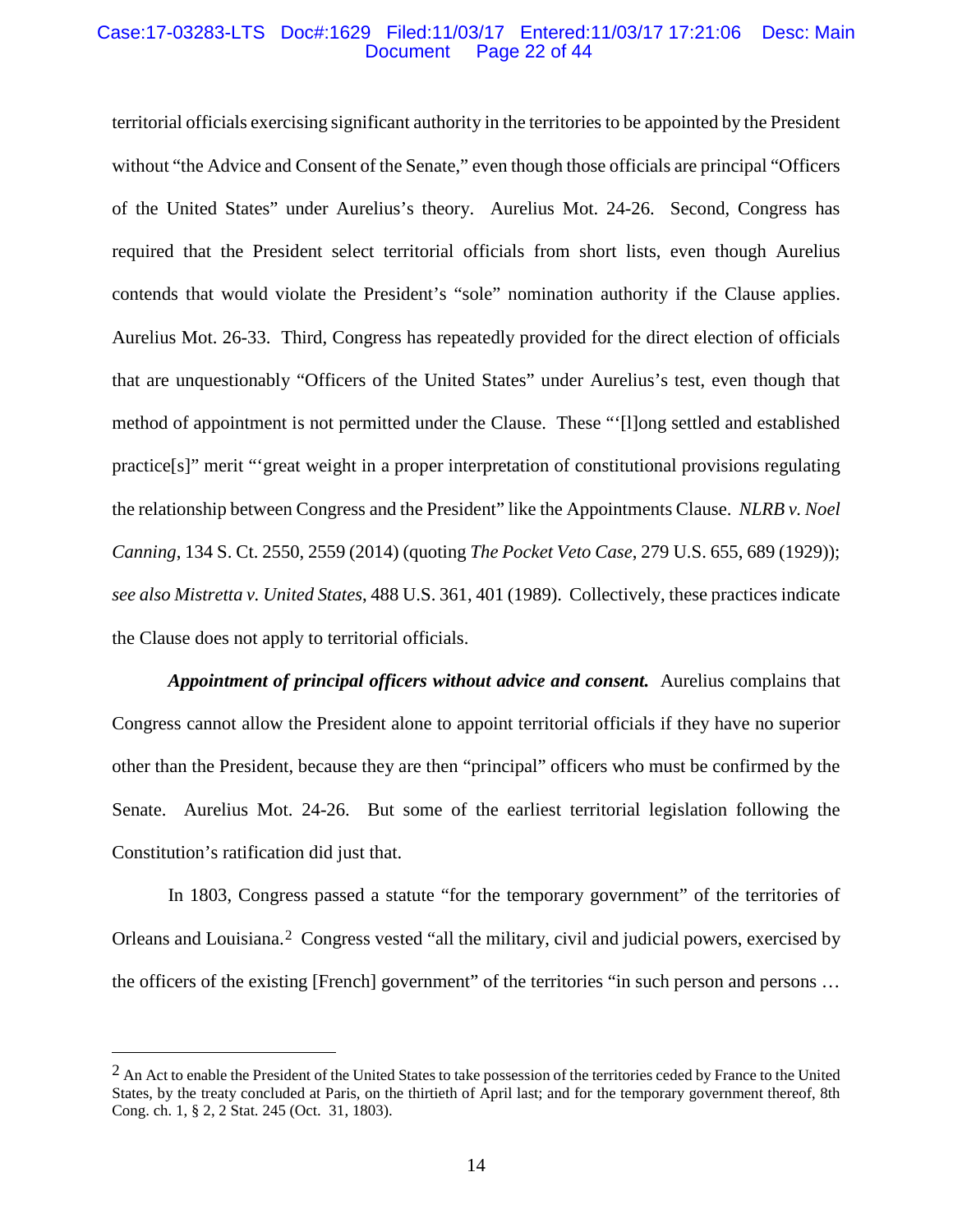## Case:17-03283-LTS Doc#:1629 Filed:11/03/17 Entered:11/03/17 17:21:06 Desc: Main Page 23 of 44

as the President … shall direct."[3](#page-22-0) Those "persons" were appointed by the President and subject to his oversight, and at least the Governor of Louisiana was subject to supervision only by the President. *See* The Title To Certain Lands in Louisiana, 4 Op. Att'y Gen. 643, 652 (1847) (noting Jefferson's appointment of Louisiana governor). According to Aurelius, these were principal officers. *See* Aurelius Mot. 20 (appointed governors are principal officers). Yet they were not appointed with the advice and consent of the Senate.

This did not go unnoticed at the time. In debating the bill, a member of Congress raised an Appointments Clause objection to the statute:

[P]ower is given to the President to appoint all the officers in the province, from the governor down to the lowest officer. Gentlemen will not say that the office of governor or judge is one of the inferior offices contemplated in the Constitution. They had never been so considered. In all the arrangements of appointments for the territorial governments, the sanction of the Senate had been required for the governors, judges, secretaries, &c.; whereas, in this instance, the President is clothed with power to appoint all the officers in the territory.

13 Annals of Cong. 509 (1803). Congress passed the legislation over this constitutional objection,

as Congress "appeared to think the only constitutional provisions that applied to the territories were those authorizing the United States to acquire and administer them." Currie, *supra*, at 113.

Congress subsequently used same statutory language to grant the President the same plenary appointment power with respect to Florida,  $4$  and a century later with respect to the first civil government of the Philippines<sup>[5](#page-22-2)</sup> and Panama Canal Zone.<sup>[6](#page-22-3)</sup> When reviewing the Panama Canal Zone's appointment statute in 1923, the Supreme Court did not so much as hint that it violated the

<span id="page-22-0"></span> <sup>3</sup> *Id.*

<span id="page-22-1"></span><sup>4</sup> *See* An act to authorize the President of the United States to take possession of East and West Florida and establish a temporary government therein, 15th Cong. ch. 93, § 1, 3 Stat. 523, 524 (Mar. 3, 1819).

<span id="page-22-2"></span><sup>5</sup> *See* An Act Making appropriations for the support of the Army for the fiscal year ending June thirtieth, nineteen hundred and two, 56th Cong. ch. 803, 31 Stat. 895, 910 (Mar. 2, 1901).

<span id="page-22-3"></span><sup>6</sup> *See* An Act To provide for the temporary government of the Canal At Panama, the protection of the canal works, and for other purposes, Pub. L. No. 58-190, ch. 1758, § 2, 33 Stat. 429, 429 (Apr. 28, 1904).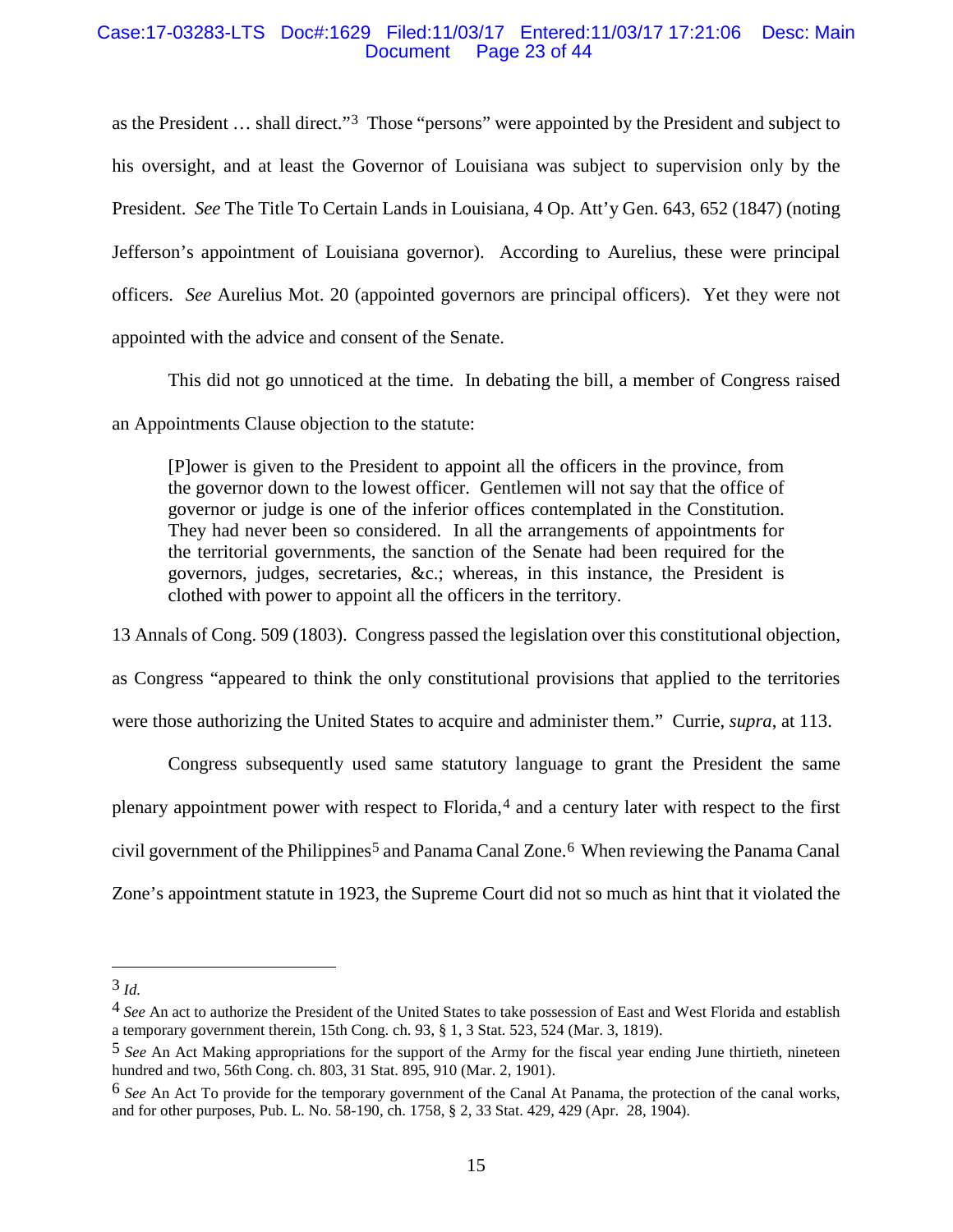#### Case:17-03283-LTS Doc#:1629 Filed:11/03/17 Entered:11/03/17 17:21:06 Desc: Main Page 24 of 44

Appointments Clause. *McConaughey v. Morrow*, 263 U.S. 39, 45 (1923).

*Requiring the President to nominate from a list.* Aurelius also complains that Congress cannot restrict "the President's appointment authority" under the Clause by requiring that he select from lists of nominees. Aurelius Mot. 28; *see id.* at 26-31. According to Aurelius, "[e]ven cabining the President's appointment authority to two or three names for each available seat is a *radical departure* from the constitutional structure." *Id.* at 27 (emphasis added).

What Aurelius describes as a "radical departure" is exactly what the First Congress did with respect to the Northwest Territories in 1789. The Northwest Ordinance, as amended by the First Congress, required the President, with Senate confirmation, to appoint members of the territorial legislative council; for that reason, under Aurelius's view, they had to be appointed pursuant to the Appointments Clause. Aurelius Mot. 18. But Congress required the President select these members from lists submitted by the territorial house of representatives: five members from a list of just ten, and, in the event of a vacancy, one member from a list of just two.[7](#page-23-0) Thus, the First Congress restricted the President's purportedly "sole" authority to select territorial officials in just the same way Congress did here.[8](#page-23-1) Congress repeated these restrictions in subsequent territorial statutes.<sup>[9](#page-23-2)</sup>

**Direct election of officers.** Congress has also provided for the direct election of territorial officials who are "Officers of the United States" in Aurelius's view, even though that is inconsistent with the Appointments Clause. The Clause permits Congress to vest the power to appoint "Officers of the United States" in only four entities: the President, "by and with the Advice

<span id="page-23-0"></span><sup>7</sup> *See* An Act to provide for the Government of the Territory North-west of the River Ohio, 1st Cong. ch. 8, 1 Stat 50, 52 n.a (Aug. 7, 1789).

<span id="page-23-1"></span><sup>8</sup> *Id.*

<span id="page-23-2"></span><sup>9</sup> *See, e.g.*, An Act further providing for the government of the territory of Orleans, 8th Cong. ch. 23, § 1, 2 Stat. 322, 322 (Mar. 2, 1805) (incorporating terms of Northwest Ordinance providing for appointment by President of fivemember Legislative Council from list of ten nominees provided by the territorial house of representatives).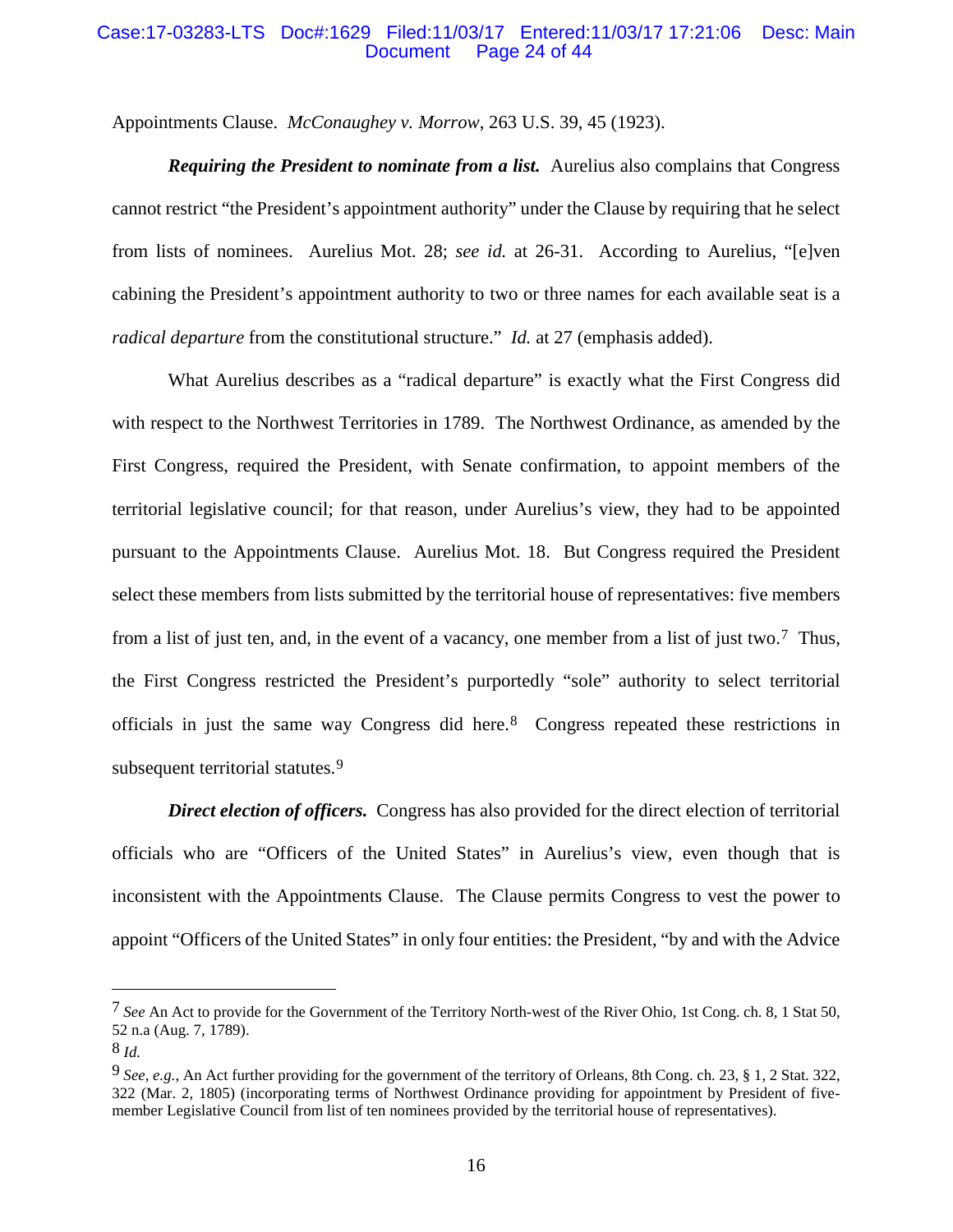#### Case:17-03283-LTS Doc#:1629 Filed:11/03/17 Entered:11/03/17 17:21:06 Desc: Main Page 25 of 44

and Consent of the Senate"; "the President alone"; "the Courts of Law"; and "the Heads of Departments." U.S. Const. art. II, § 2, cl. 2; *Freytag*, 501 U.S. at 884 ("The Appointments Clause names the possible repositories for the appointment power."). The appointing power was *intentionally* "vested in a single man<sup>[1]</sup>, or in a select assembly of a moderate number; or in a single man, with the concurrence of such an assembly," because "[t]he exercise of it *by the people at large* will be readily admitted to be impracticable." The Federalist No. 76 (Alexander Hamilton) (Clinton Rossiter ed., 1961) (emphasis added). But Congress has repeatedly allowed territorial officials to be elected "by the people at large" or appointed by such elected officials.

The First Congress provided that a "house of representatives" of the Northwest Territory would be directly elected by its population. 1 Stat. 50, 51 n.a. That body wielded significant authority in the territories: with the assent of the legislative council and the Governor, it possessed all of Congress's delegated legislative authority in those territories. 1 Stat. 50, 52 n.a. Over the next two centuries, Congress "routinely delegated legislative authority to … legislatures" that are directly elected, and the Supreme Court has sanctioned that practice. Aurelius Mot. 21; *Binns*, 194 U.S. at 491 ("[Congress] may ... transfer the power of such legislation to a legislature elected by the citizens of the territory."). For 70 years, Congress has similarly provided for the popular election of territorial governors. *See, e.g.,* Act of Aug. 5, 1947, Pub. L. No. 80-362, ch. 490, § 1, 61 Stat. 770, 770-71. And Congress has permitted these elected territorial officials to appoint others wielding significant authority in the territories—like prosecutors—even though an elected territorial official cannot appoint an "Officer of the United States" under the Clause. *See Snow v. United States*, 85 U.S. 317, 321 (1873). The Supreme Court has never intimated that any of these practices is constitutionally suspect.

All of these officers "exercise[] significant authority pursuant to the laws of the United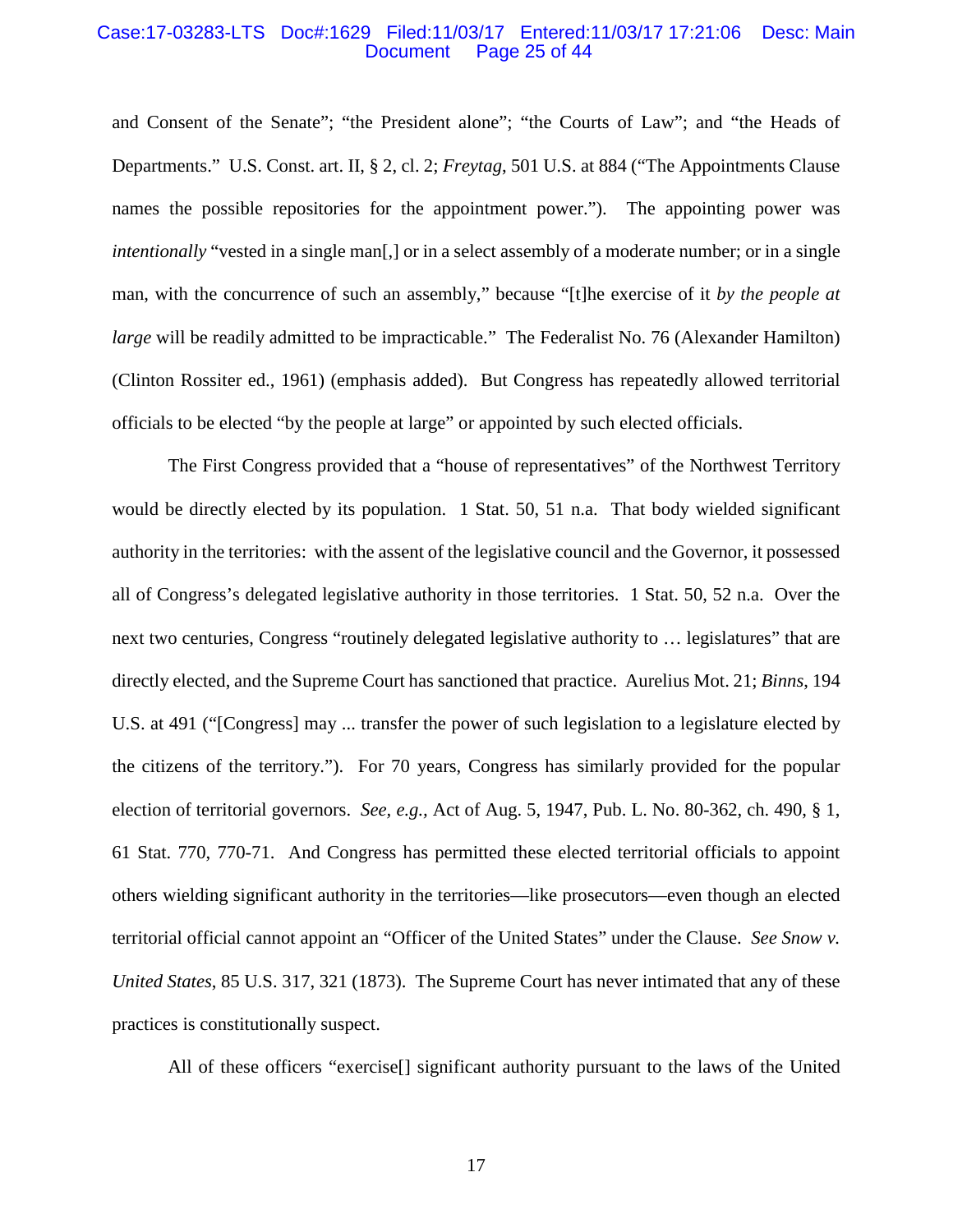#### Case:17-03283-LTS Doc#:1629 Filed:11/03/17 Entered:11/03/17 17:21:06 Desc: Main Page 26 of 44

States." Aurelius Mot. 12 (quotation marks omitted). Territorial governors, for example, execute not only territorial law, but also the laws of the United States. *See, e.g.*, 48 U.S.C. § 771 (Supp. II 1948) (Puerto Rico Governor "shall be responsible for the faithful execution of the laws of Puerto Rico and the laws of the United States applicable in Puerto Rico"); 48 U.S.C. § 1422 (same for Guam); 48 U.S.C. § 1591 (same for Virgin Islands). They also have the authority to grant pardons, veto territorial legislation, remove territorial officials and employees, commission and appoint officers, and call out the militia or request the assistance of the United States Armed Forces. *E.g.*, 48 U.S.C. § 771 (1946) (Puerto Rico); 48 U.S.C. § 1422 (Guam); 48 U.S.C. § 1591 (Virgin Islands). Territorial legislators, meanwhile, pass legislation that binds third parties, and "the passage of" "legislative acts of the territory ... *is* the exercise of authority under the United States." *Atchison, T. & S.F. Ry. Co. v. Sowers*, 213 U.S. 55, 65 (1909) (emphasis added). These powers are more expansive than those exercised by the FOMB, and thus if the Board members are Officers of the United States who must be appointed in compliance with the Appointments Clause, then so too are all of these territorial officials.[10](#page-25-0) Yet Congress has embraced a practice that has continued, unbroken, for over 200 years of providing for these officials to take office by direct popular election rather than by appointment pursuant to the Appointments Clause.

## **2. The Executive Branch has long maintained that territorial officials are not subject to the Appointments Clause.**

For its part, the Executive Branch has long understood that certain territorial officials are not subject to the Appointments Clause. In 1839, Attorney General Grundy concluded that

<span id="page-25-0"></span> $10$  The Court could conclude that these territorial officials merely perform duties "in aid of those functions that Congress may carry out by itself," because Congress could itself legislate for the territories. *Techworld Dev. Corp.*, 648 F. Supp. at 116 (quotation marks omitted); *infra* at 21-22. But if that rule applies to elected territorial officers like Puerto Rico's governor, it applies to FOMB members. There is thus no escaping the conclusion that *if* FOMB members are "Officers of the United States," and *if* the Appointments Clause applies, all of this historical practice would be invalid.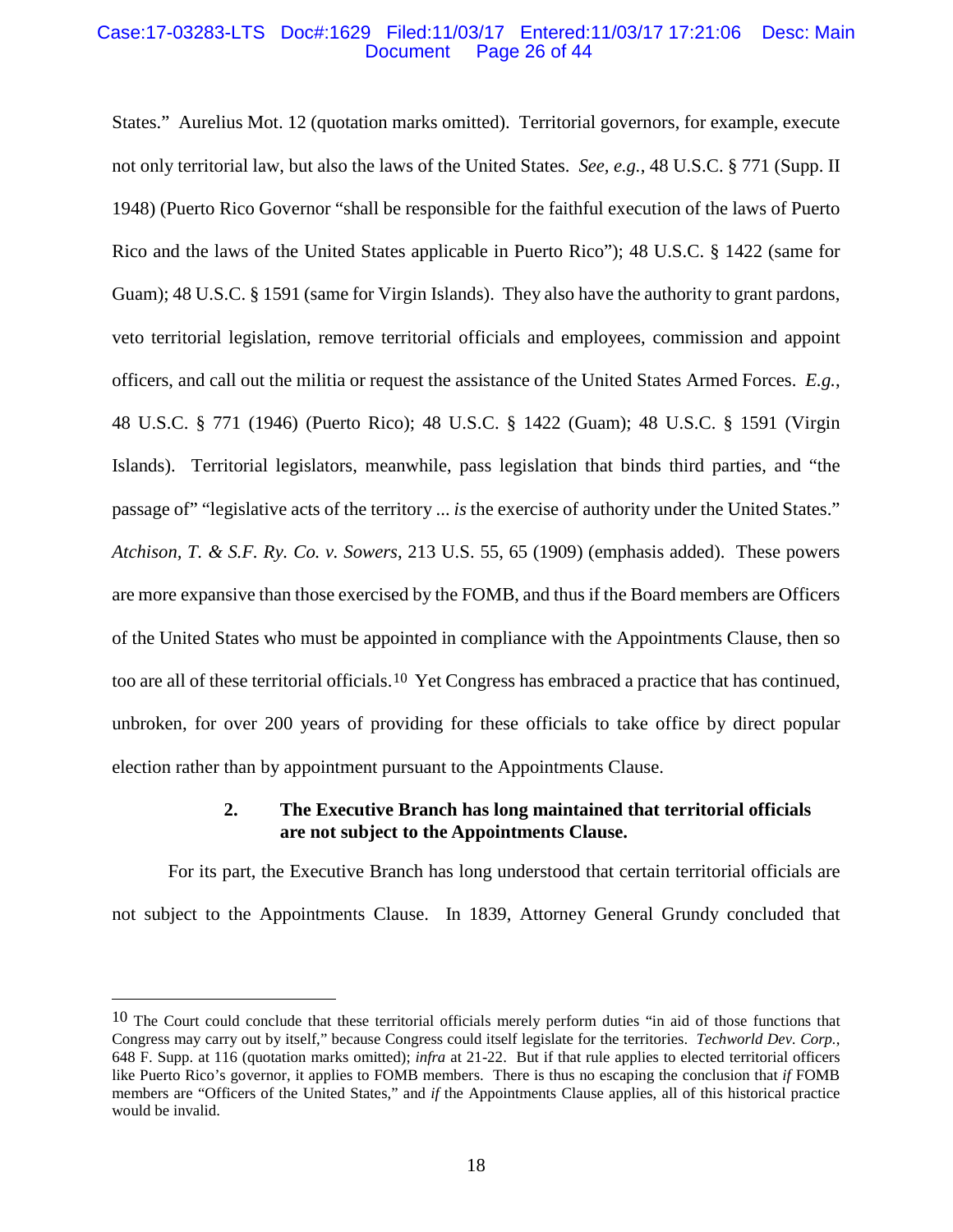#### Case:17-03283-LTS Doc#:1629 Filed:11/03/17 Entered:11/03/17 17:21:06 Desc: Main Page 27 of 44

territorial judges, though appointed by the President with Senate confirmation, "*are not civil officers of the United States,* in the constitutional meaning of the phrase; they are merely Territorial officers," and so not subject to impeachment under Article II, Section 4. 3 Op. Att'y Gen. at 411. That was because such judges were "not constitutional, but legislative judges" created by Congress under Article IV. *Id.* Fifteen years later, Attorney General Cushing treated that opinion as settled law. *See United States ex rel. Goodrich v. Guthrie*, 58 U.S. 284, 289 (1854) (noting arguments of Attorney General Cushing). As territorial judges were not "civil officers of the United States" under Article II's Impeachment Clause, it followed that they were not "Officers of the United States" as that phrase is used in the Appointments Clause of that same Article. *See Bowsher v. Synar*, 478 U.S. 714, 723 (1986) (equating the class of officers subject to those clauses). Thus, in 1887, Assistant Attorney-General Howard observed that the "*appointment*, removal, and compensation of Territorial judges … *is entirely within the control of Congress*." *Howard v. United States*, 22 Ct. Cl. 305, 306 (1887) (emphasis added) (describing this as part of the consistent "position taken by the Executive" from "as far back as 1839," *id.* at 315).

That is so even though territorial judges satisfy Aurelius's definition of "Officers of the United States." *See supra* at 18-19. Territorial judges have "characteristically enforced ... the civil and criminal laws of Congress applicable throughout the United States," and so "have regularly tried criminal cases arising under the general laws of Congress." *Palmore*, 411 U.S. at 403. They enforce federal laws, and so exercise significant authority pursuant to those laws.

The Executive Branch's conclusion regarding territorial judges applies as well to territorial legislators and executive officers. Just as territorial judges are "not constitutional, but legislative judges," territorial governments are "not organized under the Constitution," but instead are "legislative governments" created under Article IV. *Benner*, 50 U.S. at 242. Thus, just as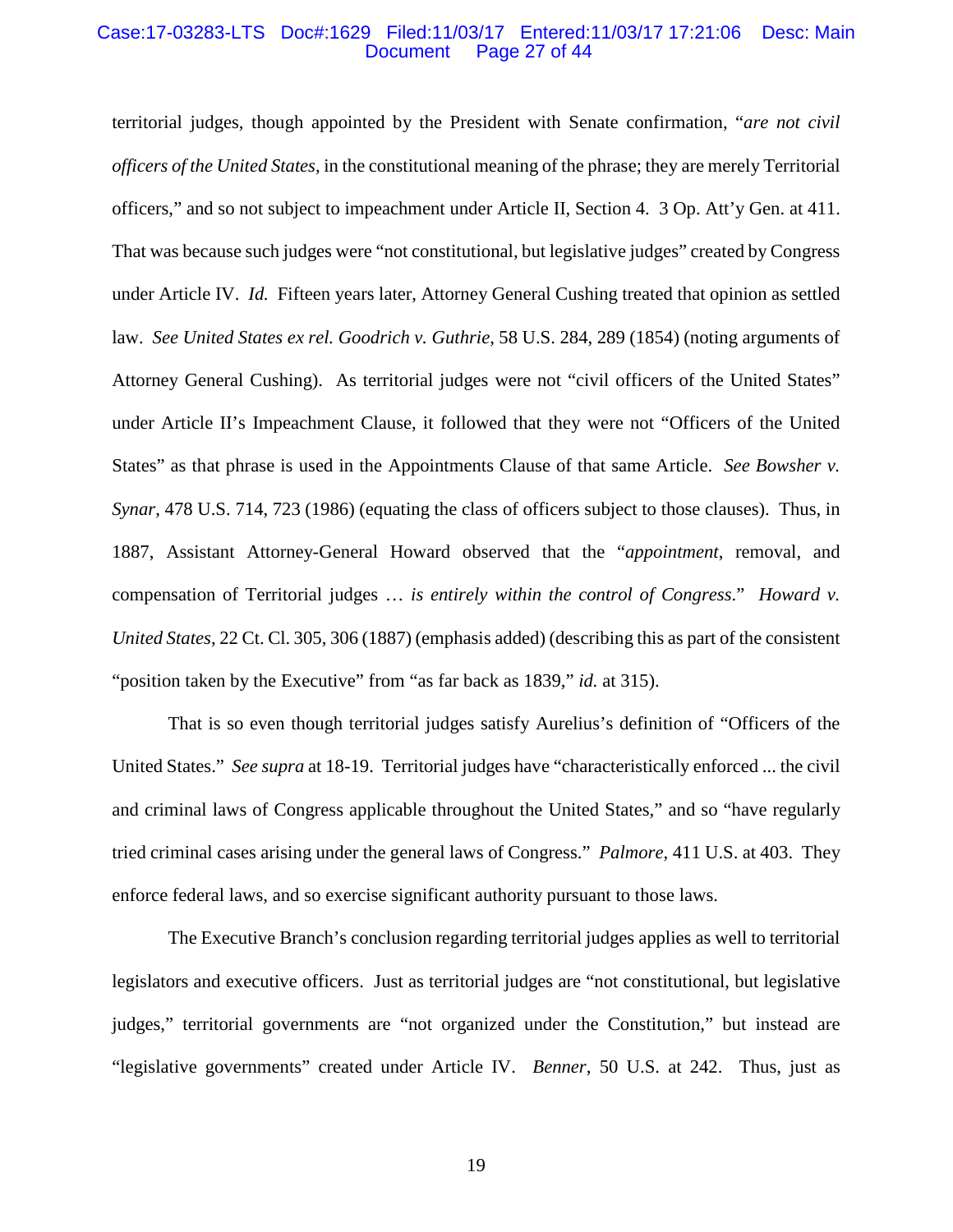#### Case:17-03283-LTS Doc#:1629 Filed:11/03/17 Entered:11/03/17 17:21:06 Desc: Main Page 28 of 44

territorial judges are not subject to the Appointments Clause, neither are territorial legislators or executive officers. As the U.S. Solicitor General told the Supreme Court on behalf of the Executive Branch in 2003, "the Appointments Clause, like the protections of Article III, regulates only the framework of the federal government and thus is no more applicable to the Territories than it is to State governments." Amicus Br. of United States at 33, *Nguyen v. United States*, 539 U.S. 69 (2003) (No. 01-10873), 2003 WL 548057.

## **C. Exempting Territorial Officials from the Appointments Clause Is Consistent with the Constitutional Design.**

Interpreting the Appointments Clause not to apply to territorial officials is consistent with the Constitution's design. Under the Territory Clause, "Congress has broad latitude to develop innovative approaches to territorial governance." *Puerto Rico v. Sanchez Valle*, 136 S. Ct. 1863, 1876 (2016). Over the past two centuries, Congress has confronted a wide variety of territorial possessions "warranting distinctive treatment": some destined for statehood, others not; some near existing States, others so distant as to make communication and commerce with the States difficult. *Palmore*, 411 U.S. at 408. Congress is able to manage these disparate territories because the Constitution permits it to craft innovative governance solutions tailored to each territory's "particularized needs." *Id.* As Felix Frankfurter, then the Law Officer in the Bureau of Insular Affairs at the Department of War, explained, "[h]istory suggests a great diversity of relationships between a central government and dependent territory. The present day shows a great variety in actual operation. One of the great demands upon inventive statesmanship is to help evolve new kinds of relationship so as to combine the advantages of local self-government with those of a confederated union. Luckily, our Constitution has left this field of invention open." Memorandum for the Secretary of War, in Hearings on S. 4604 before the Senate Committee on Pacific Islands and Porto Rico, 63d Cong., 2d Sess., 22 (1914) (cited at *Sanchez-Valle*, 136 S. Ct. at 1876).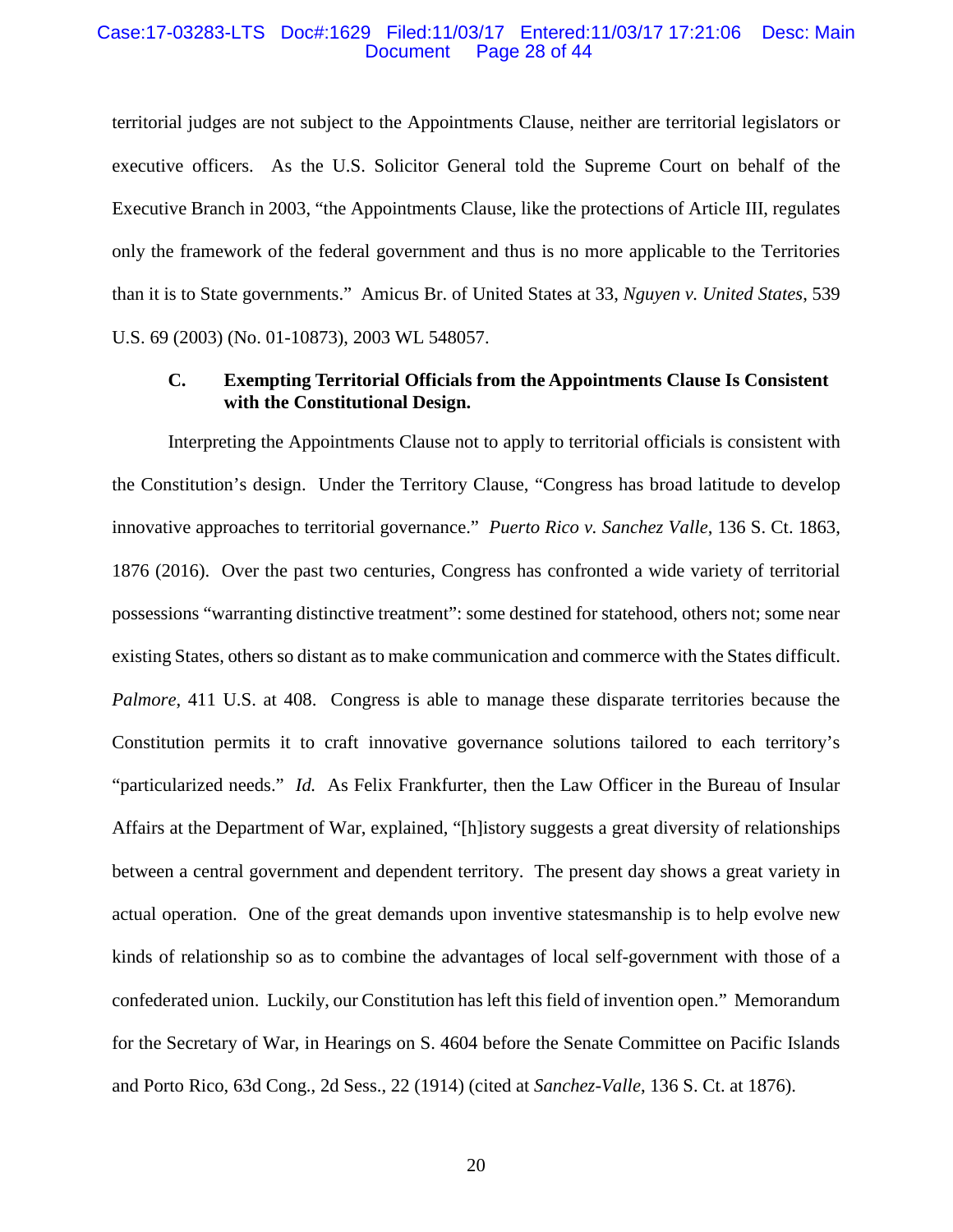#### Case:17-03283-LTS Doc#:1629 Filed:11/03/17 Entered:11/03/17 17:21:06 Desc: Main Page 29 of 44

Exempting territorial officials from the strictures of the Appointments Clause grants Congress the flexibility it needs to meet the diverse governance challenges the territories present, unconstrained by certain federalism and structural protections essential for legislation affecting the sovereign States. When newly annexed territories were ceded to the United States, Congress did not always have time to appoint the territory's leadership through the lengthy Senate confirmation process. Instead, Congress immediately erected territorial governments to maintain order. *See supra* at 14-15 & nn. 2-6. That was only possible because the Appointments Clause did not needlessly restrict Congress's ability to act. Likewise, it has been understood since the Founding that Congress could and often would provide for territorial self-government through the direct election of territorial officials. *See supra* at 16-18. But Congress could not have "enable[d] a territory's people to make large-scale choices about their own political institutions" if the Appointments Clause rigidly required federal appointment of territorial officials wielding authority of any significance. *Sanchez-Valle*, 136 S. Ct. at 1876. The appointment of territorial officials thus perfectly demonstrates why the Court has permitted Congress to act free from certain constitutional restraints in governing the territories.

\* \* \*

Precedent, history, and constitutional design thus confirm that the Appointments Clause does not apply to officials appointed pursuant to Article IV and exercising authority within the territories. As these authorities show, there are multiple paths this Court could take to reach that conclusion. The Court could conclude that the Appointments Clause, like other structural constitutional protections, does not apply to Congress's exercise of its plenary Article IV power, as the Supreme Court has concluded with respect to Article III, *see supra* at 8-11; *see also Hobson*, 265 F. Supp. at 907-10. Or, like the Executive Branch, this Court could conclude that territorial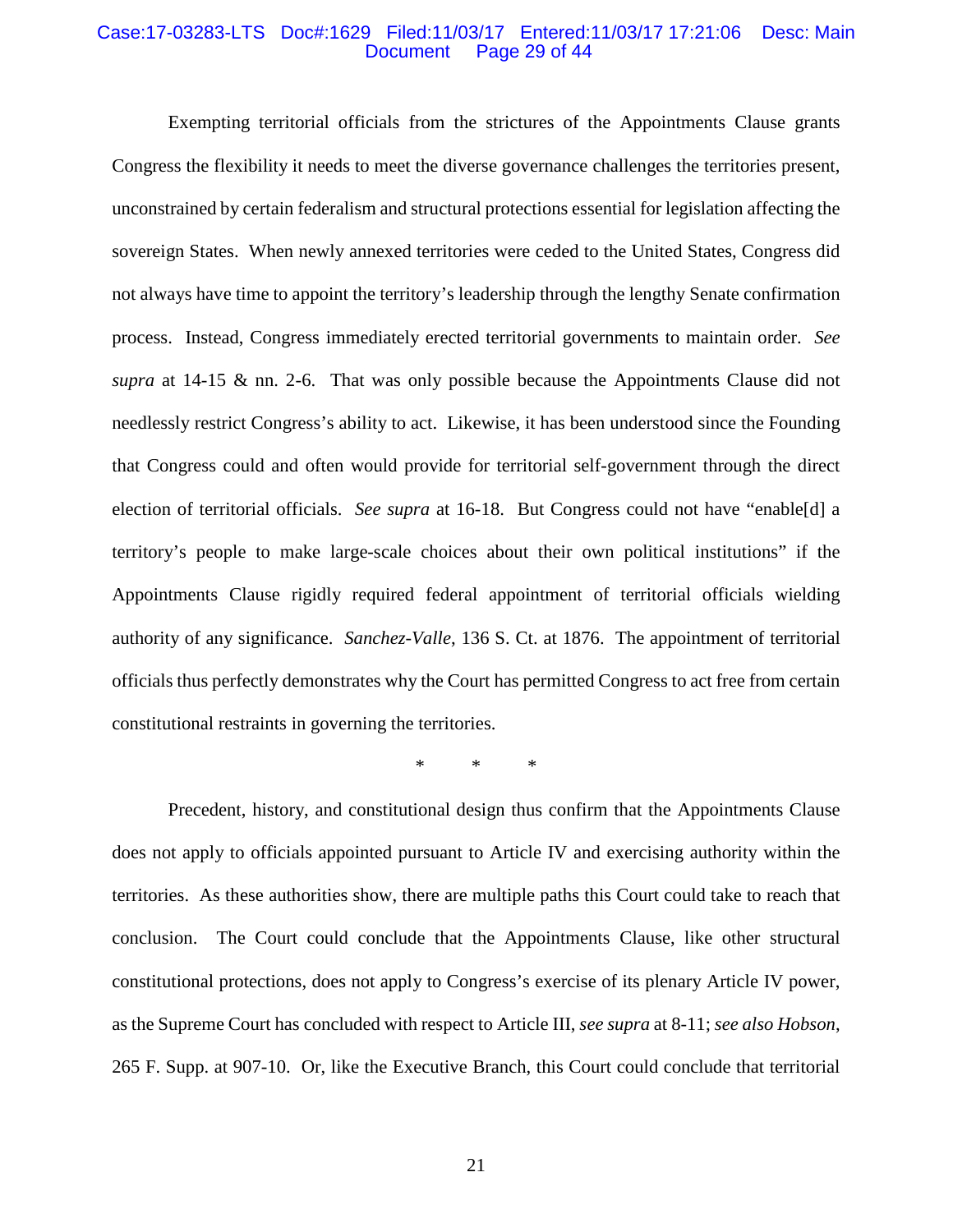#### Case:17-03283-LTS Doc#:1629 Filed:11/03/17 Entered:11/03/17 17:21:06 Desc: Main Page 30 of 44

officials are not "Officers of the United States," because (for example) they perform duties "in aid of those functions that Congress may carry out by itself" in the territories under Article IV. *See supra* at 18-19; *Techworld*, 648 F. Supp. at 116. Or, this Court could conclude that the appointment of territorial officials is "otherwise provided for" in the Constitution—and so not subject to the Appointments Clause's requirements—because it is within Congress's Article IV authority. U.S. Const. art. II, § 2, cl. 2. Regardless, the conclusion is the same: The appointment of Article IV officers exercising authority solely within the territories is not subject to the strictures of the Appointments Clause.

## **II. AURELIUS'S CLAIM THAT ONLY SOME SELECT TERRITORIAL OFFICIALS ARE SUBJECT TO THE APPOINTMENTS CLAUSE FAILS.**

Aurelius concedes (as it must) that Congress has long provided for the appointment of territorial officials in ways that the Appointments Clause would not permit, *see* Aurelius Mot. 20- 22, but maintains that the Board's appointment nevertheless violates the Appointments Clause. It urges that the Clause should be read to apply to some territorial officials (which it calls "federal officers"), but not others (which it calls "territorial officers"). *Id.* at 18. Aurelius thus makes two principal arguments. First, Aurelius contends that the Appointments Clause applies only to officials that Congress specifies are to be appointed by the President, but not to officials that Congress specifies are to be elected by the citizens or even appointed by local officials. *Id.* at 18- 22. Second, Aurelius argues that officials are subject to the Clause if their authority is not "confined to purely local matters" or they are "overseen by the federal government." *Id*. at 18.

But the applicability of the Appointments Clause turns not on the officer's method of selection, but rather on the functions the officer is intended to perform and the powers Congress properly invoked for the officer's appointment; if the Clause otherwise applied to territorial officials, Congress could no more evade application of the Clause by providing for election of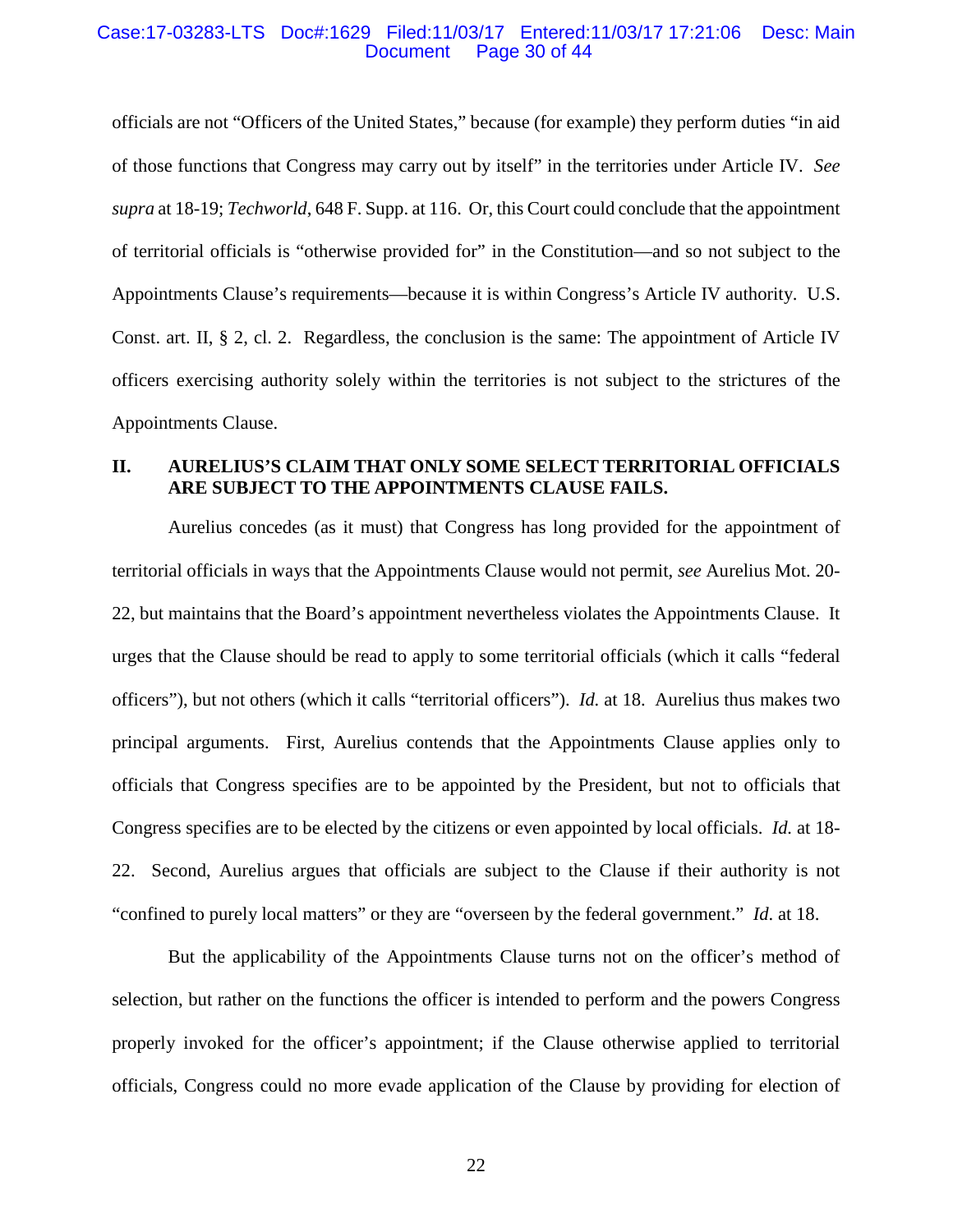#### Case:17-03283-LTS Doc#:1629 Filed:11/03/17 Entered:11/03/17 17:21:06 Desc: Main Page 31 of 44

territorial officials than it could evade application of the Clause by providing for the election of the Secretary of State. And the Board's authority and degree of oversight are comparable to other territorial officials that have not been appointed pursuant to the Clause. Thus, neither of these factors distinguishes the Board from what Aurelius terms territorial officers.

The bottom line is that if, as Aurelius argues, the Clause applies to the territories, *all* territorial officials would have to be appointed pursuant to its terms. As explained above and as Aurelius recognizes, that view cannot be squared with precedent or historical practice.

## **A. An Officer's Method of Selection Does Not Determine Whether the Appointments Clause Applies.**

Aurelius suggests that the applicability of the Appointments Clause depends principally on the manner of the officer's appointment. As Aurelius would have it, an officer is a territorial officer if she is elected or appointed by local officials, but is a federal officer if (as here) she is appointed by the President, even if her actual responsibilities are the same in both instances. Aurelius Mot. 22. That is wrong.

The Supreme Court has twice rejected this argument in the context of the District of Columbia. In *Barnes v. District of Columbia*, 91 U.S. 540 (1875), the Court held that the D.C. board of public works was a part of the D.C. municipal government, even though its members were "nominated by the President" with the "advice and consent of the Senate." *Id.* at 548. That was "quite immaterial"; whether they were D.C. officers did not depend on "from what source the power comes to these officers,—whether by appointment of the President, or by the legislative assembly, or by election." *Id.* at 549. The board "was regarded as a mere branch of the District government, though appointed by the President, and not subject to the control of the District authorities." *Metro. R.R. Co.*, 132 U.S. at 6. Then, in *Metropolitan Railroad Co.*, the Court rejected the argument that the D.C. Commission was "a department of the United States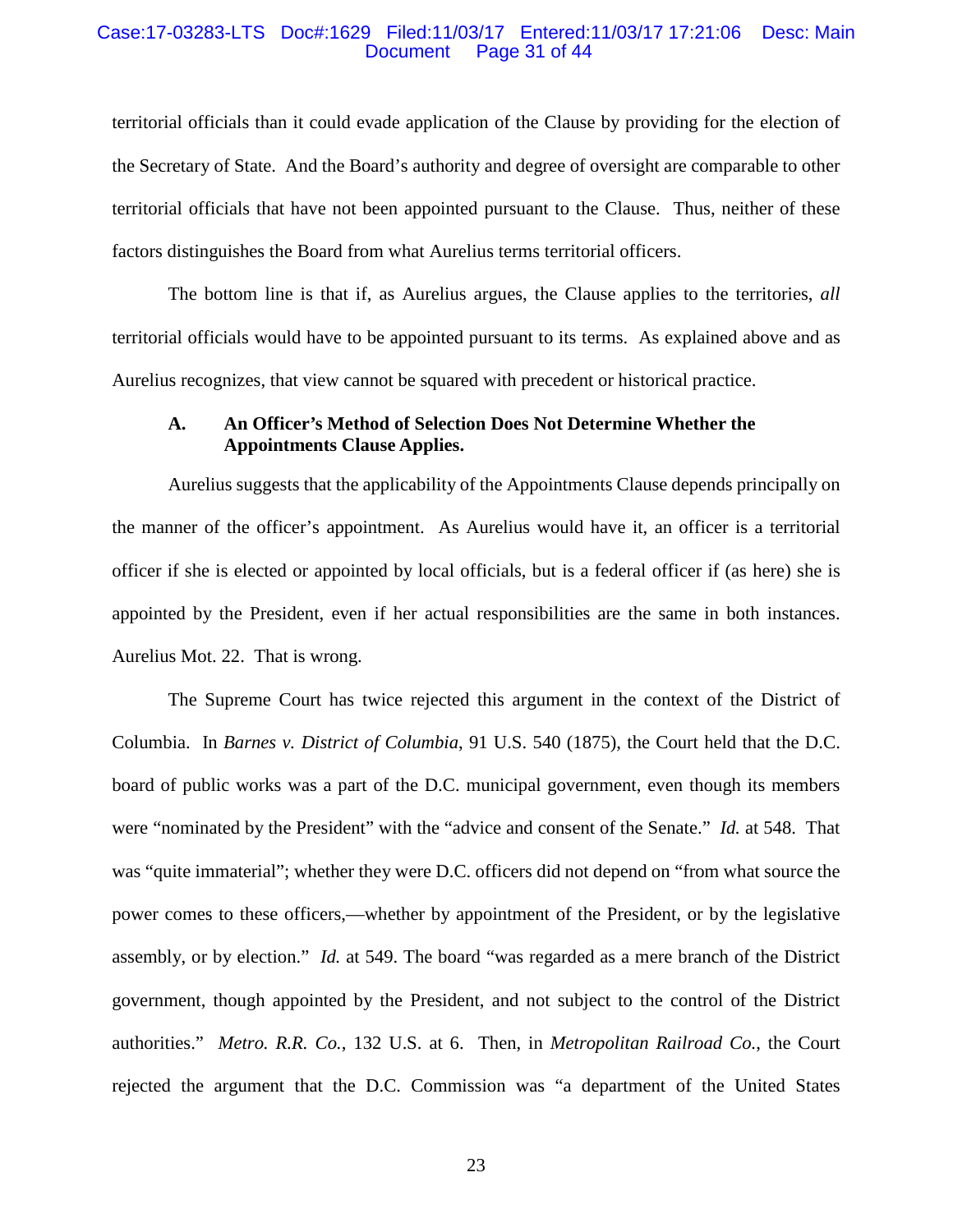#### Case:17-03283-LTS Doc#:1629 Filed:11/03/17 Entered:11/03/17 17:21:06 Desc: Main Page 32 of 44

government" merely because its commissioners were appointed by "the [P]resident, by and with the advice and consent of the [S]enate." *Id.* at 7. That "mode of appointing its officers" did "not abrogate its character as a municipal body politic," and it was not "necessary ... that the officers should be elected by the people" for the Commission to be within the D.C. government. *Id.* at 8. These cases refute the idea that the "mode of appointing" an officer—whether by the President or by election—determines whether that officer is located in the territorial or federal government.

Moreover, the Supreme Court's definition of "Officer of the United States" focuses on the scope of the officer's authority, not the method by which the officer was appointed. The Supreme Court has made clear that if the Clause applies, "*any* appointee exercising significant authority pursuant to the laws of the United States is an 'Officer of the United States,' and must, therefore, be appointed in the manner prescribed by [the Clause]." *Buckley*, 424 U.S. at 126; *Freytag*, 501 U.S. at 881 (same); *Edmond v. United States*, 520 U.S. 651, 662 (1997) (same); Aurelius Mot. 13, (relying on this same definition). The officer's method of appointment is irrelevant. *Cf. United States ex rel. Kelly v. Boeing Co.*, 9 F.3d 743, 757 (9th Cir. 1993) (holding that even though qui tam relators are "completely unappointed," court must inquire whether they "wield so much governmental power that they must be appointed in conformity with the Appointments Clause"); *see also Officers of the United States Within the Meaning of the Appointments Clause* ("*Officers of the United States*"), 2007 WL 1405459, at \*32-33 (O.L.C. Apr. 16, 2007) (explaining irrelevance of "[m]ethod of appointment" in making "Officer of the United States" determination).

It is perfectly consistent with the Court's definition to hold that territorial officials are not Officers of the United States because the scope of their authority is limited to the territories. *See supra* 5-22. By contrast, Aurelius's focus on an officer's method of appointment would make nonsense of the Court's focus on an officer's responsibilities. For example, Aurelius contends that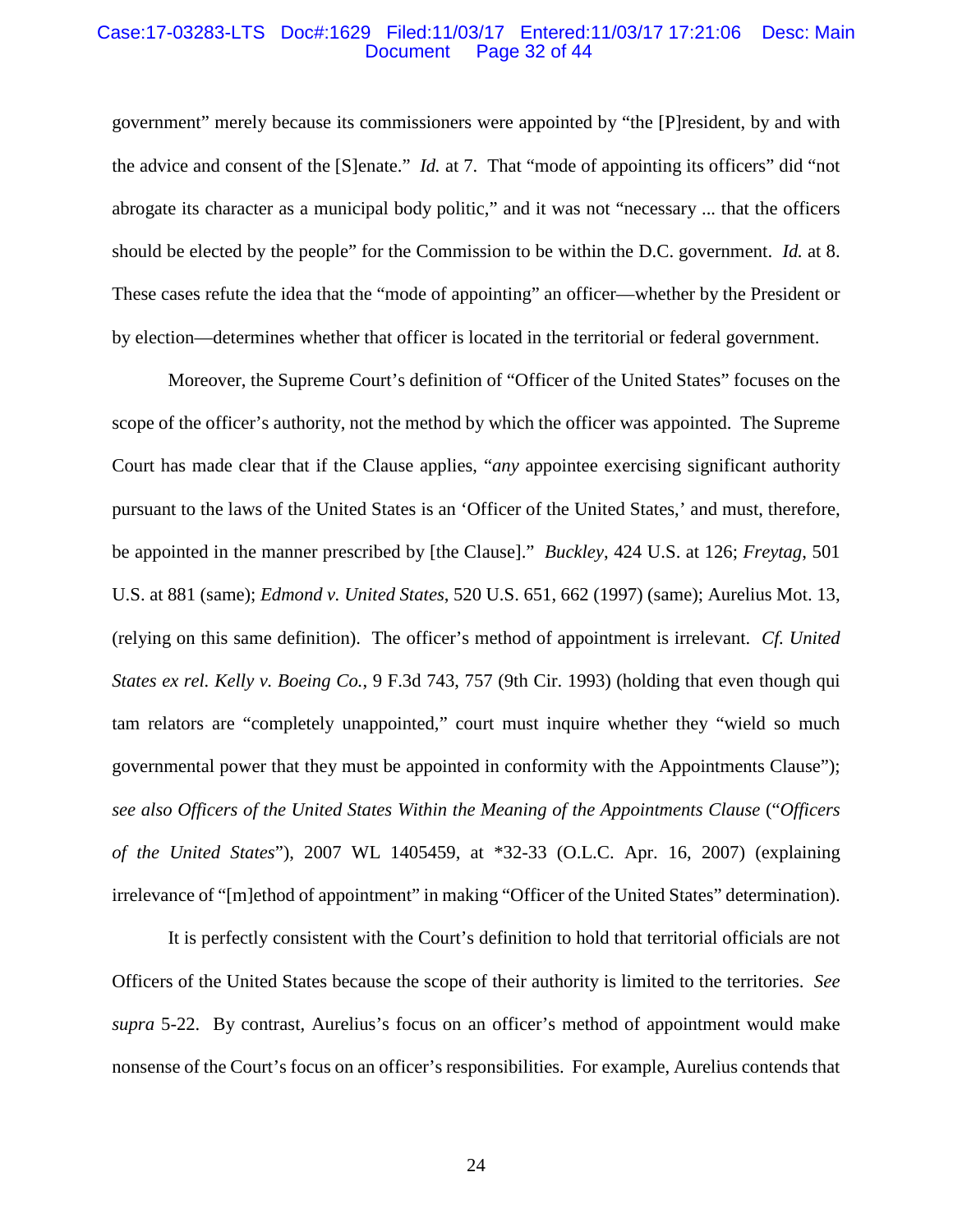#### Case:17-03283-LTS Doc#:1629 Filed:11/03/17 Entered:11/03/17 17:21:06 Desc: Main Page 33 of 44

the day Congress authorized the direct election of Puerto Rico's governor, the governor transformed from an appointed "Officer of the United States" to an elected territorial officer even if the governor's authority remained exactly the same. *See* Aurelius Mot. 21 & n.13.

Aurelius's approach also makes little sense. It would permit an officer's method of appointment to determine whether that method of appointment complies with the Appointments Clause. If Congress ignores the Clause entirely and permits a territorial official to be popularly elected, the officer's appointment is not subject to the Clause. Similarly, if Congress vests a territorial official's appointment in another elected territorial official, the officer's appointment is not subject to the Clause. But if Congress follows the Clause and requires appointment by the President with Senate confirmation, the officer's appointment *is* subject to the Clause. For Aurelius, whether Congress must comply with the Clause is determined by whether Congress has complied with the Clause. "Under such a (tautological) reading, the Clause would require a certain means of appointment only for persons appointed by that means." *Officers of the United States*, 2007 WL 1405459, at \*33. That cannot be correct.

Indeed, it is worse. In Aurelius's view, Congress violates the Clause only when it allows the President to appoint principal territorial officials or itself retains the power to appoint. Aurelius Mot. 22. The upshot of this argument is that Congress could have vested the appointment of the Board in the Mayor of San Juan but not the President of the United States.

The fundamental error in Aurelius's position is it relies on the notion that there is a distinct "local, territorial authority" from which an officer could derive authority. There is not. In the territories, the Supreme Court has consistently held, "[t]here is but one system of government, or of laws operating within [the territory's] limits." *Benner*, 50 U.S. at 242. "[T]here is no sovereignty in a Territory of the United States but that of the United States itself." *Snow*, 85 U.S.

25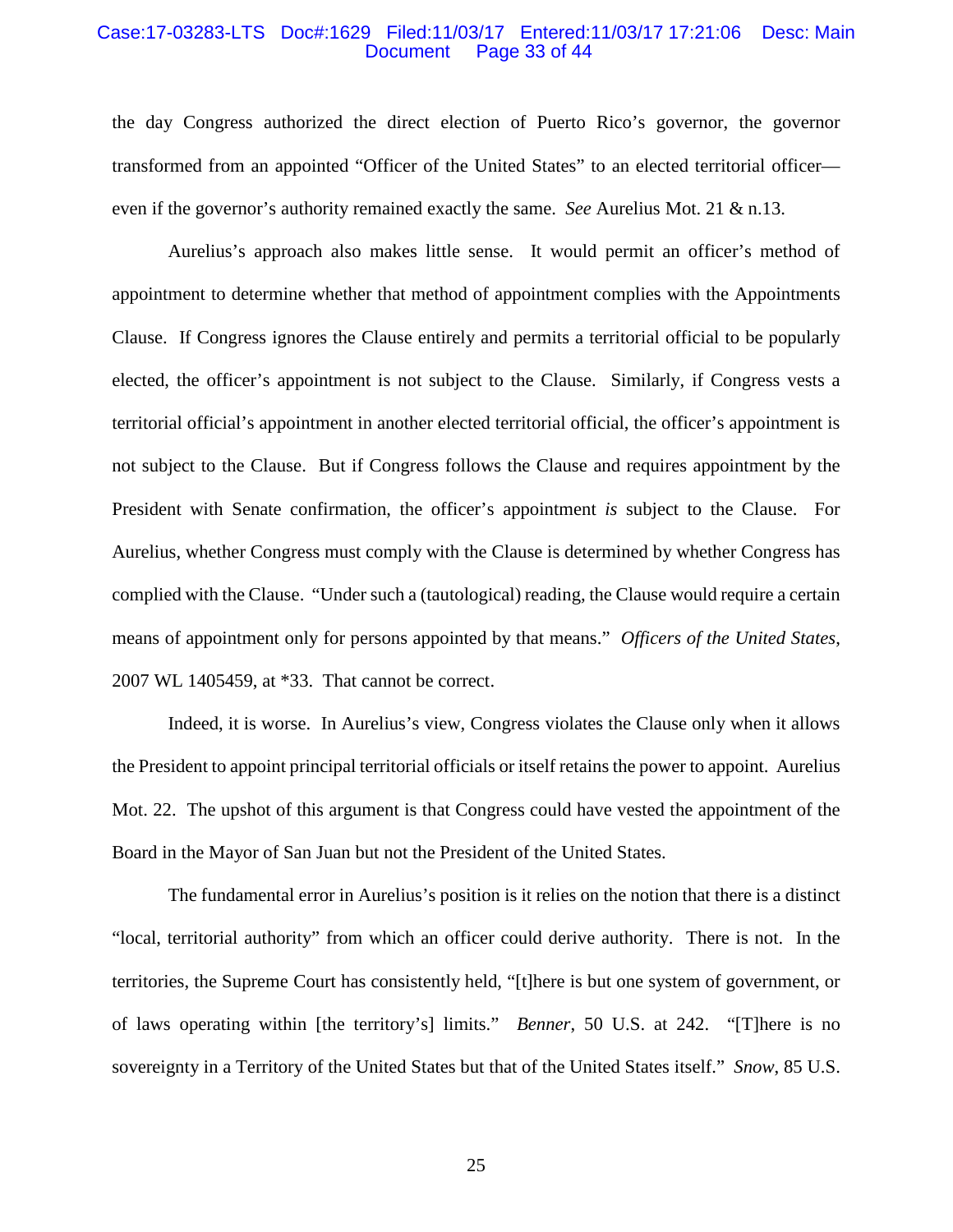#### Case:17-03283-LTS Doc#:1629 Filed:11/03/17 Entered:11/03/17 17:21:06 Desc: Main Page 34 of 44

(18 Wall.) at 321. It is therefore wrong to state that elected territorial officials "do not directly derive their authority from the federal government." Aurelius Mot. 21. "The territorial governments owe *all their powers* to the statutes of the United States conferring on them the powers which they exercise." *United States v. Kagama*, 118 U.S. 375, 379-80 (1886) (emphasis added); *Grafton v. United States*, 206 U.S. 333, 354 (1907) ("[T]he government of the [territory] owes its existence wholly to the United States, and its judicial tribunals exert all their powers by authority of the United States."). Accordingly, "[w]hen a territorial government enacts and enforces ... laws to govern its inhabitants, it is not acting as an independent political community like a State, but as 'an agency of the federal government.'" *United States v. Wheeler*, 435 U.S. 313, 321 (1978) (quoting *Domenech v. National City Bank*, 294 U.S. 199, 204-05 (1935)), *superseded by statute on other grounds as recognized by United States v. Lara*, 541 U.S. 193, 199- 207 (2004); *cf. Metro. R.R. Co.*, 132 U.S. at 9 ("[T]he sovereign power of [D.C.] is not lodged in the corporation of the District of Columbia, but in the government of the United States."). That is why territorial officials' method of appointment is irrelevant: regardless, they derive their authority from the United States. Either *all* such officers are subject to the Clause, or none are.

Aurelius derives its "method of appointment" rule from four sources. But none of them support the categorical rule that Aurelius advances. First, Aurelius relies on a 1996 opinion from the Office of Legal Counsel. *See The Constitutional Separation of Powers Between the President and Congress*, 20 Op. O.L.C. 124, 145 (1996) (cited at Aurelius Mot. 18). But OLC has since disavowed the position that "a constitutional officer is an individual who is appointed to his or her office by the federal government,'" *id.*; *see Officers of the United States*, 2007 WL 1405459, at \*4 (rejecting this criterion), and now concludes that an officer's "method of appointment" is *not* a criterion for determining whether an official is an "Officer of the United States." *Id.* at \*32-33.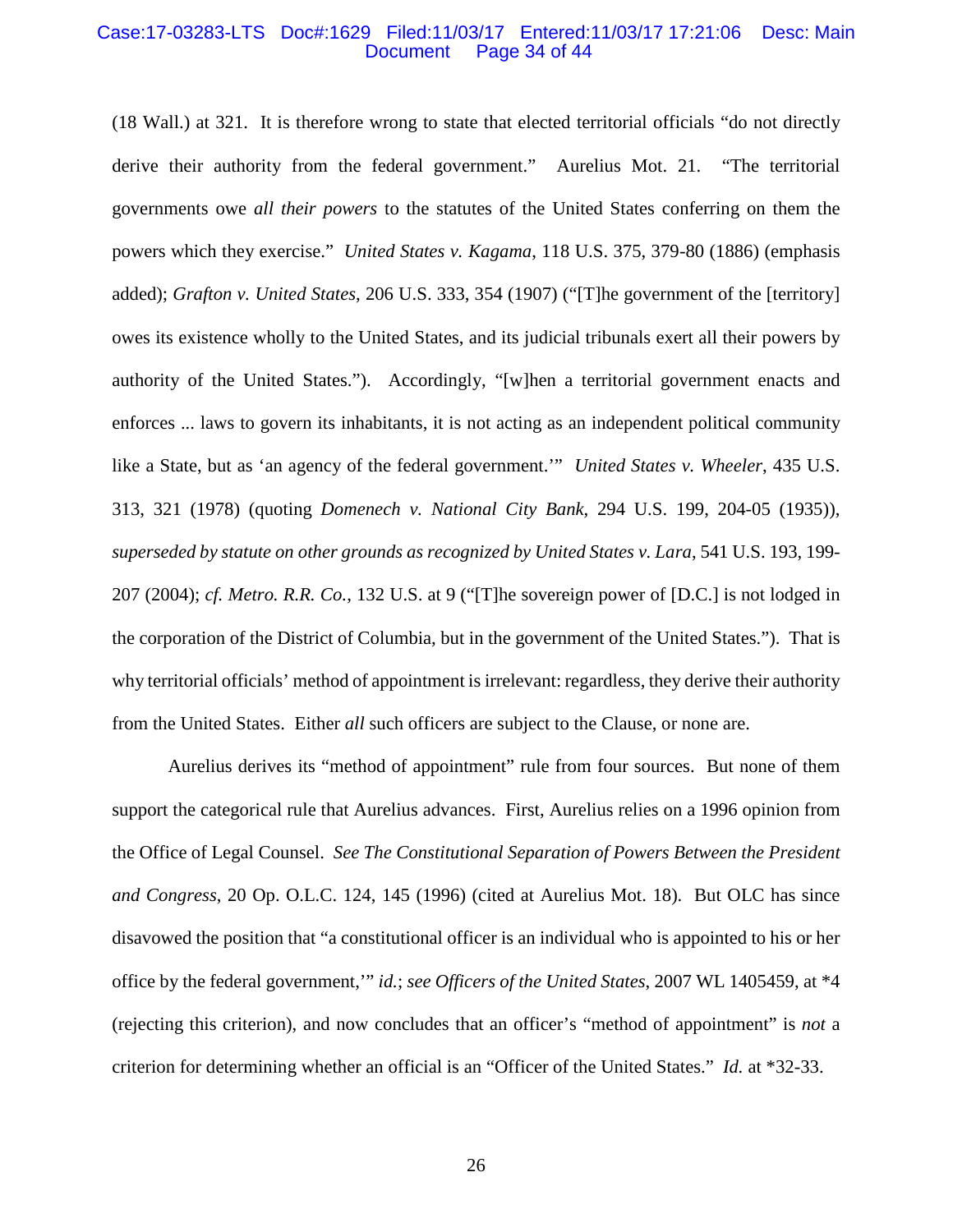#### Case:17-03283-LTS Doc#:1629 Filed:11/03/17 Entered:11/03/17 17:21:06 Desc: Main Page 35 of 44

Second, Aurelius cites *Wise v. Withers*, 7 U.S. (3 Cranch) 331 (1806), and *United States v. Hartwell*, 73 U.S. (16 Wall.) 385 (1867). In both cases, the Court held that a government official was an "officer of the United States" as that phrase was used in a statute while referring to the official having been appointed in a manner consistent with the Appointment Clause. *Wise*, 7 U.S. at 336; *Hartwell*, 73 U.S. at 393. But neither case dealt with territorial officials or the territories.[11](#page-34-0) Neither case addressed which individuals were required to be appointed under the Clause. Neither case even intimated that an officer who was *not* properly appointed pursuant to the Clause was *required* to be because of the "method of [his] appointment." Aurelius Mot. 18. And neither case is consistent with the Supreme Court's twice-repeated admonition that the "mode of appointing" the "officers" of a D.C. agency cannot make it part of the U.S. government. *Metro. R.R. Co.*, 132 U.S. at 8.

Aurelius's misunderstanding of these cases stems from its conflation of two issues: first, who must be appointed pursuant to the Appointments Clause; and second, what consequences flow from being appointed pursuant to the Clause. *Wise* and *Hartwell* dealt with only the second issue. They stand for the unremarkable proposition that if an officer *is* appointed via a method that complies with the Clause, that officer may exercise the prerogatives and authority of an "Officer of the United States." "Conversely, courts also have concluded that an individual who is *not* appointed in accordance with the Appointments Clause is not technically an 'Officer of the United States.'" *Officers of the United States*, 2007 WL 1405459, at \*32. But neither of those principles addresses the first question: whether an officer *must* be appointed pursuant to the Clause in the first place. That is why even an officer who is *not* appointed pursuant to the Clause "may nevertheless be required to be appointed as prescribed by the Clause in order constitutionally to

<span id="page-34-0"></span><sup>11</sup> *Wise* involved a Justice of the Peace in the District of Columbia. The District has at times been thought subject to more stringent constitutional restrictions than the territories. *E.g.*, *O'Donoghue*, 289 U.S. at 535-45.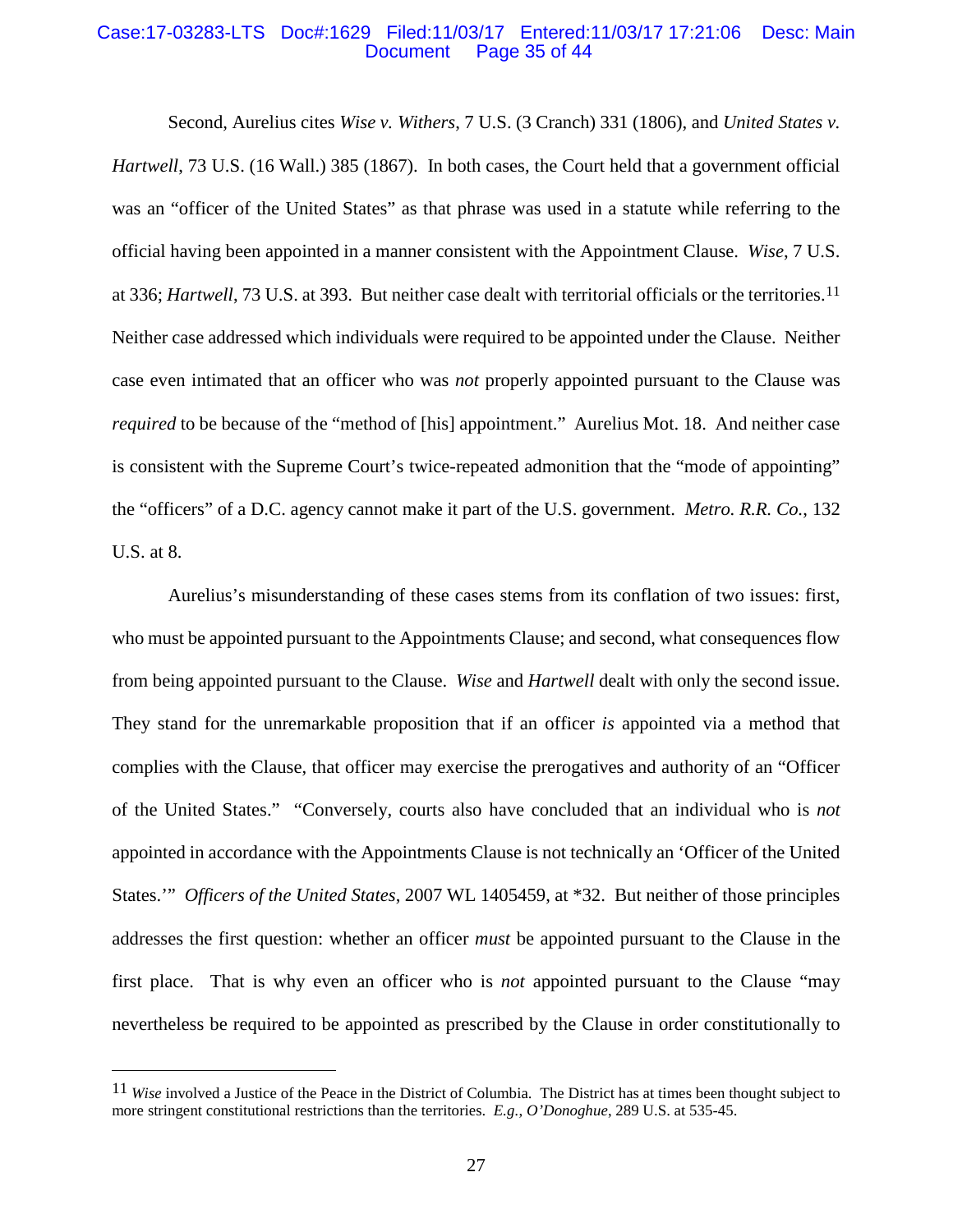#### Case:17-03283-LTS Doc#:1629 Filed:11/03/17 Entered:11/03/17 17:21:06 Desc: Main Page 36 of 44

exercise his authority." *Id.* Conversely, even an officer who *was* appointed pursuant to the Clause may nevertheless not have been *required* to be appointed pursuant to it. *See id.* at \*23-24 (noting, for example, that Jay Treaty commissioners, though confirmed by Senate, were not Officers of the United States); *id.* at \*33 (recognizing principle); *Employees Compensation Act—Assistant United States Attorney*, 31 Op. Att'y Gen. 201, 202-04 (1918) (recognizing that Congress might provide for appointment by President or head of department even though position was not an office).

Third, Aurelius relies on the Northwest Ordinance of 1787, which was amended by the First Congress to provide that certain territorial officials would be appointed by the President with Senate confirmation. *See* Aurelius Mot. 19-20. But that amendment of the Ordinance's appointing provisions to "adapt the same to the present Constitution of the United States," 1 Stat. 50, 51, does not mean that Congress viewed itself bound by the Appointments Clause. Amending those provisions was necessary for a separate reason: "the old Continental Congress, which had previously made appointments under the Ordinance, no longer existed." Currie, *supra*, at 114 n.200[.12](#page-35-0) In any event, as explained above, early congressional practice demonstrates that the appointment of officers within the territories has never consistently followed the Clause's strict procedures. Indeed, the Northwest Ordinance itself severely restrained the President's authority to nominate individuals, which Aurelius claims would violate the Clause. Aurelius Mot. 26-29

Fourth, Aurelius relies on the purported congressional practice of requiring "advice-andconsent appointment" for "every civilian official appointed by the federal government to oversee a territorial government." Aurelius Mot. 20. But as noted above, that is not true; Congress has regularly permitted the President alone to appoint what Aurelius terms "principal" officers,

<span id="page-35-0"></span><sup>&</sup>lt;sup>12</sup> Alternatively, even assuming the Clause applied when Congress amended the Northwest Ordinance, that does not mean the Clause applies when Congress legislates for Puerto Rico. The *Insular Cases* distinguish between incorporated territories destined for statehood, like those governed by the Ordinance, and unincorporated territories like Puerto Rico; the Constitution applies to the former but not always to the latter. *See Balzac*, 258 U.S. at 312.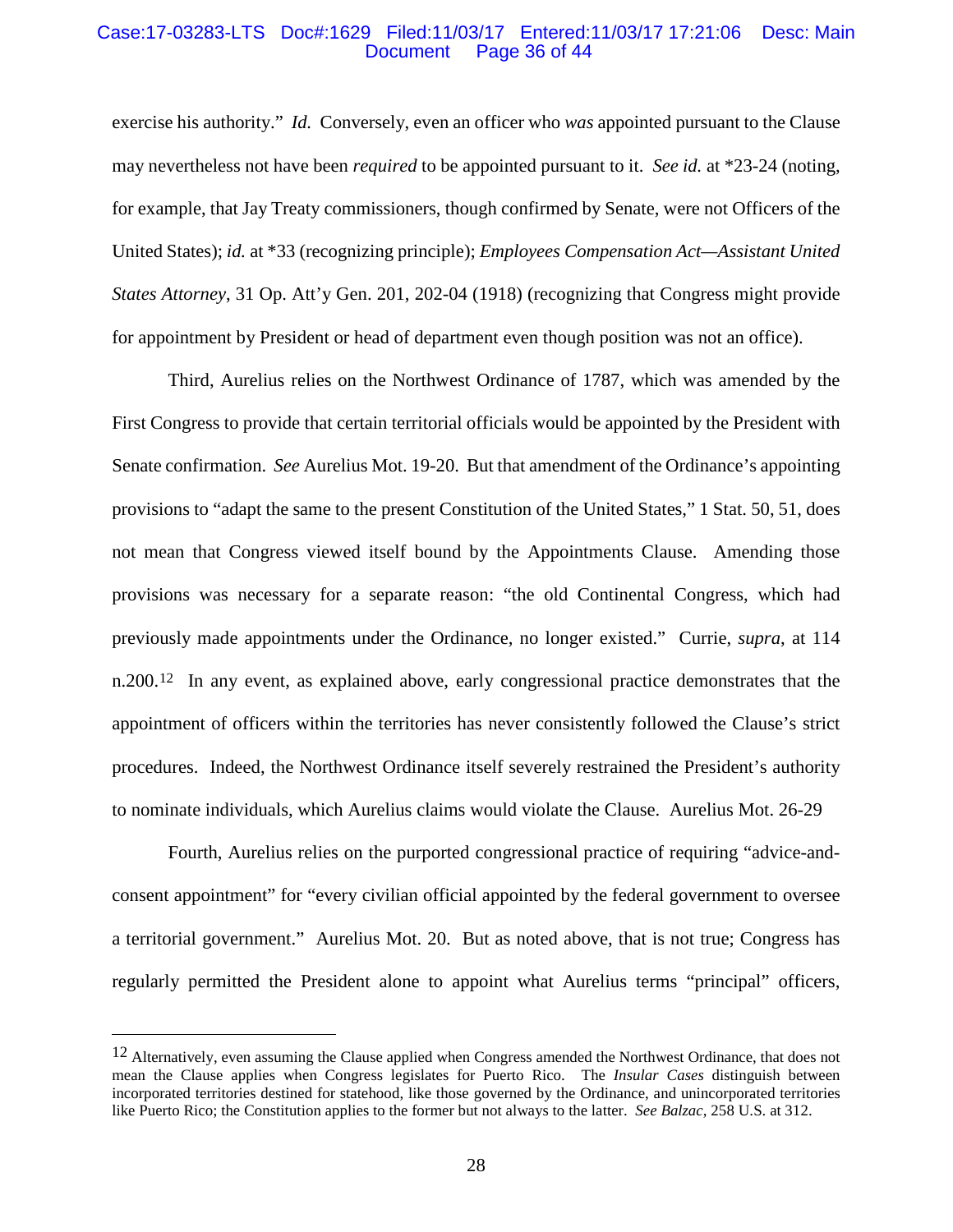#### Case:17-03283-LTS Doc#:1629 Filed:11/03/17 Entered:11/03/17 17:21:06 Desc: Main Page 37 of 44

including territorial governors, and including in some of the first territories. *See supra* at 14-15. To the extent Congress *has* provided for appointment as set forth in the Clause, it should be viewed as having done so because of "policy considerations rather than constitutional compulsion." Currie, *supra*, at 114; *supra* at 27-28 (Congress can choose to comply with Clause even if not required to). That is not unusual in the territories; Congress has, for example, chosen to create courts complying with Article III in the territories (as in Puerto Rico) "as a matter of legislative grace and not of constitutional compulsion." *See Glidden Co. v. Zdanok*, 370 U.S. 530, 548 (1962) (plurality op).

## **B. Neither the Level of Federal Oversight Nor the Nature of the Functions Performed Distinguishes Board Members from Other Territorial Officials.**

Aurelius also contends that the Board members are federal officers because they are "overseen by the federal government" and because their authority is not "confined to purely local matters." Aurelius Mot. 18. But neither of these factors distinguishes the Board's members from other territorial officials who have not been appointed pursuant to the Clause.

First, Aurelius asserts that territorial officers' authority must be "confined to purely local matters." *Id.* To be sure, that is relevant to the inquiry—Congress could not, for example, assert that the Secretary of Defense is a territorial official. But the Board members clearly exercise authority only within the territory of Puerto Rico. Congress expressly designated the Board "an entity within the territorial government" of Puerto Rico," 48 U.S.C. § 2121(c), and that congressional judgment is entitled to great weight. *See, e.g.*, *Glidden*, 370 U.S. 530.[13](#page-36-0) That

<span id="page-36-0"></span><sup>13</sup> In *Glidden*, the Court held that judges of the Court of Claims and the Court of Customs and Patent Appeals were Article III judges, not Article I judges, in large part because Congress had suggested as much in two statutes. *See id.* at 542 (plurality op.) (Congress's "forthright statement of understanding" was "persuasive evidence" that courts were constituted under Article III); *id.* at 588 (Clark, J., concurring) (concluding that "the court became an Article III court upon the clear manifestation of congressional intent that it be such"). Indeed, the Court followed Congress's express designation even though the Court had previously twice held that these were Article I courts before Congress "pronounced its disagreement." *Id.* at 531 (plurality op.). Likewise, in *O'Donoghue*, 289 U.S. 516, and *Palmore*, 411 U.S. 389, the Court "[r]el[ied] heavily on congressional intent" to ascertain the constitutional status of the courts of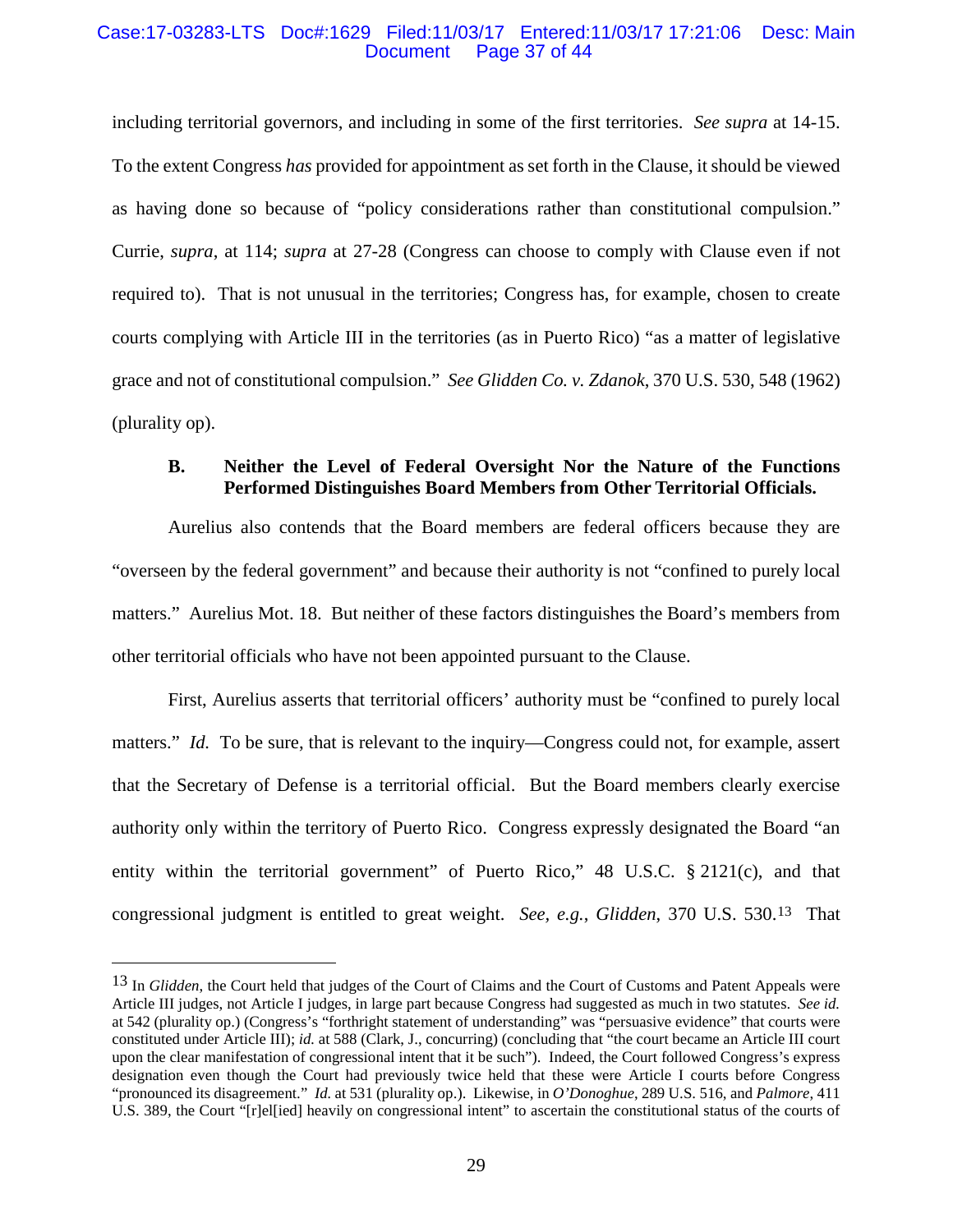#### Case:17-03283-LTS Doc#:1629 Filed:11/03/17 Entered:11/03/17 17:21:06 Desc: Main Page 38 of 44

designation, moreover, is entirely consistent with the actual duties and responsibilities of the Board, which are largely limited to Puerto Rico. The Board does not enforce any "law[s] of national applicability" or manage any "affairs of national concern"; instead, it exercises its authority solely with respect to Puerto Rico's debts, a "matter[] of strictly local concern." *Palmore*, 411 U.S. at 407-08*.* The Board is funded by Puerto Rico, not Congress, and its powers are limited to Puerto Rico. *See supra* at 4. Although Aurelius notes that the Board also exercises authority over some individuals outside of Puerto Rico, Aurelius Mot. 7, 15, that is no different than the authority exercised by territorial prosecutors and territorial courts over individuals that reside outside of a territory but have availed themselves of the territory's laws. Thus, the Board members' powers are indistinguishable from those exercised by many other territorial officials, including those Aurelius concedes are not subject to the Clause. *See* Aurelius Mot. 21-22 (prosecutors not subject to Clause). Even if there might in some cases be reason to question Congress's designation of officers as Article IV territorial officials, here, nothing regarding the FOMB's makeup or authority is inconsistent with that designation.

Second, Aurelius contends that Board members are federal officers because they are "overseen by the federal government." *Id.* at 18. But *all* territorial governments are "wholly dependent upon [C]ongress," and *all* territorial officials are "subject to its absolute supervision

the District of Columbia. *Palmore*, 411 U.S. at 406; *see also, e.g.*, *Metro. R.R. Co.*, 132 U.S. at 7 (rejecting argument that D.C. government "is a department of the United States government" because that view "is contrary to the express language of the statutes"); *Hornbuckle*, 85 U.S. at 655 (concluding that statutes "were not intended as exertions of that plenary municipal authority which Congress has over … the Territories," because "[t]hey do not contain a word to indicate any such intent").

Aurelius cites *Department of Transportation v. Association of American Railroads*, 135 S. Ct. 1225 (2015), and *Lebron v. National Railroad Passenger Corp.*, 513 U.S. 374, 392 (1995), and contends that this Court should disregard Congress's judgment. But neither of those cases holds that Congress's intent—as expressed through an express designation—is *irrelevant* to how an office created by Congress should be labeled, and *Glidden*, *Palmore*, and other cases refute that notion. In any event, as explained in the text, a functional analysis of the Board's duties under *Association of American Railroads* and *Lebron* serves mainly to confirm (not refute) the appropriateness of Congress's designation.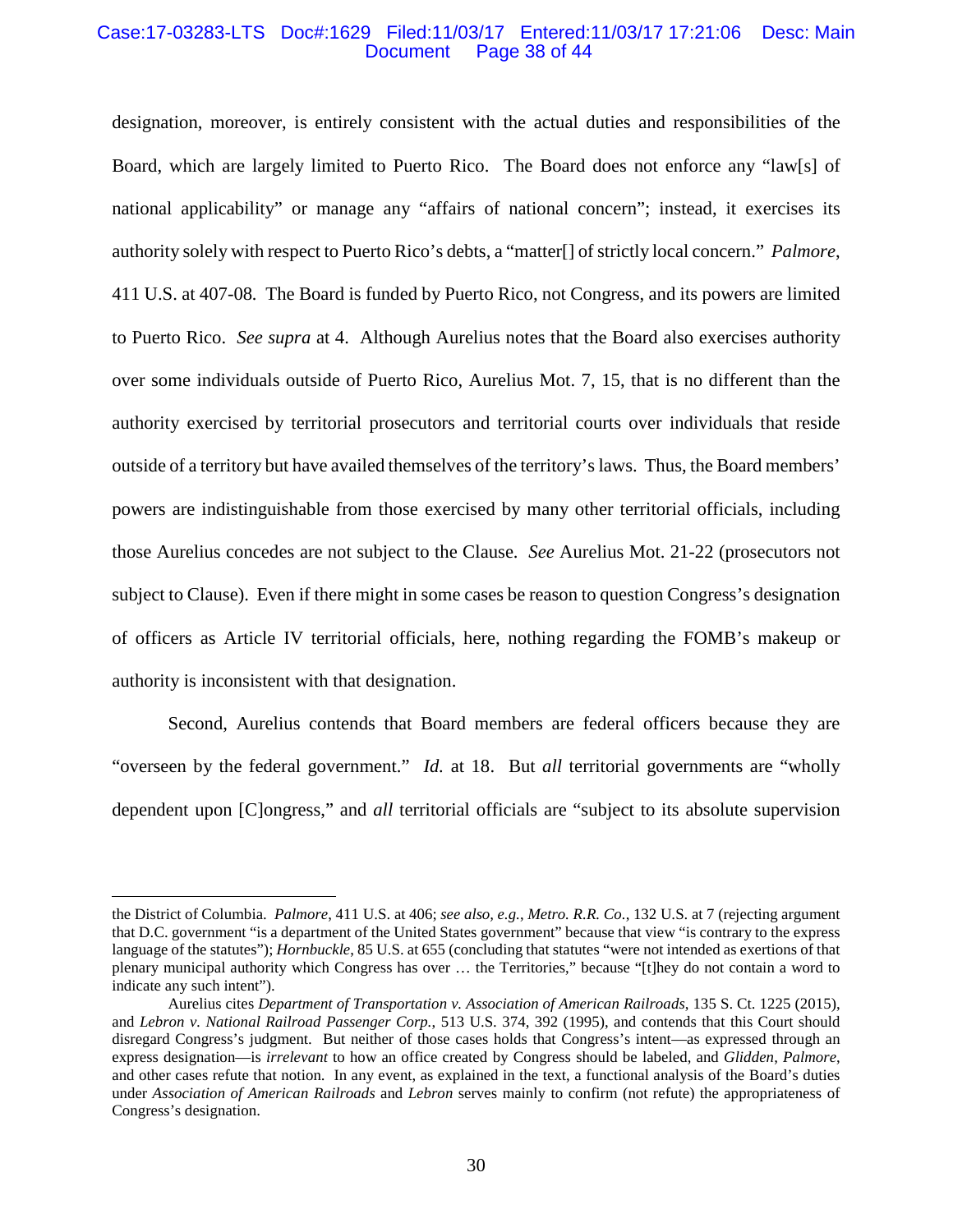#### Case:17-03283-LTS Doc#:1629 Filed:11/03/17 Entered:11/03/17 17:21:06 Desc: Main Page 39 of 44

and control." *Talbott v. Bd. of Comm'rs of Silver Bow Cty.*, 139 U.S. 438, 441 (1891). Congress may abolish their office, change their salary, or require that they (like the Board) report directly to the President or Congress. *E.g.*, 48 U.S.C. § 1591 (elected Virgin Islands governor must "submit to the Congress … [an] annual financial report" and "other reports" Congress "require[s]").

Third, Aurelius cites the President's power to remove Board members, Aurelius Mot. 22- 23. But the "power to remove ... executive officers" is simply "an incident of the power to appoint them," *Myers v. United States*, 272 U.S. 52, 161 (1926). This argument thus adds nothing to Aurelius's first argument, that the appointment of an officer by the President is in itself sufficient to render that officer a federal officer.

Finally, Aurelius cites the fact that the Board "wields authority conferred by a federal statute that sets federal standards." Aurelius Mot. 23. The same is true of most territorial officials, many of whom actually apply federal law (such as territorial judges applying federal criminal law or governors applying federal law), *supra* at 18, 19, and the rest of whom have taken office by virtue of "authority conferred by" their territory's organic act, "a federal statute," *e.g.*, *First Nat'l Bank*, 101 U.S. at 133 ("The organic law of a Territory … [is] the fundamental law of the local government. It is obligatory on and binds the territorial authorities . . . ."); *Snow*, 118 U.S. at 353 ("[T]he authority of every court sitting in a territory is founded on a statute of the United States."). Thus, the members of the FOMB cannot be distinguished from other territorial officers on the ground that they enforce or derive authority from a federal statute.

In short, Aurelius cannot cloud what the statute, case law, and history make clear: Board members are territorial officials whose appointment is not subject to the Appointments Clause.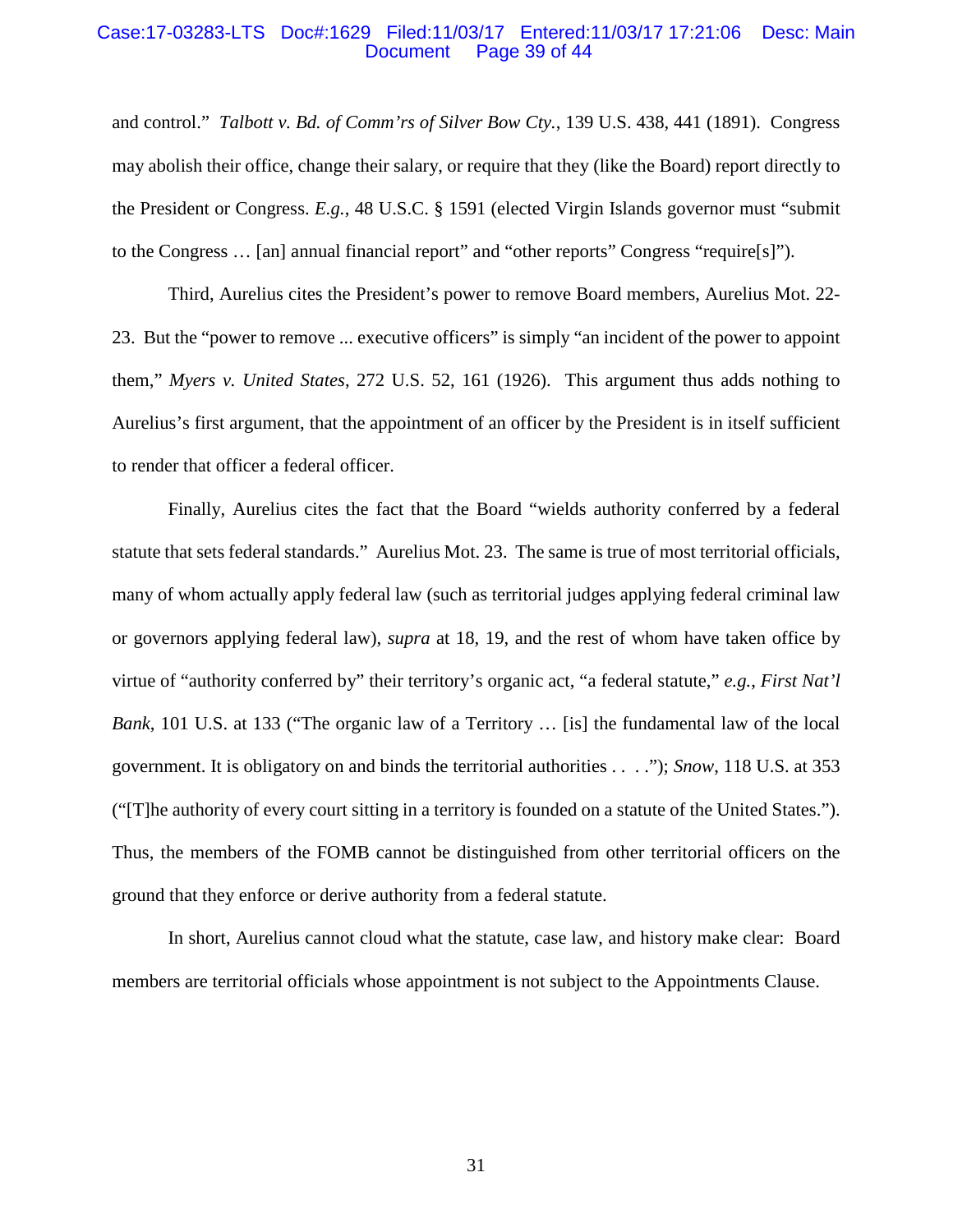# **III. EVEN IF THE CLAUSE APPLIES, AURELIUS'S MOTION SHOULD BE DENIED.**

Even if the Appointments Clause applies to the appointment of FOMB members, Aurelius's motion should be denied. Aurelius's contention that FOMB members are principal Officers of the United States is incorrect, and Aurelius's contention that PROMESA infringed the President's nominating authority is non-justiciable.

## **A. FOMB Members Are Not Principal Officers, or Officers at all.**

If the FOMB members are officers of the United States at all, they are inferior officers who were validly appointed by the President alone. Irrespective of whether they have a superior "appointed by Presidential nomination with the advice and consent of the Senate," an officer is an "inferior officer" if "the nature of their work suggests sufficient limitations of responsibility and authority." *United States v. Hilario*, 218 F.3d 19, 25 (1st Cir. 2000) (quoting *Edmond*, 520 U.S. at 663, and citing *Morrison v. Olson*, 487 U.S. 654, 671-72 (1988)).

Here, FOMB members are inferior officers because their "responsibility and authority" is limited to a single territory and to solve a single problem. The FOMB has authority to act only with respect to Puerto Rico. *See supra* at 3-4. It lacks the type of national authority typically vested in principal officers like "ambassadors, ministers, heads of departments, and judges." *Freytag*, 501 U.S. at 884. Moreover, much like the independent counsel in *Morrison v. Olson*, the FOMB "is appointed essentially to accomplish a single task"—addressing Puerto Rico's fiscal crisis—"and when that task is over the office is terminated." 487 U.S. 654, 672 (1988). FOMB members are thus appointed for just three years, 48 U.S.C. § 2121(e)(5)(A), and the FOMB will terminate once the territory meets certain financial benchmarks, *see id.* § 2149. These geographic and topical limitations on FOMB members' authority render them inferior officers.

Indeed, these same features indicate that the Board members do not hold an office *at all*.

32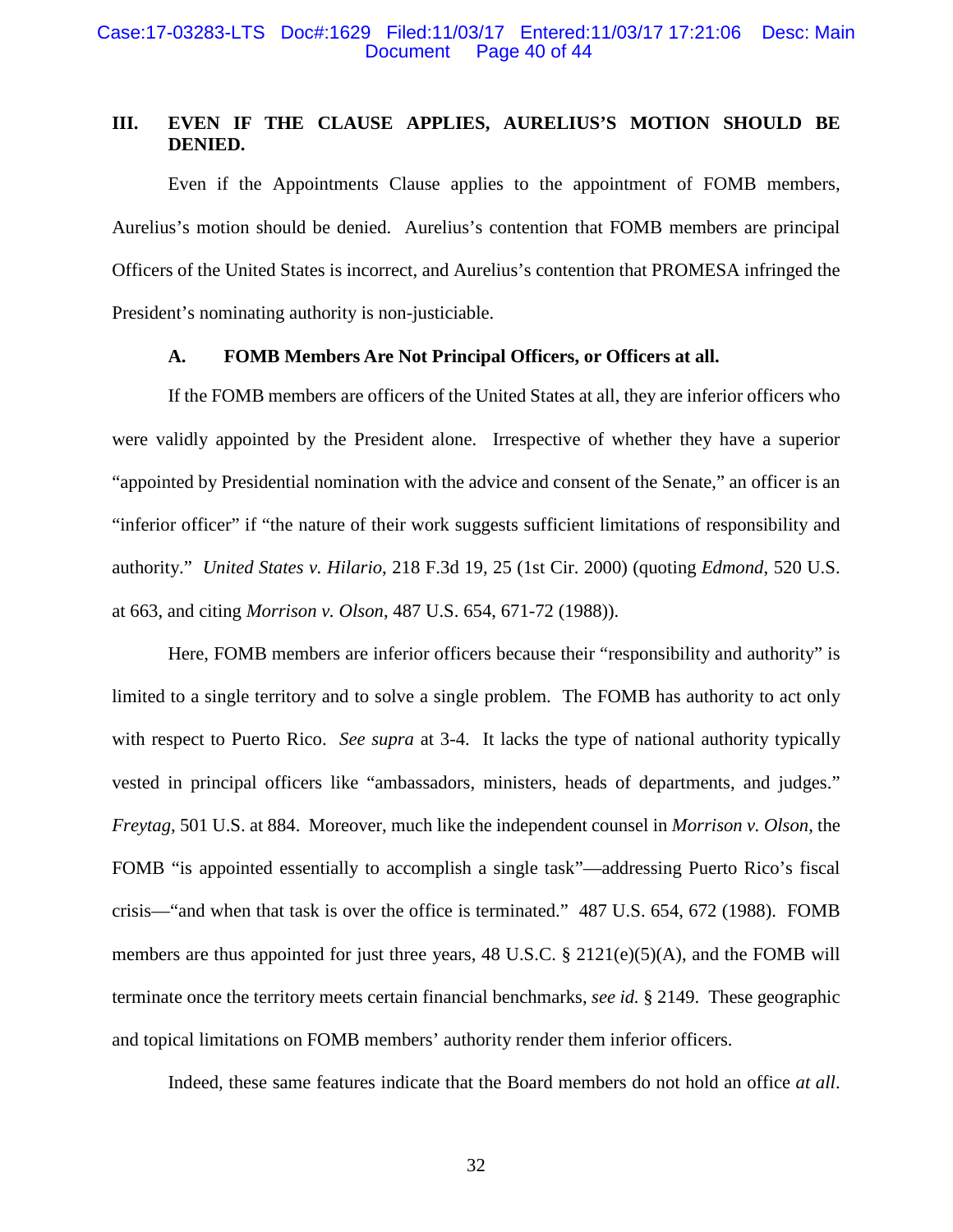#### Case:17-03283-LTS Doc#:1629 Filed:11/03/17 Entered:11/03/17 17:21:06 Desc: Main Page 41 of 44

"[A] position which is merely temporary *and* local cannot *ordinarily* be considered an office" requiring appointment via the Appointments Clause. *Officers of the United States*, 2007 WL 1405459, at \*29 (quoting Floyd R. Mechem, *A Treatise on the Law of Public Offices and Officers* § 8, at 6 (1890)). As OLC has explained, commissioners have long been temporarily authorized to resolve particular disputes—including arbitration of creditor disputes—even though they do not hold "offices," and so were not appointed pursuant to the Clause. *Id.* at \*23-25. The FOMB, created temporarily to resolve the particular problem of Puerto Rico's debt, is similarly situated.

## **B. A Claim that Congress Infringed the President's Nominating Authority Is Nonjusticiable.**

Even if Board members are Officers of the United States, Congress's recommending Board nominees did not "[u]nlawfully [c]onstrain[]" the President's "[a]ppointment [a]uthority." Aurelius Mot. 26. As Aurelius concedes, PROMESA does not *require* that the President appoint from these lists; they are recommendatory. *Id.* at 9-10. The Supreme Court has not cast doubt on the constitutionality of such recommendatory lists. *See Bowsher*, 478 U.S. at 727-28 (President's appointment of the Comptroller General from a list of three individuals provided by the Speaker of the House and the President *pro tempore* of the Senate); *Mistretta*, 488 U.S. at 410 n.31 (President could appoint three judges to the Sentencing Commission, having considered a list of six recommended by the Judicial Conference of the United States).

But in any event, any "challenge to the alleged restriction on the President's appointment power" is "not justiciable." *FEC v. NRA Political Victory Fund*, 6 F.3d 821, 824 (D.C. Cir. 1993). Although "[c]ongressional limitations—even the placement of burdens—on the President's appointment power may raise serious constitutional questions," a court cannot grant relief when "it is impossible to determine ... whether the *statute* actually limited the President's appointment power." *Id.* This Court cannot "assume" "that the President wished to appoint" individuals not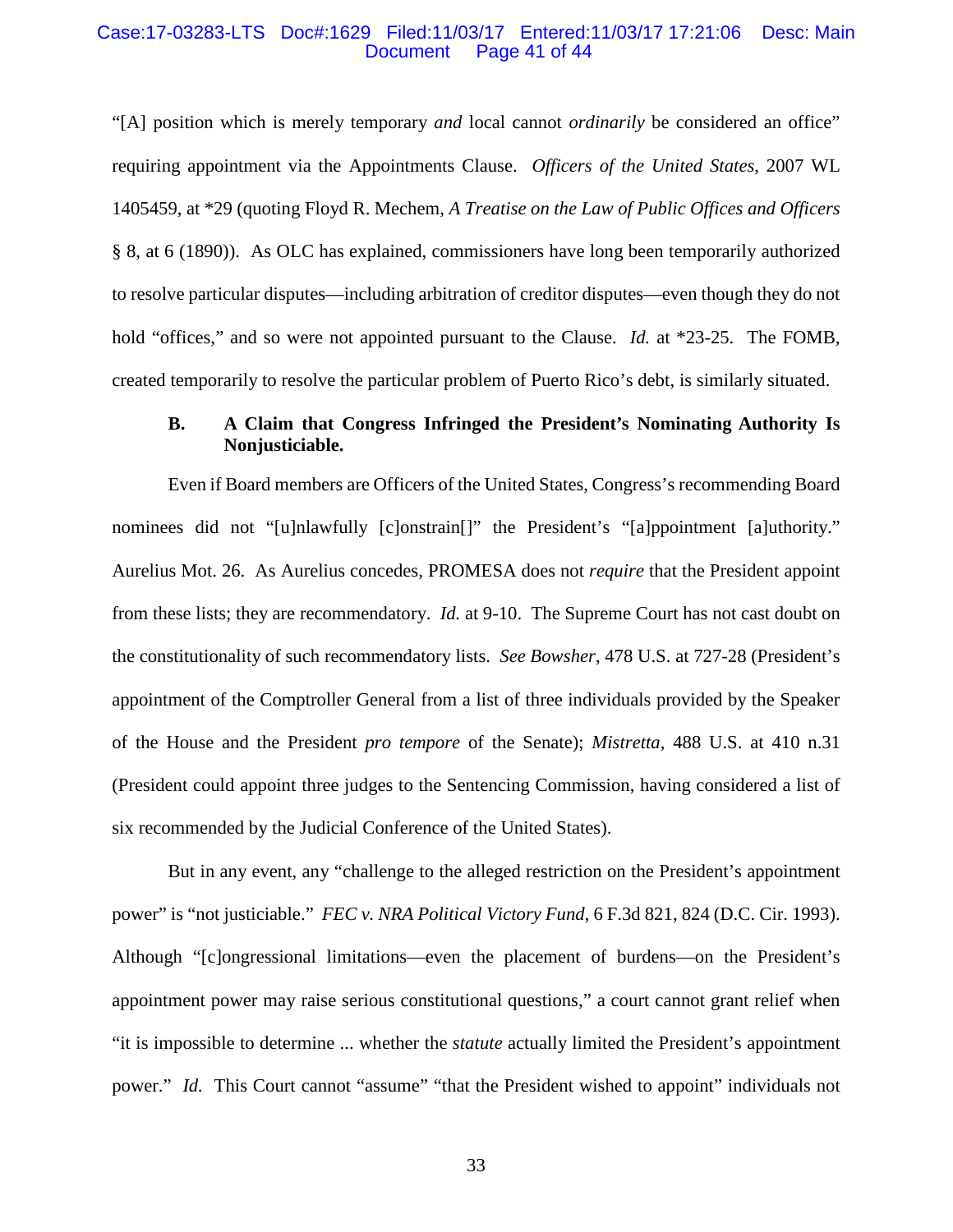#### Case:17-03283-LTS Doc#:1629 Filed:11/03/17 Entered:11/03/17 17:21:06 Desc: Main Page 42 of 44

on Congress's lists "and was restrained by [PROMESA] from doing so." *Id.* "[W]ithout the statute[,] the President could have appointed exactly the same members." *Id.* at 825. Indeed, "Presidents have often viewed restrictions on their appointment power not to be legally binding," *id.* at 824, but instead of taking that view here, the President praised the members of the FOMB as he appointed them. *Supra* at 5. Any challenge to the statute is therefore nonjusticiable. *See also Nat'l Comm. of Reform Party of U.S. v. Democratic Nat'l Comm.*, 168 F.3d 360, 365 (9th Cir. 1999) (denying standing on similar grounds).

#### **C. Aurelius's Proposed Remedy Is Inappropriate.**

Even if the Court were to disregard the text of PROMESA and Article IV of the Constitution, it should not accept the remedy Aurelius proposes. Aurelius suggests that the Court should dismiss the FOMB's Title III petition and terminate this proceeding. Aurelius Mot. 34-35. That result is unwarranted and would cause tremendous harm to creditors, including the approximately 160,000 retired employees of the Commonwealth—teachers, police officers, firefighters, judges, city clerks, engineers, and other personnel—and their beneficiaries.

The governmental entities and agencies that employed these retirees were responsible for funding their pensions and other retirement benefits but failed to do so, leaving them almost completely unfunded. According to the Commonwealth's Fiscal Plan, 86% of these retirees—or about 137,600—receive less than \$2,000 per month in benefits. For most retirees, these pensions are their principal source of income, and in many cases provide for an extended family including children and grandchildren. A reduction in their income could thus be devastating. Moreover, because an estimated 150,000 of these retirees reside in Puerto Rico, any reduction in their income will only further weaken the Commonwealth's already fragile economy. The Commonwealth cannot meet its pension obligations unless it is restored to fiscal health. Dismissing the FOMB's Title III petition would delay that for years, to devastating effect.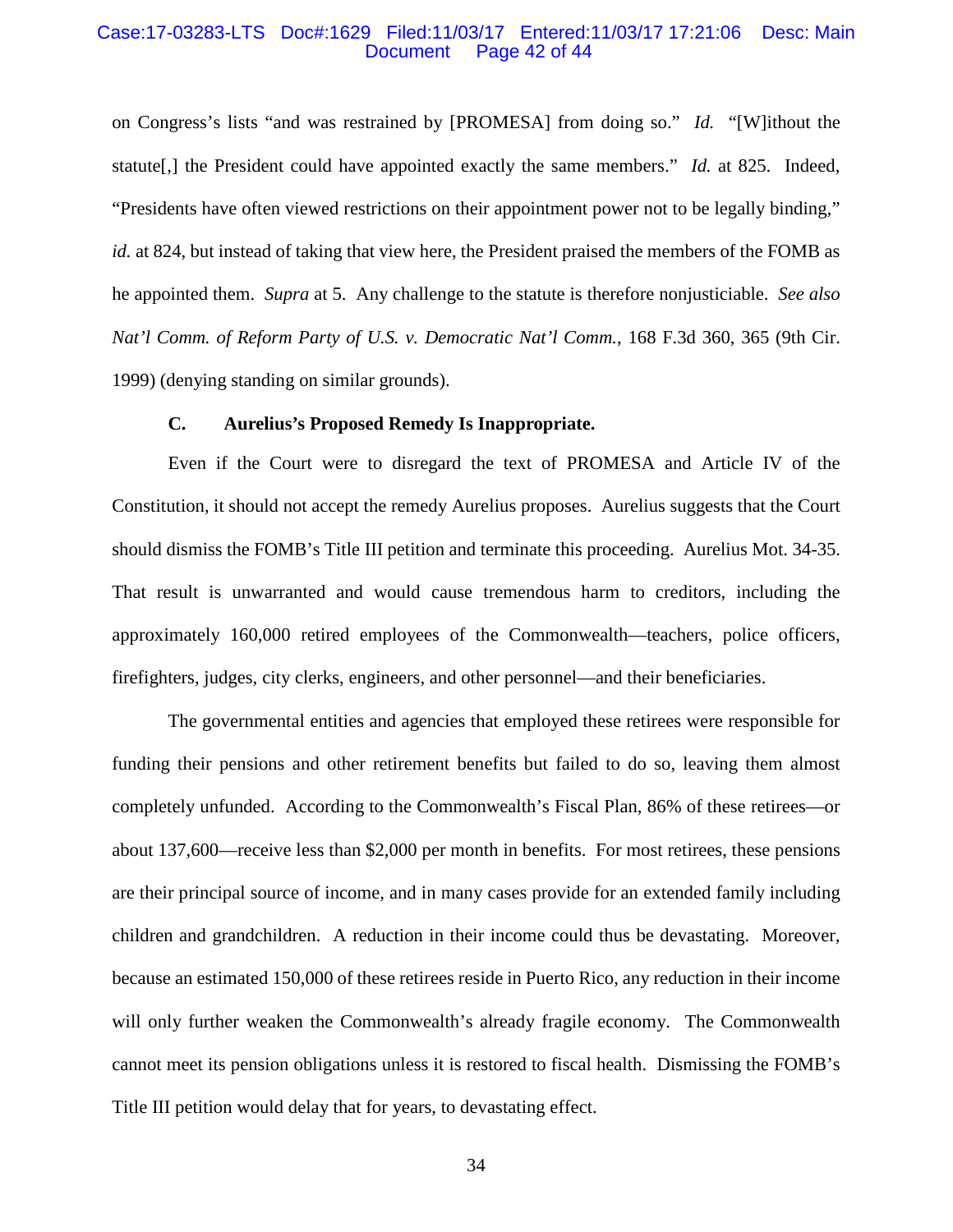#### Case:17-03283-LTS Doc#:1629 Filed:11/03/17 Entered:11/03/17 17:21:06 Desc: Main Page 43 of 44

The more appropriate remedy, given the circumstances, would be to stay this proceeding to allow Congress and the President to re-appoint the FOMB members. "[A] court's holding that there has been an Appointments Clause violation does not mean that the violation cannot be remedied by a new, proper appointment." *Intercollegiate Broad. Sys., Inc. v. Copyright Royalty Bd.*, 796 F.3d 111, 124 (D.C. Cir. 2015). Staying a judgment to permit Congress to cure constitutional deficiencies is the course the Supreme Court has taken under similar circumstances. *See Buckley*, 424 U.S. at 142-43 (staying judgment to allow Congress to reconstitute the FEC and allowing the present FEC to operate in the interim); *N. Pipeline*, 458 U.S. at 88 (entering stay to allow Congress to cure constitutional defect with bankruptcy courts).[14](#page-42-0) A newly-constituted FOMB could elect whether to certify the filing of the Commonwealth's Title III petition under 48 U.S.C. § 2124(j)(2), or not: "[O]nce a new Board has been properly appointed (or reconstituted), the Appointments Clause does not bar it from reaching the same conclusion as its predecessor." *Intercollegiate Broad. Sys.*, 796 F.3d at 121. If it did so, this matter would proceed apace, minimizing harm to creditors while allowing Puerto Rico to achieve fiscal responsibility as intended by Congress. If the new FOMB declines to certify the petition, this matter could then properly be dismissed. Either way, Aurelius would obtain the only relief it seeks: a decision whether to certify the petition by a properly appointed FOMB. Aurelius Mot. 5.

#### **CONCLUSION**

For the reasons given above, the Court should deny Aurelius's Motion.

<span id="page-42-0"></span><sup>14</sup> The case Aurelius relies on, *Ryder v. United States*, 515 U.S. 177 (1995), does not dictate a different result. The officers there found to have been appointed in violation of the Appointments Clause were military judges appointed by the General Counsel of the Department of Transportation, and the Court held that the petitioner was entitled to a new hearing before a properly appointed panel of military judges. *Id.* at 180. Unlike this case and cases like *Buckley*  and *Northern Pipeline*, there was no option to stay Ryder's case in order to allow a legislative fix. Moreover, the relief in *Ryder* was limited; the Government was required only to retry the petitioners and any others similarly situated. Here, the broad relief Aurelius requests would throw the finances of a territorial government into doubt, interfering with their ability to provide essential public services to hundreds of thousands of citizens.